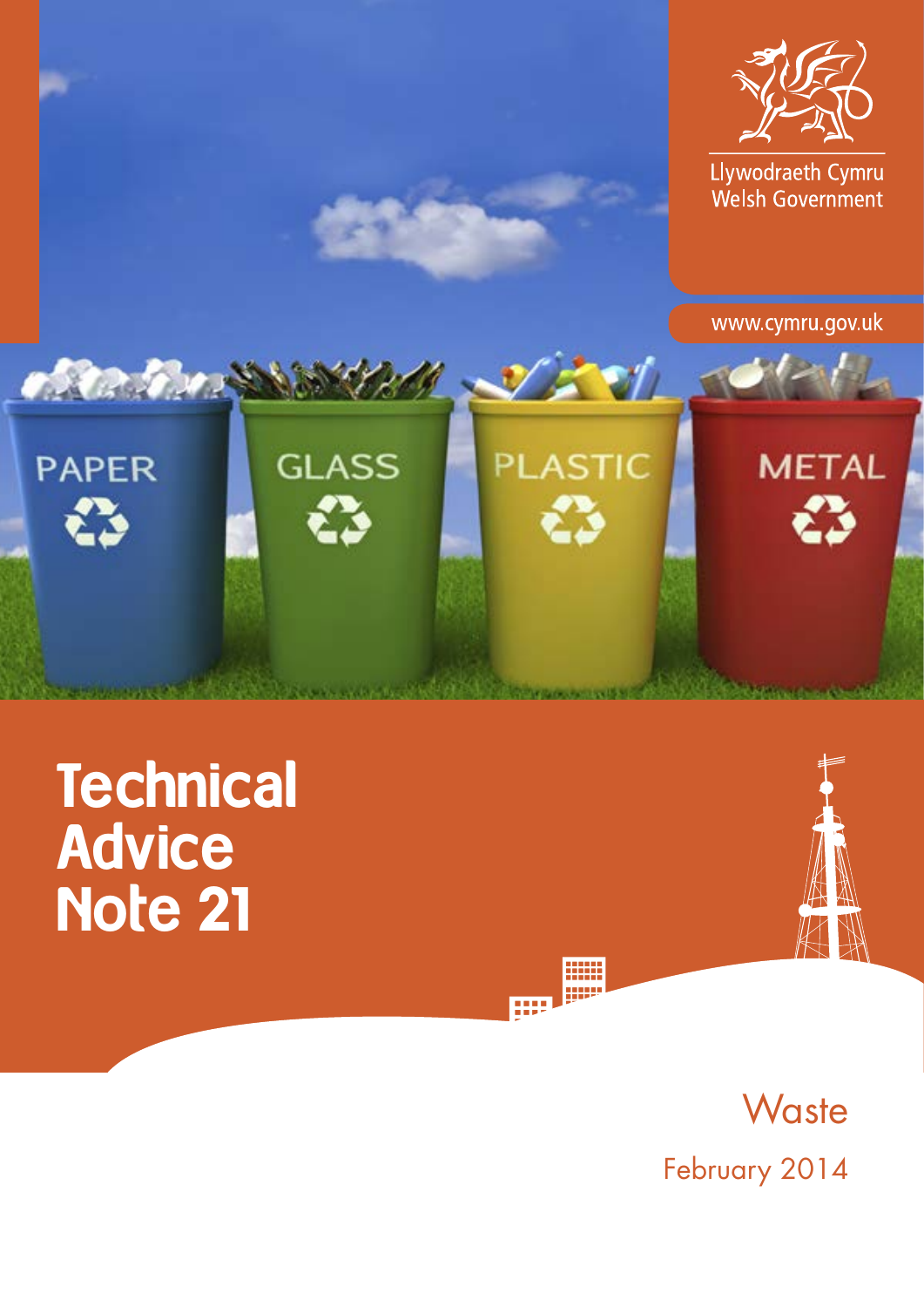**©** Crown copyright 2014 WG20521 Digital ISBN 978-1-4734-0695-7

ţ

性

H

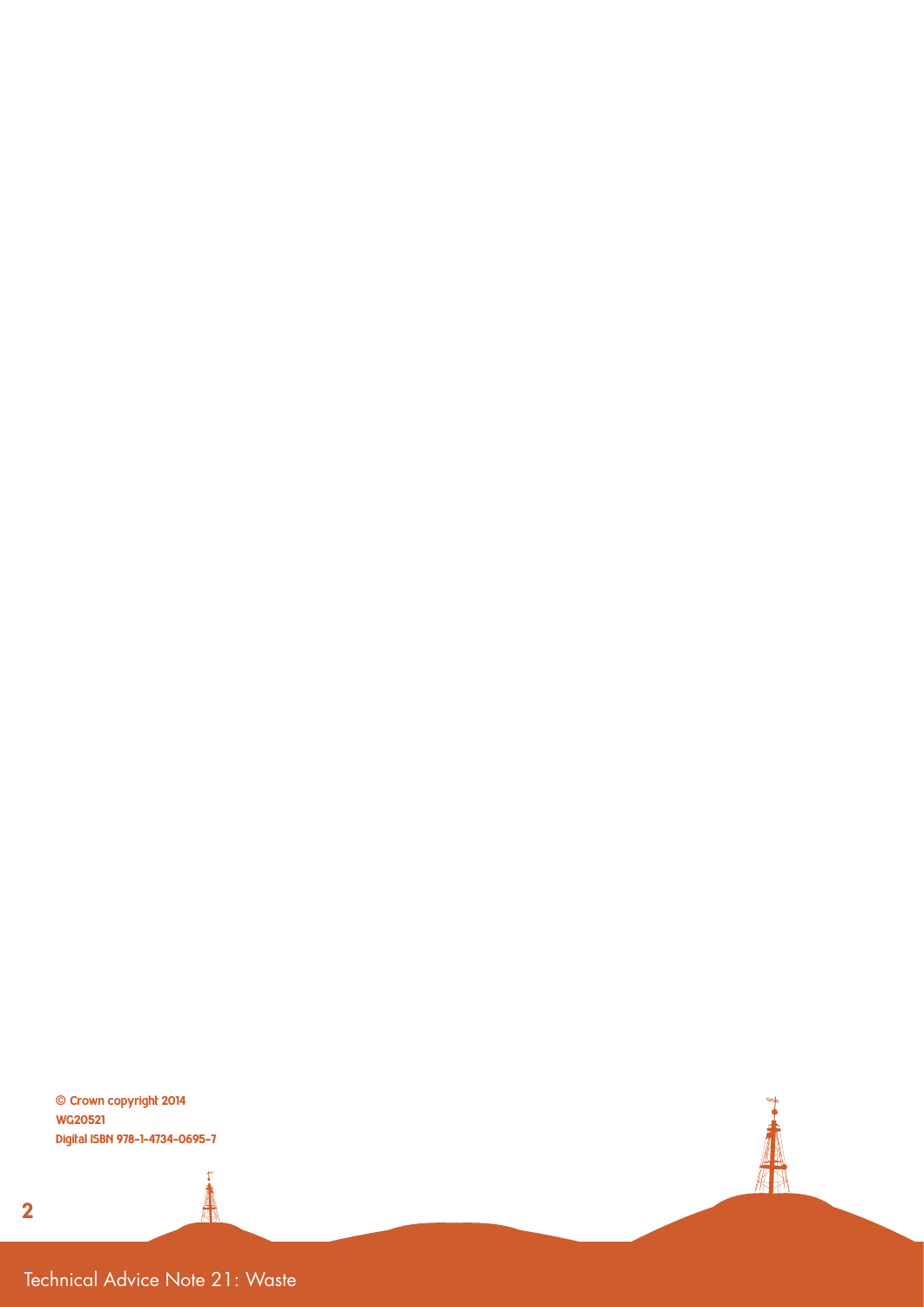## Table of Contents

- Chapter 1 The Planning Framework in Wales
- Chapter 2 Planning Principles
- Chapter 3 Strategic Planning for Waste
- Chapter 4 Development Management
- Annex A: EU Waste Framework Directive Compliance Matrix
- Annex B: Waste Planning Assessment
- Annex C: Detailed Planning Considerations
- Annex D: Glossary of Terms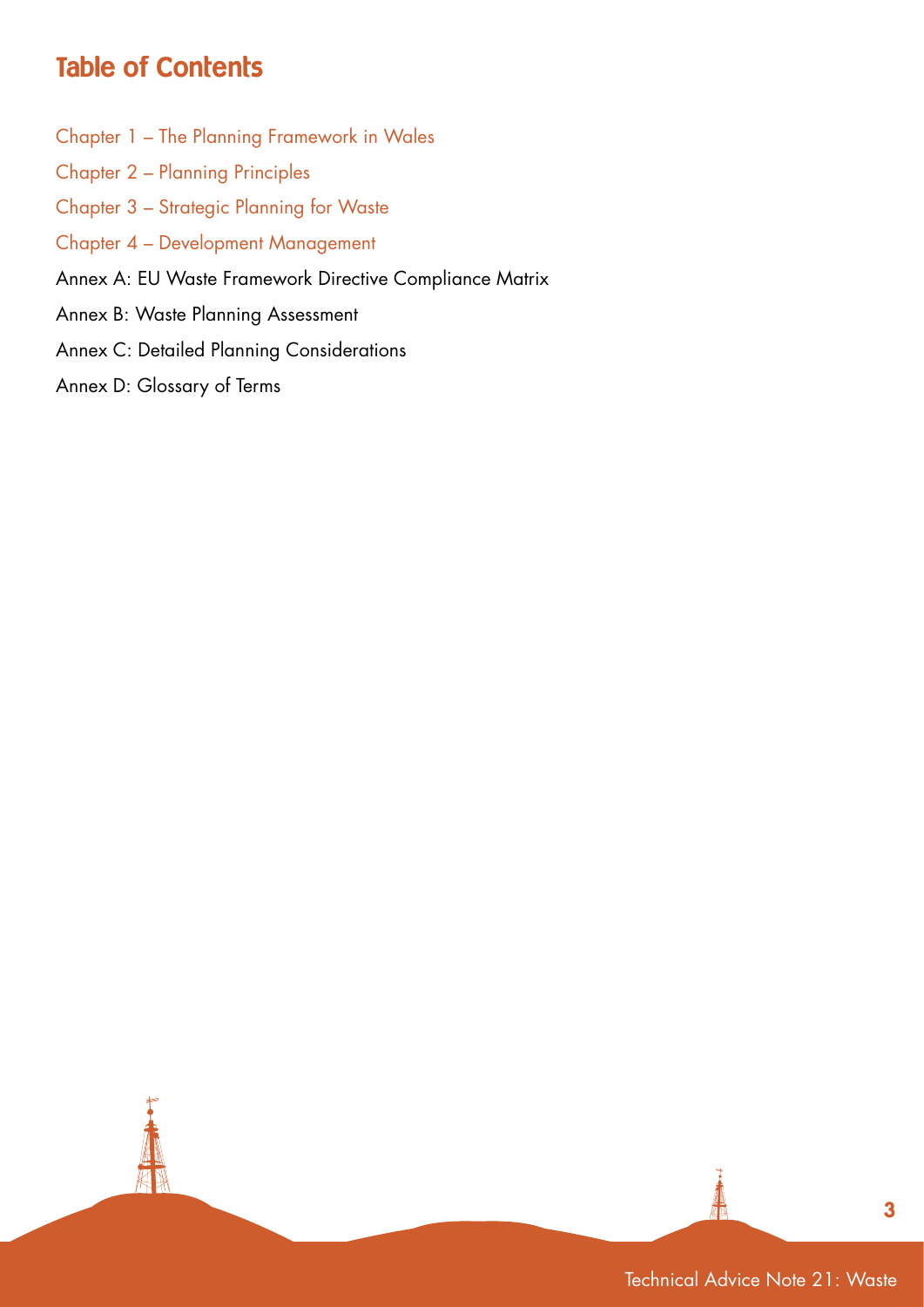### 1. The Planning Framework in Wales

- 1.1 This Technical Advice Note should be read in conjunction with:
	- Planning Policy Wales;
	- '*Towards Zero Waste One Wales: One Plane*t'. The overarching waste strategy document for Wales (June 2010);
	- Part 5 and Part 6 of The Waste (England & Wales) Regulations 2011, as amended by the Waste (England and Wales) (Amendment) Regulations 2012, SI 2012 No.1889.
	- Relevant 'Sector Plans', with particular reference to the Collections, Infrastructure and Markets Sector Plan (July 2012).
- 1.2 Planning Policy, Technical Advice Notes, Circulars and the overarching national waste strategy (including the waste sector plans) should be taken into account by local planning authorities in Wales in the preparation of development plans. They may be material to decisions on individual planning applications and will be taken into account by Inspectors and the Welsh Government in the determination of appeals and called-in planning applications.
- 1.3 This guidance note provides advice on how the land use planning system should contribute towards sustainable waste management and resource efficiency, reflecting the new waste management drivers at a European Union and Wales level. The Welsh Government's overarching waste strategy for Wales, 'Towards Zero Waste - One Wales: One Planet', sets out a long term framework for resource efficiency and waste management in Wales up until 2050, taking into account social, economic and environmental outcomes. Achieving the aims in Towards Zero Waste relies on a suite of waste sector plans. These provide details on how the outcomes, targets and policies in Towards Zero Waste are to be implemented.
- 1.4 Planning Policy Wales, this Technical Advice Note, Local Development Plans, Towards Zero Waste, and the Sector Plans, taken as a whole, comprise the overall waste management plan for Wales as required under European Union law, particularly Articles 1,4,13, 16, and 28 of the Waste Framework Directive. This document sets out the relevant land use planning considerations necessary to ensure that the new European Union waste management drivers are reflected in Wales when new waste management facilities are proposed.
- 1.5 Waste is an increasingly important issue in society and there are economic and social imperatives, as well as environmental ones for us all to use non-renewable resources more wisely through resource efficiency measures and the increased use of alternatives. In order to secure our resources and extend their use within the economy we need to prevent waste from arising and where this is not possible we need to be (i) capturing waste in ways that enable us to reclaim materials to be used again and (ii) harnessing waste as a resource in its own right. The Welsh Government reconfirmed its commitment towards sustainable development in the Government of Wales Act 2006.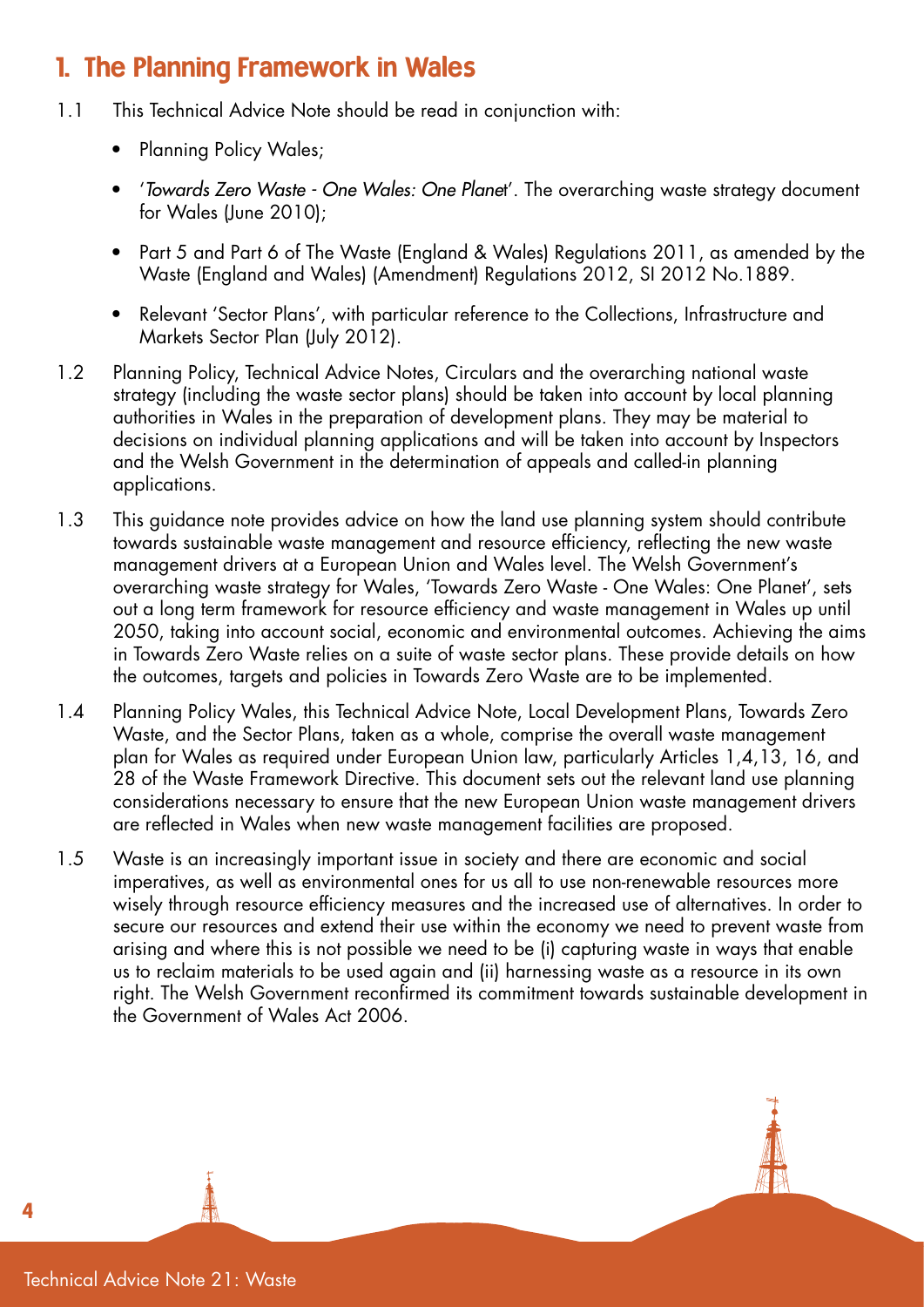1.6 The definition of waste is established in Article 3(1) of the Waste Framework Directive, which provides:

*""Waste" means any substance or object which the holder discards or intends or is required to discard"*1.

- 1.7 The Waste Planning Authority is the local authority and national park authority with responsibility for land use planning control over waste management. The Waste Collection and Disposal Authority is the local authority responsible for the safe collection and disposal of municipal wastes arising in a particular geographical area<sup>2</sup>. National park authorities do not have responsibilities in relation to waste collection and disposal. National park authorities act as local planning authorities within the boundaries of their national park and as such are expected to collaborate in planning for waste facilities. The Waste Regulation Authority, having responsibility for the issue and control of environmental permits is Natural Resources Wales. However, where regulated facilities are found within Class  $B<sup>3</sup>$  and have no interaction with water, the responsibilities will fall to the relevant local authority.
- 1.8 The Welsh Government and the rest of the United Kingdom are committed to the full and timely transposition and implementation of a number of Directives in the management of waste. The result of this commitment is a legal and policy framework that will shape the way that waste as a resource has to be planned for and managed.

#### **Scope of this guidance**

1.9 Towards Zero Waste and the suite of existing and emerging waste sector plans will deal with matters beyond the scope of this guidance in providing the framework within which Wales will reduce the amount of waste it produces, and make the transition to a high recycling society. Planning Policy Wales and this Technical Advice Note set a framework for facilitating the delivery of sustainable waste management infrastructure through the planning process. At all stages, dialogue between local planning authorities, Natural Resources Wales, others in local and central government, the waste management industry, the voluntary sector and the general public is encouraged. Where possible, the Technical Advice Note refers to the relationship between the planning and permitting systems and areas of potential overlap. The parallel tracking of planning and permitting applications may be particularly beneficial for complex proposals and should be encouraged as a practical way forward where appropriate.

1 Directive 2008/98/EC on waste, OJ [2008] L312/3.

2 Environmental Protection Act 1990, s.30.

3 Environmental Permitting (England and Wales) Regulations 2010, s.8 & 32.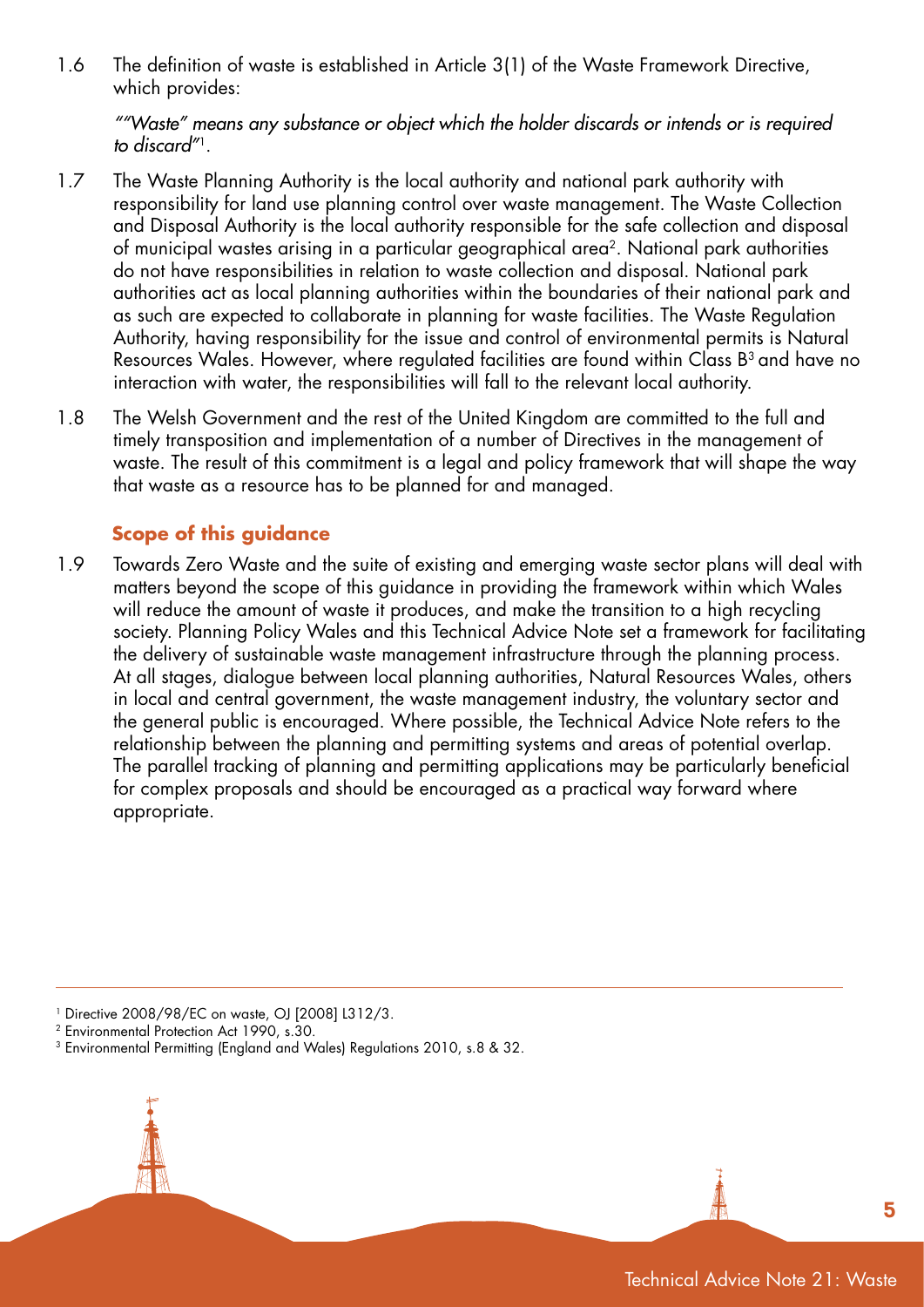#### **Sustainable Waste Management**

- 1.10 Sustainable development is a key functioning principle of the Welsh Government and its policies4. The movement towards sustainability in relation to planning for waste should be guided first by the wider principles of sustainability contained in Planning Policy Wales, however, with specific reference to waste management land use planning should help to:
	- Drive the management of waste up the waste hierarchy and facilitate the provision of an adequate network of appropriate facilities;
	- Minimise the impact of waste management on the environment (natural and man made) and human health through the appropriate location and type of facilities;
	- Recognise and support the economic and social benefits that can be realised from the management of waste as a resource within Wales.

#### **Planning Implications of Key European Directives**

1.11 Further details of the key European Directives and decisions on waste are included within the supplementary document, Waste Planning: Practice Guidance. The following summary sets out the requirements of the most relevant Directives and their implications for planning for waste.

#### **The Waste Framework Directive5**

- 1.12 The Waste Framework Directive marks a shift in how we think about waste. Waste should be regarded as a valuable resource rather than as an unwanted burden. The Directive establishes clearer definitions, provides greater emphasis on the importance of preventing waste from arising (through the incorporation of reuse within prevention) and includes preparation for reuse. The Directive also sets more ambitious recycling goals. The new elements have implications for how and what we plan for in waste management infrastructure.
- 1.13 The implementation of Articles 16 and 28 are among a number of Articles within the Waste Framework Directive to which the planning process makes a contribution. Article 16 requires member states to establish an integrated and adequate network for the disposal of wastes, and for the recovery of mixed municipal waste, often referred to as residual municipal waste<sup>6</sup>. This network should include all necessary supporting waste management facilities such as waste transfer stations and processing facilities. The network should be adequate to deal, as far as practicable, with the range and volume of waste arisings. To help achieve this, member states are required under Article 28 of the Waste Framework Directive to produce waste management plans. Planning Policy Wales, Technical Advice Note 21and local development plans form part of this overall plan.

Technical Advice Note 21: Waste

<sup>4</sup> Government of Wales Act 2006, s.79; Welsh Government (May 2009) One Wales: One Planet - The sustainable development scheme of the Welsh Assembly Government. Available online at: http://www.sustainwales.com/ library/one-wales-one-planet-sustainable-development-scheme-wales; Welsh Government (July 2008) People, Places, Futures: The Wales Spatial Plan Update. Available online at: http://wales.gov.uk/location/strategy/ spatial/documents/wsp2008update/?lang=en.

<sup>5</sup> Directive 2008/98/EC on waste, OJ [2008] L312/3.

<sup>6</sup> Mixed municipal waste or residual municipal waste includes those mixed wastes collected by third parties from commercial and industrial sectors as well as from private households.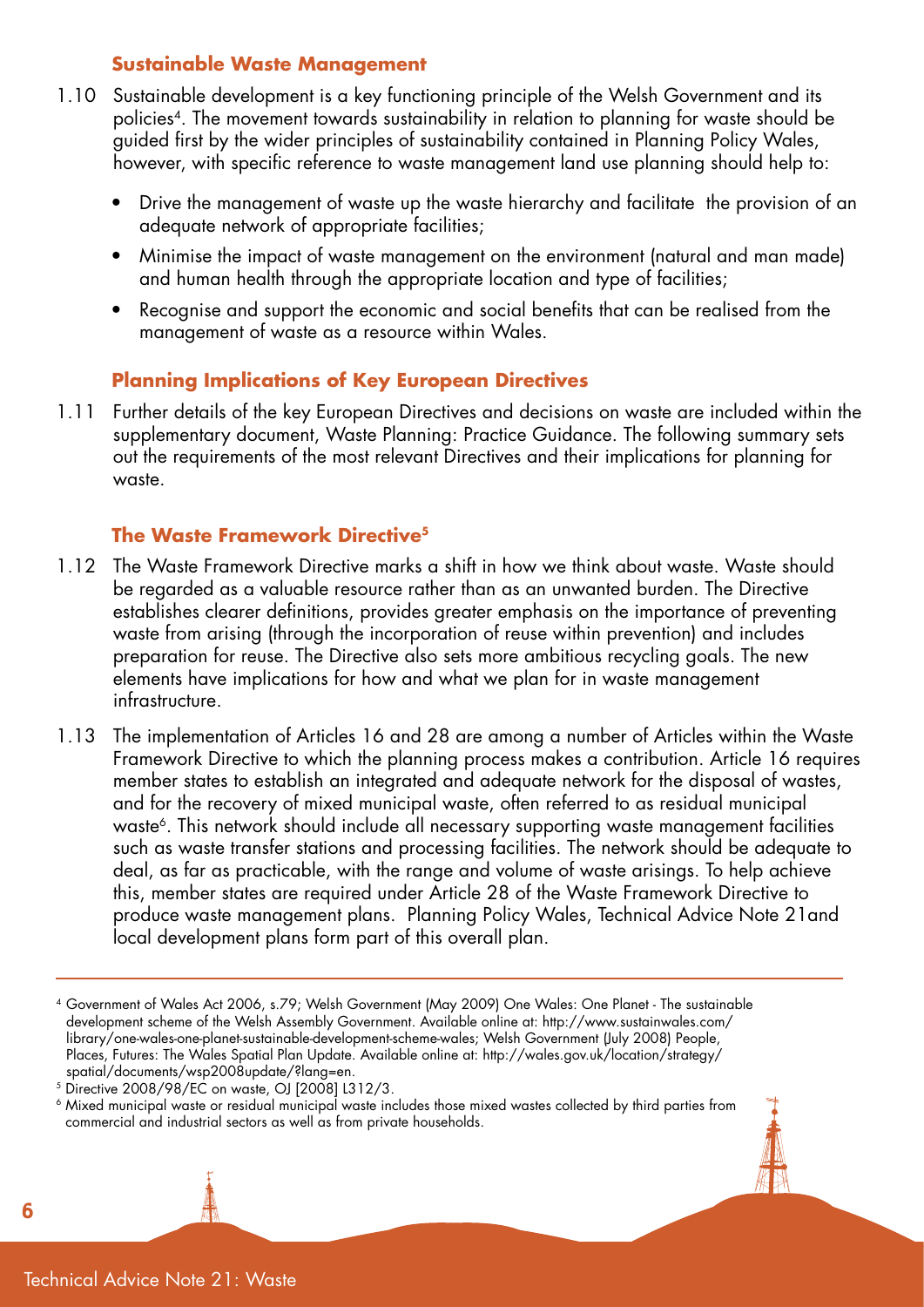1.14 The planning system itself cannot deliver the network, this will be achieved by the private sector (aided in part by support from the Welsh Government where a need for market intervention exists) and through public procurement exercises for the procurement of capacity for the management of certain waste streams for the municipal waste sector. Therefore, local planning authorities should maintain an effective dialogue with other stakeholders within the waste sector.

#### **The Landfill Directive7**

- 1.15 Where the reuse, recycling or recovery of waste is not possible or will cause greater harm to human health and the environment, disposal of such waste remains the appropriate management option.
- 1.16 The Landfill Directive sets stringent requirements for the landfilling of wastes in Wales. The key requirements of the Directive are:
	- the separation of wastes through a classification approach to landfills: landfill for hazardous waste; landfill for non-hazardous waste and landfill for inert waste<sup>8</sup>;
	- the treatment of wastes prior to landfilling<sup>9</sup>:
	- banning of certain wastes from being landfilled for example, liquid wastes, explosive and flammable wastes; clinical and veterinary wastes and whole or shredded waste tyres<sup>10</sup>;
	- reduction in the amount of biodegradable municipal waste going to landfill<sup>11</sup>;
	- landfill location requirements.
- 1.17 The planning process should complement the aims of the Landfill Directive by playing its part in diverting waste away from landfill and assisting in meeting the biodegradable municipal waste targets of the Landfill Directive and the Waste and Emissions Trading Act 2003 (as amended).
- 1.18 In doing so, local planning authorities should be mindful of the fact that changes in the nature and acceptability of current landfill arrangements will necessitate changes in the treatment and disposal of waste. These changes may be brought about by revised restrictions, bans or increased targets from the European Union or they may be as a result of Welsh Government measures introduced to stimulate more rapid changes to the ways we manage our waste and move us towards zero waste to landfill. For example, the Waste (Wales) Measure 2010, No.8 enables the Welsh minister to make regulations for Wales to restrict or ban certain wastes from landfill. This would have an effect on the volume and types of wastes needed to be dealt with in other types of waste management facilities.

<sup>&</sup>lt;sup>11</sup> Article 5(1), **tandfill Directive.** 



 $7$  Directive 1999/31/EC on the landfill of waste, OJ [1999] L182/1.

Article 4, Landfill Directive.

<sup>9</sup> Article 6, Landfill Directive. Treatment is defined under Article 2 *as the physical, thermal, chemical or biological processes, including sorting, that change the characteristics of the waste in order to reduce its volume or hazardous nature, facilitate its handling or enhance recovery*.

<sup>&</sup>lt;sup>10</sup> Article 5, Landfill Directive.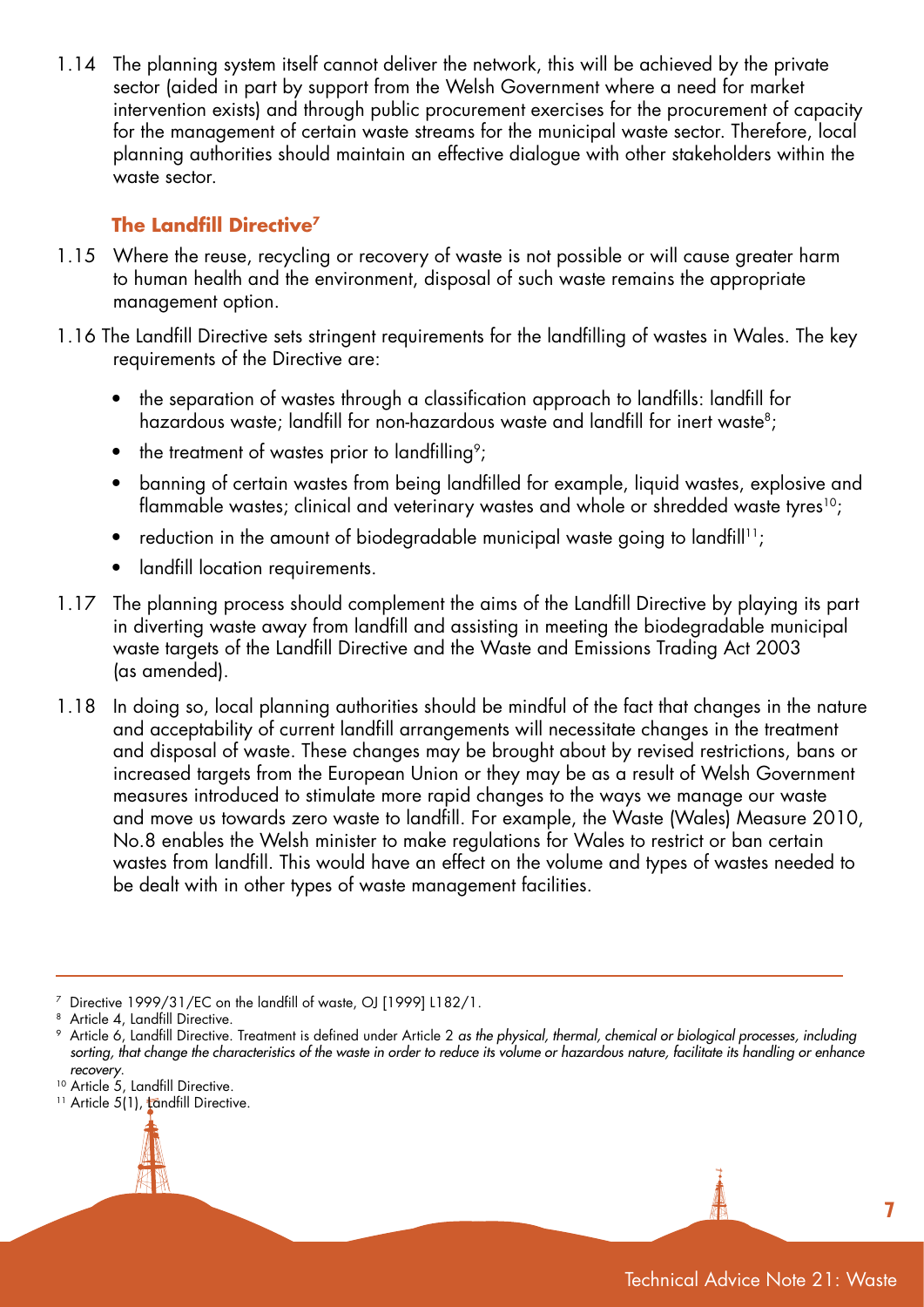1.19 As a corollary, facilities to accommodate waste streams prohibited and/or restricted from landfill will need to be developed and accommodated through the planning process.

#### **The Overarching Waste Strategy for Wales: Towards Zero Waste and relevant Sector Plans**

- 1.20 Towards Zero Waste is the overarching waste strategy document for Wales. It sets out a long term framework for resource efficiency and waste management in Wales up until 2050, taking into account social, economic and environmental outcomes. Delivering on the objectives contained in Towards Zero Waste relies on a suite of waste sector plans. These sector plans provide the details on how the outcomes, targets and policies in Towards Zero Waste are to be implemented. Of particular importance for land use planning and waste is the '*Collections, Infrastructure and Markets Sector Plan*'. The Collections, Infrastructure and Markets Sector Plan is of most relevance and focuses on delivering the necessary collection systems, infrastructure and markets for recyclates in Wales. The plan looks to create the conditions to enable as much waste as possible to be managed in Wales and for as much as possible of the recyclate generated in Wales to be used in Wales. It will do this by ensuring that a high volume of recyclate is delivered to reprocessors and that end markets are developed in Wales for the recyclates and by aiming to maximise the value from residual municipal waste to the benefit of Wales<sup>12</sup>.
- 1.21 In order to reach the goal of zero waste, there is a difficult balance to be struck between making sure we have sufficient capacity to deal with our waste arisings in the short term (to avoid environmental impacts) in a way which does not impede the achievement of longer term goals post 2024/25. In order to achieve an increase in the quantity of waste material being diverted from landfill to preferred management methods, early delivery of mixed municipal waste treatment infrastructure is essential.

#### **Waste Production and Forecasts in Wales**

- 1.22 Towards Zero Waste and the Collections, Infrastructure and Markets Sector Plan provide data on the amount of waste arising in Wales. The Collections, Infrastructure and Markets Sector Plan breaks this data down by waste material and by source. It should be noted that not all waste arising in Wales is managed in Wales, some is "exported" usually to other UK counties for treatment, recycling, recovery or disposal. Waste is also imported into Wales for management at Welsh facilities. It is not necessary for Wales to have within its borders a full suite of facilities necessary to comply with the requirements of the Waste Framework Directive, or to manage all of its own waste.
- 1.23 Factors including the volume of a certain waste, its frequency of arising and location may mean that some waste is better managed across the border. Similarly, Wales does not only manage its own waste arisings, waste is taken from other parts of the United Kingdom and treated, recycled, recovered and disposed of in Wales.

<sup>&</sup>lt;sup>12</sup> Article 16 of the Waste Framework Directive requires an integrated and adequate network of installations to be established for waste disposal installations and installations for the recovery of mixed municipal waste.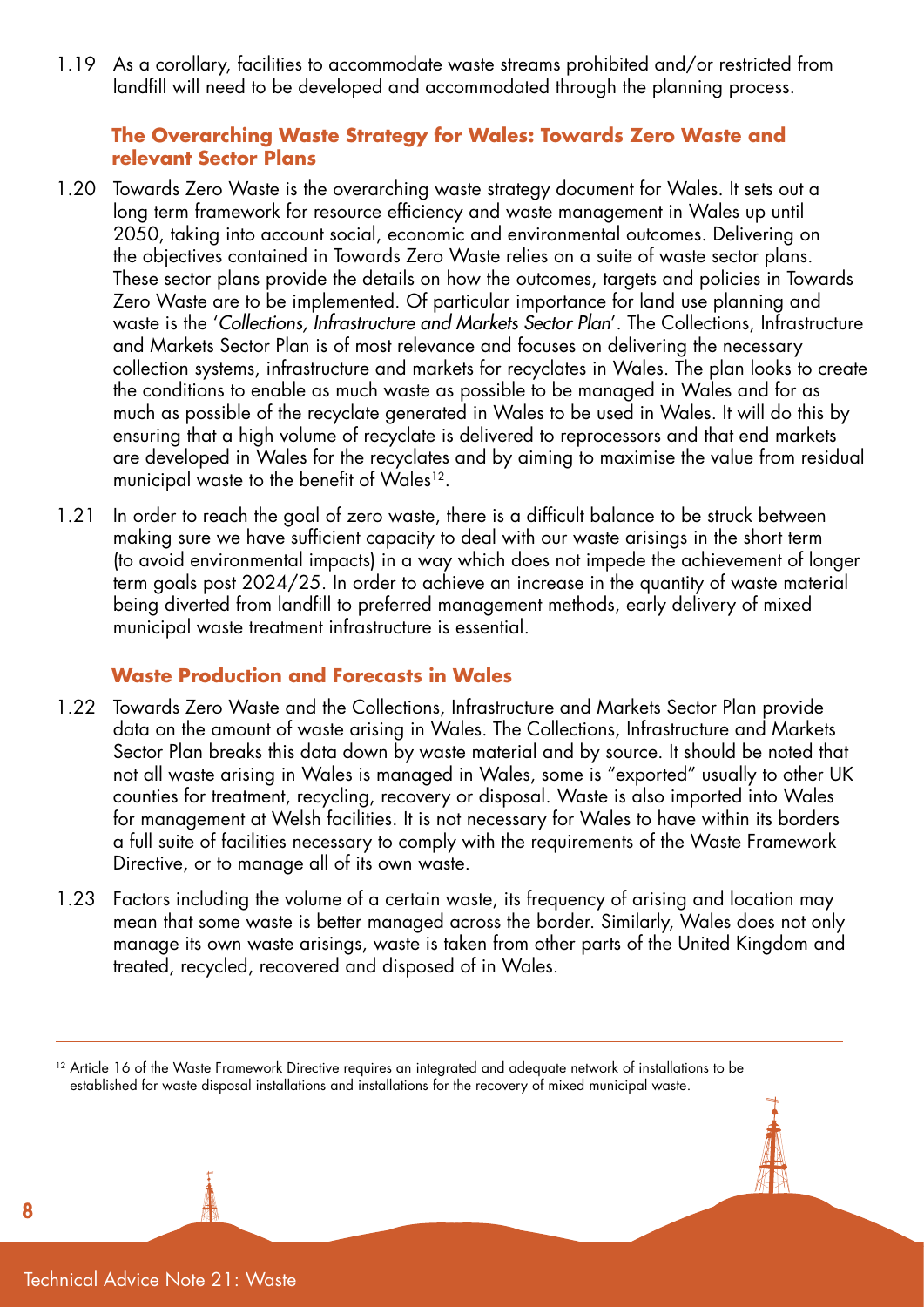- 1.24 All types of waste should be managed sustainably. However, the Waste Framework Directive places particular obligations on member states with regard to infrastructure for waste disposal and infrastructure for the management of mixed municipal waste and establishes preparation for reuse and recycling targets for a number of priority materials including paper, metal, plastic and glass. Therefore, the Collections, Infrastructure and Markets Sector Plan identifies a number of priority materials: paper, card, metal, glass, plastics, food, hazardous waste and Directive wastes<sup>13</sup>.
- 1.25 As waste composition changes over time facilities will need to adapt. It should be noted that a number of waste management installations are capable of taking a range of waste materials. For more information on the technological aspects and associated specific planning considerations, see the separate guidance document entitled: Waste Planning: Practice Guide.

<sup>13</sup> Welsh Government (July 2012) Collections, Infrastructure and Markets Sector Plan at p.5, 16-17.

Technical Advice Note 21: Waste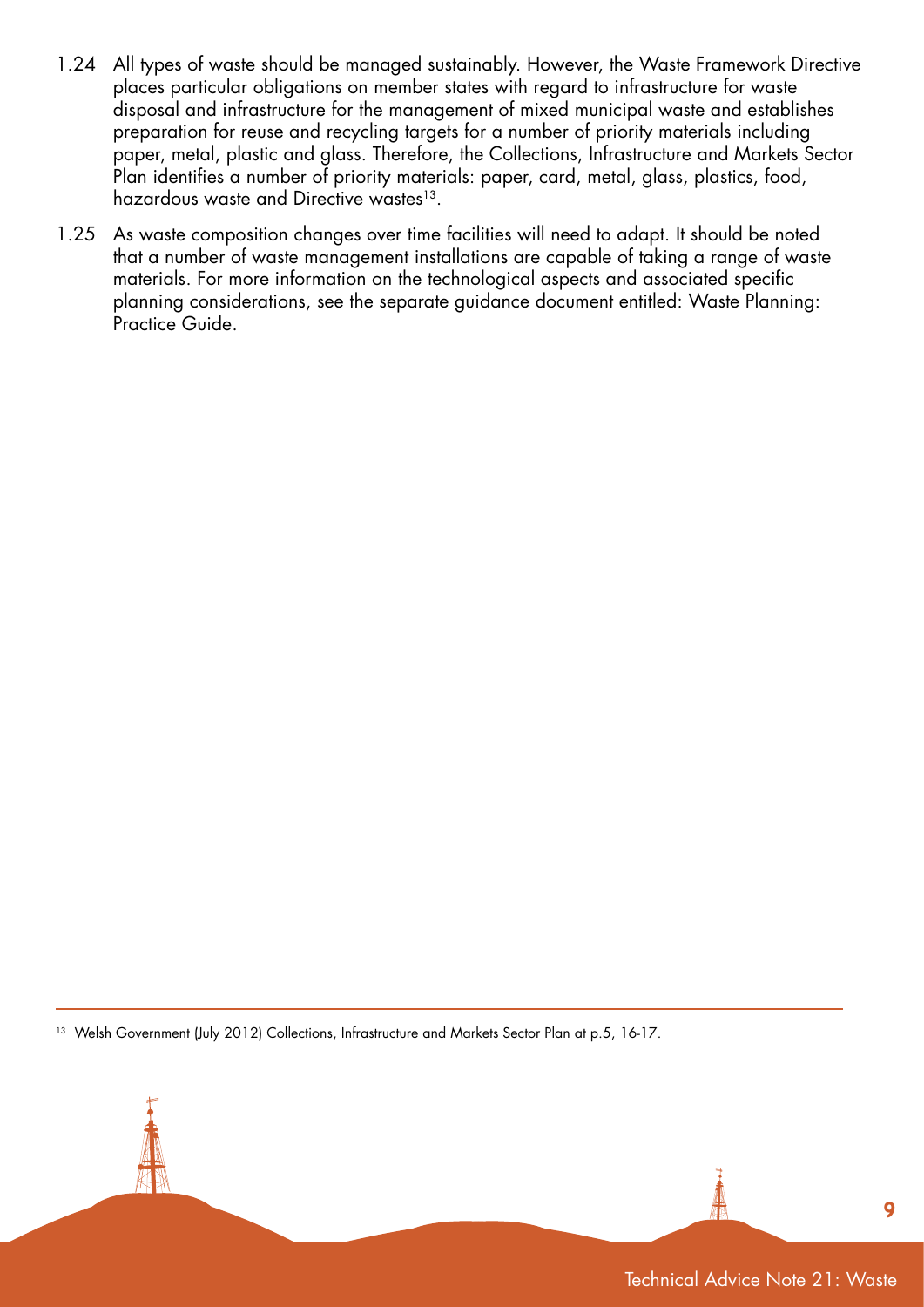## 2. Planning Principles

#### **General Principles**

- 2.1 When considering development proposals for all types of waste management facilities, planning authorities should take into account their potential contribution to the objectives, principles and strategic waste assessments set out in Towards Zero Waste and the relevant waste sector plans and the relevant development plan for the area. The extent to which a proposal demonstrates this contribution, in environmental, economic and social terms, will be a material planning consideration. The aim is to ensure that the right facilities are located in the right place to meet environmental, economic and social needs. At both a strategic and site level this means accepting that waste will need to be managed in all areas of Wales, that economic considerations relating to demand and viability may affect what management options can be acceptably brought forward in an area, that transportation considerations may effect whether a proposed location is suitable and that all proposals must be environmentally acceptable.
- 2.2 There are clear environmental, economic and social benefits associated with managing waste as a resource and optimising efficiency of use of waste material. The expanding waste management sector can offer job and training opportunities and safeguard existing jobs as a result of cost savings associated with increased resource efficiency. The creation of new infrastructure and jobs can support and regenerate local communities through skills enhancement and increased local expenditure.
- 2.3 The private, charitable and voluntary sectors all play a role in enabling re-use and preparation for re-use. These facilities often provide social and community benefits as well as environmental and economic benefits. They offer employment up-skilling opportunities in the green jobs sector and they often create training and employment opportunities for those socially excluded, including those with learning difficulties and other disadvantages. The social, economic and environmental benefits of this sector should be taken into account by planning authorities.
- 2.4 The Waste Framework Directive and daughter directives set down obligations for all sectors of waste. Amongst targets for a variety of waste materials, specific requirements are established in relation to the disposal of waste and to mixed municipal waste collected by or on behalf of waste collection authorities from private households and from other sources where such wastes are similar<sup>14</sup>. These requirements are reflected across the Welsh Government's waste management plans (Towards Zero Waste, the suite of sector plans and within this Technical Advice Note). So, whilst this Technical Advice Note provides advice on all types of waste management facilities, it also sets out the specific requirements for waste disposal and mixed municipal waste treatment infrastructure.

<sup>14</sup> This includes mixed wastes collected by third parties from commercial and industrial sectors as well as private households.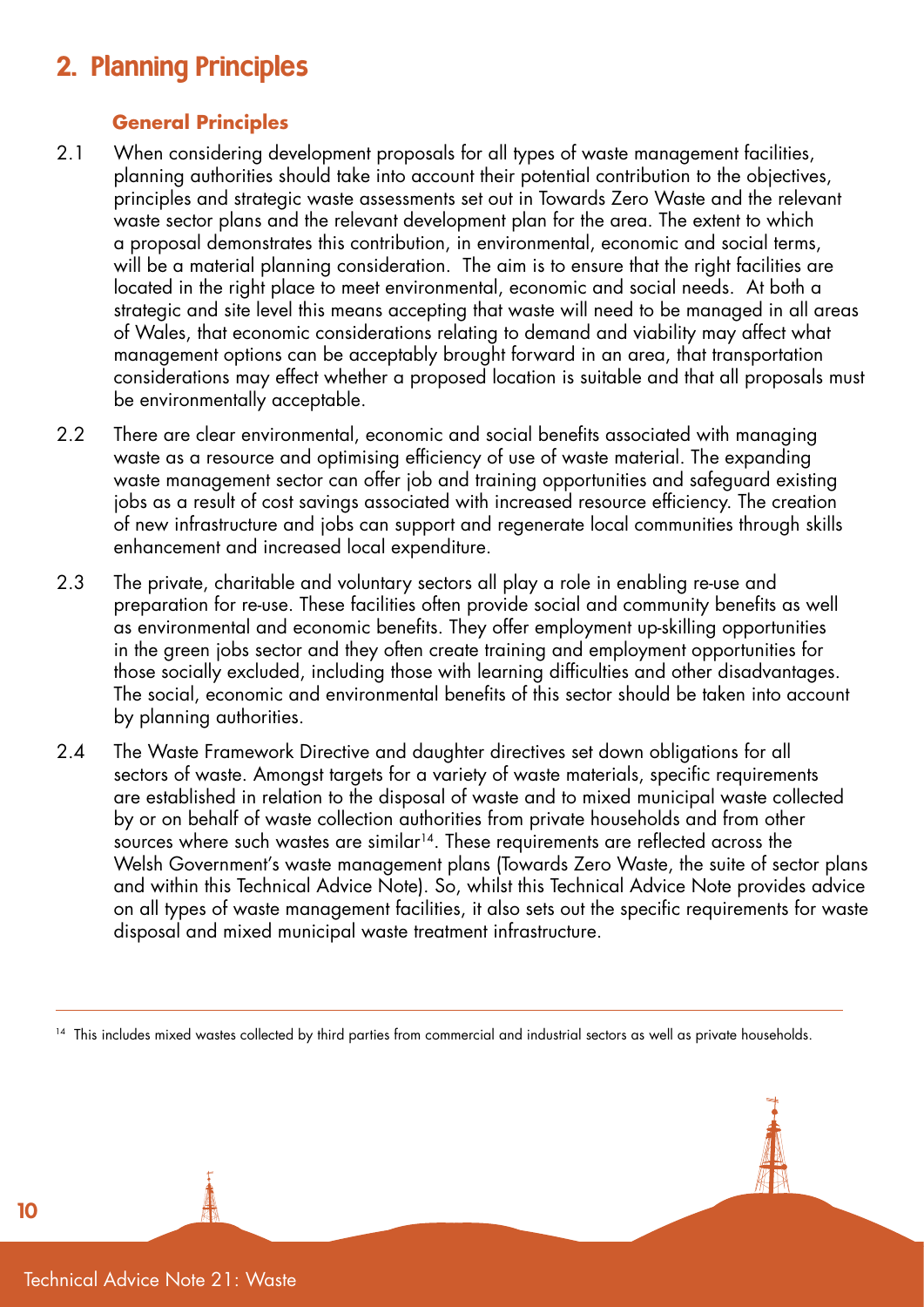2.5 The principles enshrined in the Waste Framework Directive will have already shaped the development of Towards Zero Waste and the relevant waste sector plans and will have been factored into the associated strategic waste assessments implicit within these documents. Therefore, whilst Welsh Government waste policy context provides a starting point for progressing local development plans and for determining planning applications, local approaches and decisions should demonstrate that the principles contained in this section have been taken into account.

#### **The Waste Hierarchy (Article 4 Waste Framework Directive)**

- 2.6 The waste hierarchy is a central pillar to inform decisions on waste management options. The objective of the waste hierarchy is to ensure that wastes are managed in a sustainable way. The options for waste management appear in the waste hierarchy as a priority order in waste prevention and management. It should be noted that the waste hierarchy is not absolute, and does not mean that all waste should be reduced or recycled where it is not practical to do so, nor does it necessarily mean that there should be no further provision of disposal facilities.
- 2.7 The Welsh Government has produced guidance for waste producers on how to apply the waste hierarchy<sup>15</sup>. Whilst this guidance provides a useful indication of where waste treatment technologies sit within the waste hierarchy, the guidance is not written for the purposes of land use planning. When taking planning decisions it is expected that the waste hierarchy be applied as a priority order, unless, for specific waste streams departing from this hierarchy is justified by life cycle thinking on the overall impacts of the generation and management of such waste.

<sup>15</sup> Welsh Government (January 2012) Guidance on applying the waste hierarchy (Welsh Government: Cardiff) Available online at: http://wales.gov.uk/docs/desh/publications/120119wastehierarchyguideen.pdf.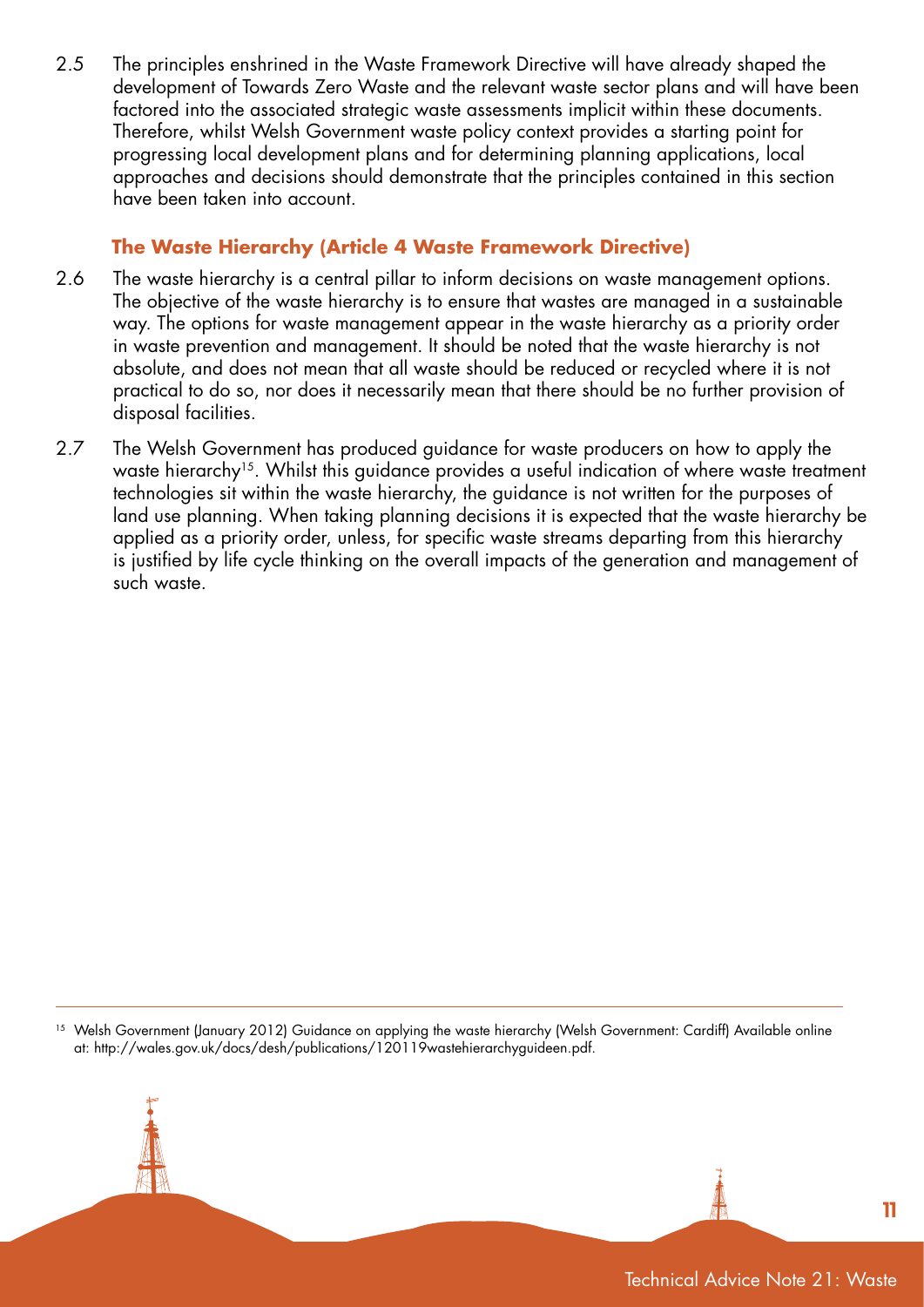

#### **2.7.1 Prevention**

Waste prevention is key to the efficient use of natural resources. If fewer resources are used then there will be less waste to manage and treat and therefore less demand for waste management infrastructure. Preventing waste from arising in the first place relies on improved and more sustainable patterns of production and consumption and land use planning is limited in its influence on changing such patterns. For example, measures which prevent waste from arising include reducing the quantity of waste produced through the reuse of products and the extension of the lifespan of products. However, planning authorities could help raise awareness, either at the pre-application stage or through supplementary planning guidance, by encouraging developers to think about how they may reduce waste at both the construction and operational stages of development. This could mean taking into account the potential to use excavated waste material on site, for example in landscaping and noise bunds, and whilst not strictly a prevention measure, by encouraging the provision of space for facilities to manage waste sustainably as part of development schemes. Further advice on sustainable design can be found in Technical Advice Note12 Design.

Technical Advice Note 21: Waste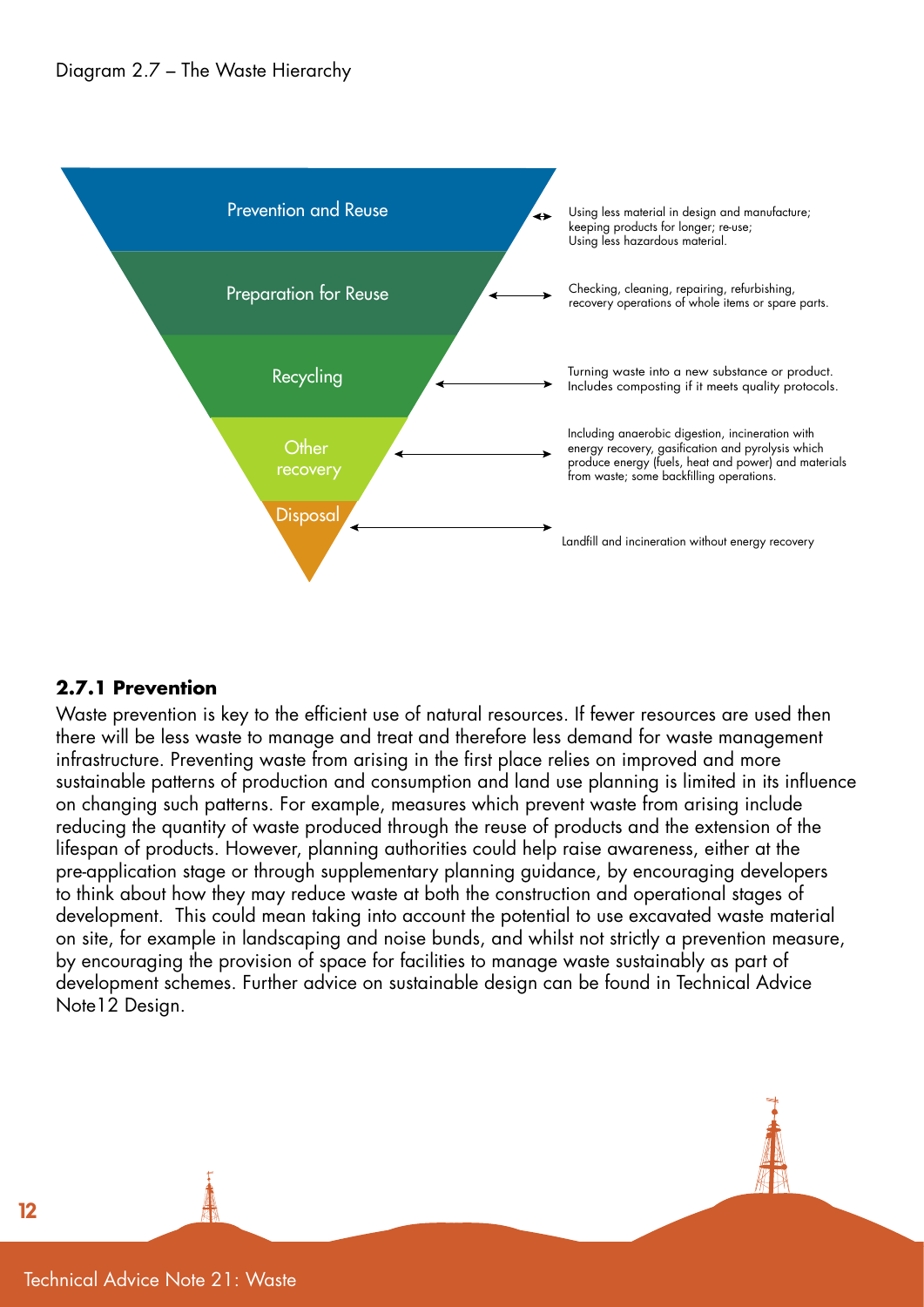In relation to construction and demolition waste, the Welsh Government has introduced a requirement to produce Site Waste Management Plans. Amongst other things, Site Waste Management Plans should set out how waste will be prevented, managed and disposed as part of taking forward construction projects<sup>16</sup>.

The reuse of waste products and materials is classified under the revised waste hierarchy as part of waste prevention. Reuse is where materials are used again for the same purpose for which they were made. This helps to divert products and components from becoming waste.

#### **2.7.2 Preparation for reuse**

Materials and products which need cleaning, checking and/or repairing before they are capable of safely performing their original function are waste until they have been prepared for reuse and all relevant pre-processing and recovery operations have been undertaken.

Reuse and preparation for reuse facilities and associated commercial schemes collect and repair discarded products, items and appliances such as furniture, electrical and electronic equipment, domestic white goods, vehicle parts and machinery. They tend to be small-scale, although not exclusively so. The preparation for reuse and sale for reuse of these items reduces demand on raw materials and the energy in producing new goods. These facilities should be supported in principle.

Reuse and preparation for reuse facilities may be appropriately sited on high streets, as retail concerns, or on business land as high tech or storage and distributing operations. The preferred siting of these types of facilities will depend upon the nature and scale of their activities. Local authorities play an important part in providing reuse facilities and ensuring opportunities exist to separate waste which is able to be reused. In the future, this could mean greater provision of reuse facilities at existing civic amenity sites.

Proposals aimed at preparation for reuse and reuse facilities should be considered favourably, taking into account factors associated with the deposit and collection of goods, the nature of the repairs, maintenance and treatment, the need to ensure satisfactory transport and accessibility for the deposit and collection of goods and potential implications of dust, litter and noise from the dismantling, treatment and maintenance undertakings on the site, all of which will vary on a caseby-case basis.

As emphasis on reuse grows, planning authorities should expect proposals for retail developments specialising in or involved in reuse or preparation for reuse. Access for drop-off and collection, taking into account the nature and potential bulkiness of these goods as well as the need to maintain suitable shop frontages in prime shopping areas will influence the suitability of location for such proposals.

<sup>&</sup>lt;sup>16</sup> The Clean Neighbourhoods and Environment Act 2005, c.16.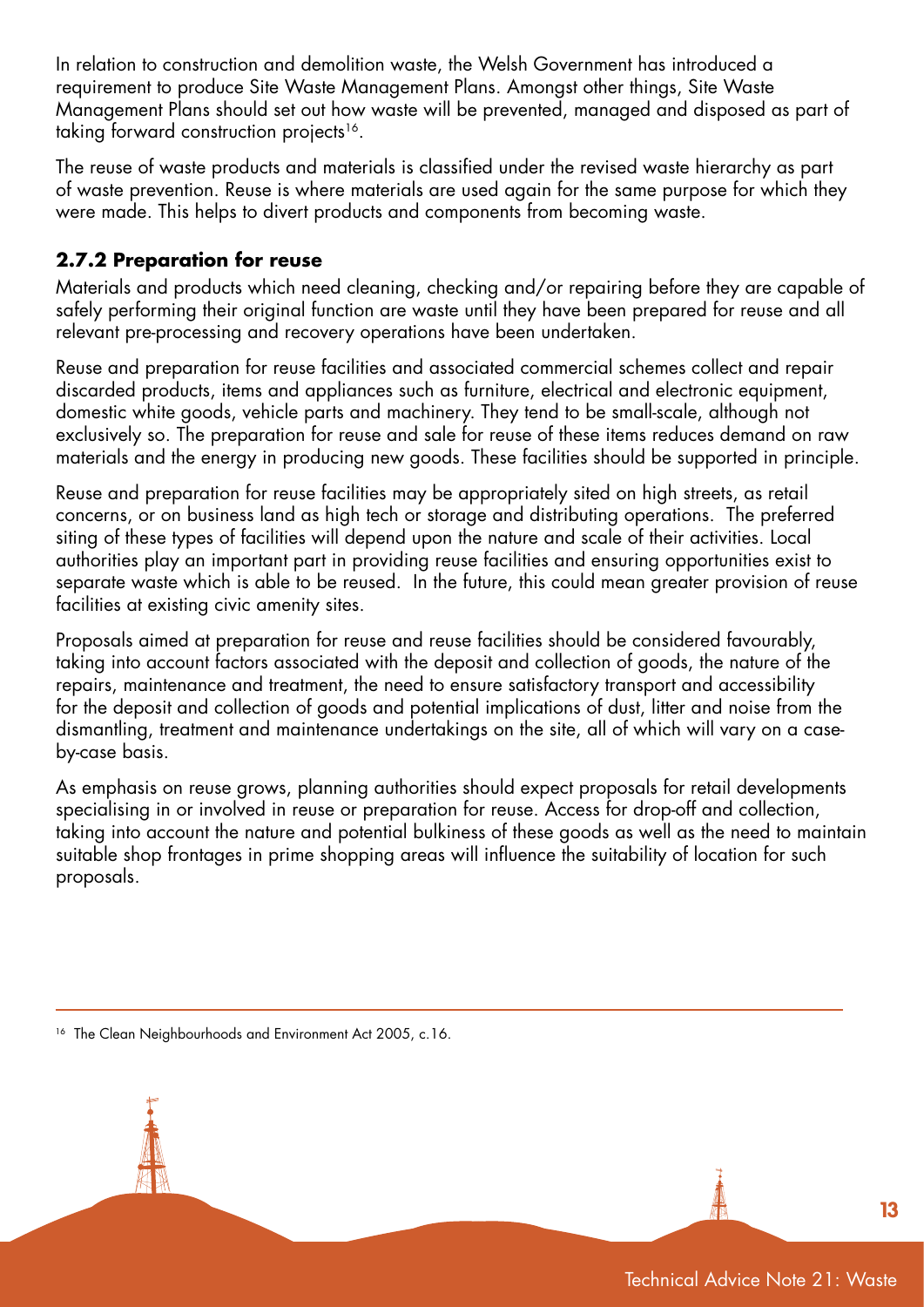#### **2.7.3 Recycling**

Where it is not possible to reuse materials and products or prepare them for reuse, recycling should be encouraged. Recycling can reduce the demand for resources and reduce atmospheric emissions.

Recycling is considered to be any recovery operation in which waste materials are reprocessed into products, materials or substances whether for their original or other purposes. Recycling includes the reprocessing of organic material through composting and anaerobic digestion. The meaning of recycling does not extend to energy recovery and the reprocessing of materials for use as fuels or for backfilling operations. Priority should be given to the development of new infrastructure that promotes high quality, closed loop recycling, or upcycling where feasible, with a focus on dealing with separately collected materials. Further advice on recycling infrastructure can be found in Chapter 4.

#### **2.7.4 Recovery**

Where wastes cannot be recycled, other waste recovery operations should be encouraged. Waste recovery operations result in waste that can serve a useful purpose by replacing primary fossil fuel materials (i.e. coal or gas) which would otherwise have been used to fulfil a particular function in the plant or in the wider economy. Energy recovery includes: incineration, incineration with energy recovery, co-incineration (e.g. cement kiln), anaerobic digestion<sup>17</sup>, pyrolysis and gasification with energy recovery and the spreading on land of a separated out bio-waste.

The recovery of energy from mixed municipal waste in high efficiency facilities is considered by Welsh Government to be a vital component of the waste management system in Wales. Such facilities are currently considered to represent the most sustainable outcome for mixed municipal waste<sup>18</sup>.

Co-locating these facilities with heat users is preferential in order to allow utilisation of waste heat from the combustion process. When preparing proposals, developers should give consideration to the location of these facilities and the potential for future user demand and planning authorities should identify any opportunities for co-location in their local development plans.

Waste incineration facilities dedicated to the processing of municipal wastes only may be considered to be recovery facilities (R1) rather than disposal facilities (D10) under certain specified conditions. The R1 Formula, defined in Annex II of the Waste Framework Directive, allows a distinction to be made between disposal and recovery in respect of incineration based upon the energy efficiency of the facility. Under the R1 Formula, incineration facilities dedicated to the processing of municipal waste only must have energy efficiency above 0.60 for installations in operation and permitted before 1 January 2009 and 0.65 for installations permitted after 31 December 2008 to be categorised as recovery operations<sup>19</sup>.

<sup>&</sup>lt;sup>17</sup> Anaerobic digestion may fall within the recycling category where certain standards and quality of bio-waste are achieved.

<sup>&</sup>lt;sup>18</sup> Mixed municipal waste includes those mixed wastes collected by third parties from commercial and industrial sectors as well as from private households.

<sup>19</sup> DEFRA and DECC (February 2013) Energy from Waste: A guide to the debate. Available online at: https://www.gov.uk/ government/publications/energy-from-waste-a-guide-to-the-debate.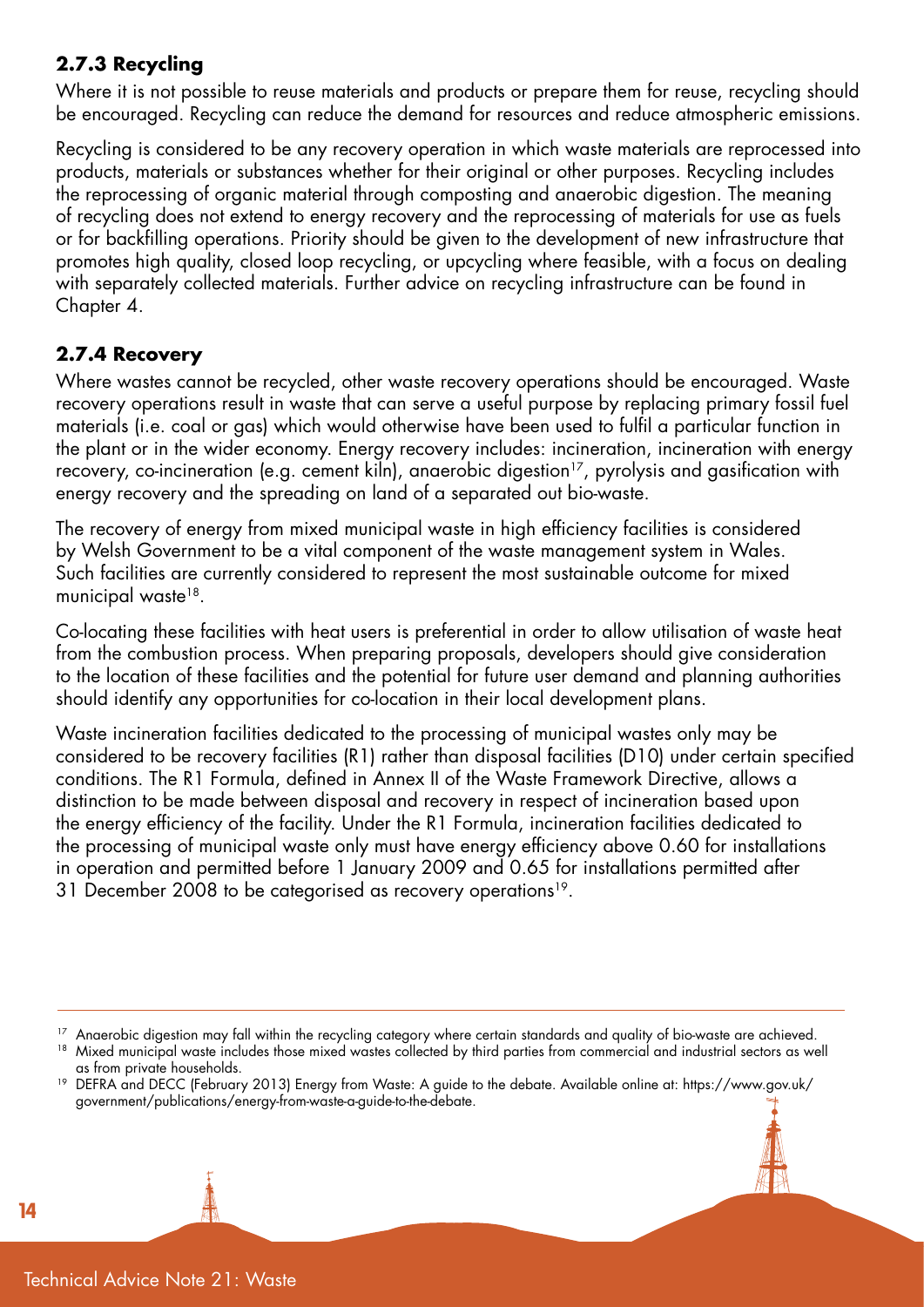In accordance with Towards Zero Waste and the Collections, Infrastructure and Markets Sector Plan high efficiency energy from waste facilities are encouraged. 'High Efficiency' facilities are defined as those facilities which exceed the R1 Formula limits. The Welsh Government aims for energy from waste facilities to be 'heat enabled' to allow the subsequent development of combined heat and power options. This then allows the development of facilities with thermal conversion efficiencies which approach, or even exceed, 60%. (By comparison, attaining an R1 value of 0.65 equates to a thermal efficiency of approximately 35%).

Where there is uncertainty as to whether or not a proposal constitutes a disposal or recovery operation, planning authorities should discuss the specific proposal with Natural Resources Wales before arriving at a judgement. Such discussion will be critical for ensuring consistency between the planning and permitting decisions.

Waste incineration is only one of the technologies which fall within the "other recovery" waste management option of the hierarchy. Pyrolysis, gasification and the spreading on land of bio-waste are recovery operations and anaerobic digestion can also fall within recovery, depending on the quality of the digestate produced<sup>20</sup>.

#### **2.7.5 Disposal**

Where recovery cannot be undertaken waste must undergo safe disposal operations that ensure a high level of protection of human health and the environment. Disposal includes landfilling operations and the incineration of waste without energy recovery or incineration where energy is recovered at a low efficiency for plants recovering energy from municipal residual wastes and does not meet the R1 formula.

To achieve as close to zero landfill as possible, maximum volumes of waste to landfill have been set under Towards Zero Waste and reconfirmed in the Collections, Infrastructure and Markets Sector Plan. It is expected that the recycling and reuse targets set by Towards Zero Waste and the Collections, Infrastructure and Markets Sector Plan will, over time, result in a reduction in the volume of waste requiring disposal. As a result, landfill has an ever decreasing role to play in waste management. Nevertheless, it still has a role in the short to medium term while the necessary waste treatment infrastructure comes on stream and in the management of certain types of wastes where no better environmental outcome exists. Where no other alternatives exist (i.e. for legacy wastes such as asbestos) it will be necessary to ensure that sufficient landfill void is maintained to dispose of such waste until such time as Wales completes the transition to a high recycling society with as close to zero waste to landfill as possible.

20 See Chapter 4, para 4.41-4.43 below.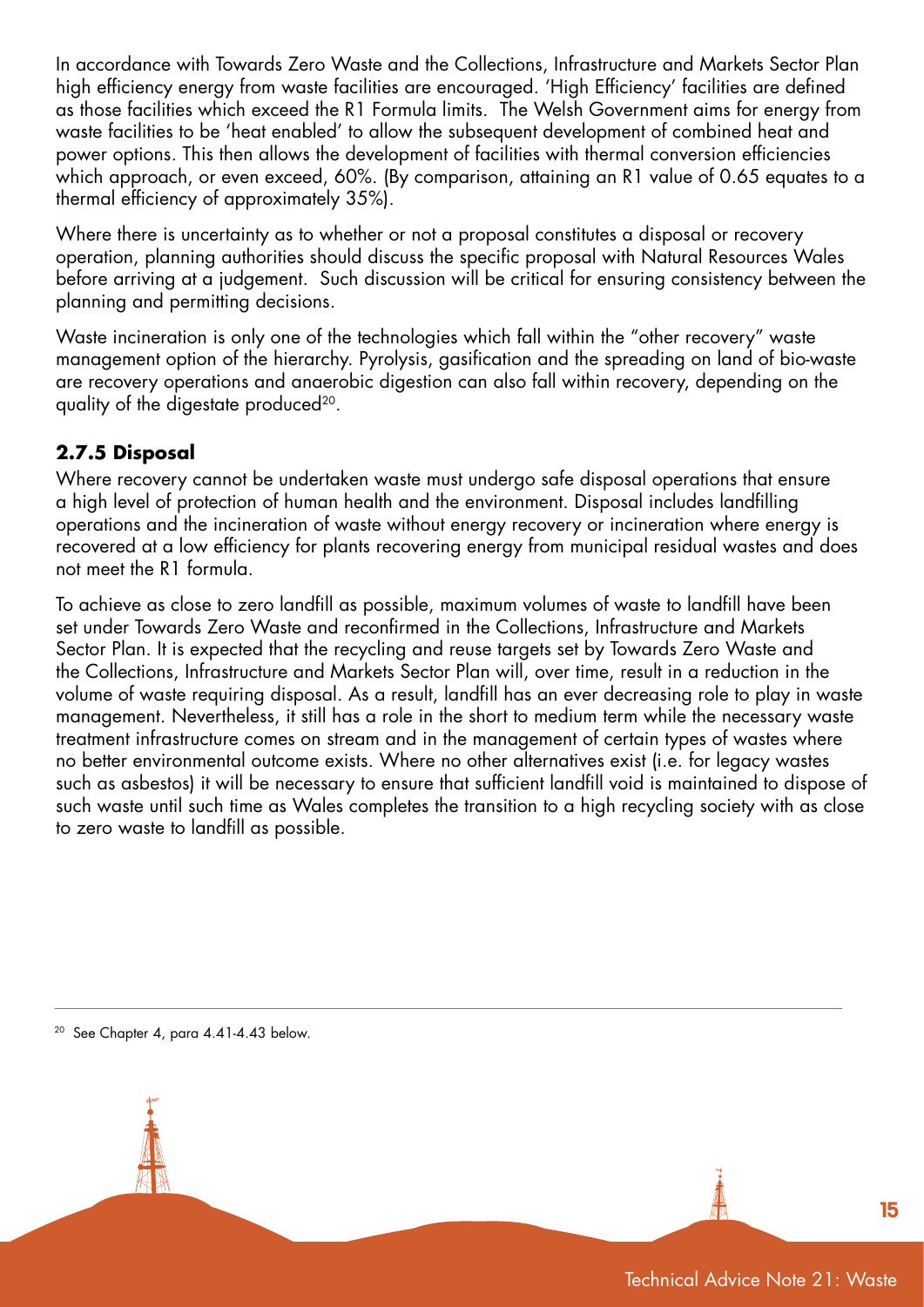#### **An Integrated and Adequate Network (Article 16 – Waste Framework Directive)**

2.8 In order to achieve sustainable waste management, an integrated and adequate network of waste disposal installations and installations for the recovery of mixed municipal waste collected from private households including where such collection also covers such waste from other producers must be established<sup>21</sup>. This principle is implemented by applying the waste hierarchy, the concept of the nearest appropriate installation and supporting the drive towards self-sufficiency as part of decision making. Whilst the waste hierarchy is relevant to all decisions concerning waste management proposals, the nearest appropriate installation concept and self sufficiency are only applicable for the purposes of the Waste Framework Directive to proposals for waste disposal and the recovery of mixed municipal waste<sup>22</sup>.

#### **Nearest Appropriate Installation (Article 16 – Waste Framework Directive)**

2.9 The nearest appropriate installation principle states that waste falling with Article 16, should be disposed of or recovered in one of the nearest appropriate installations whilst ensuring a high level of protection for the environment and human health. This means taking into account environmental, economic and social factors, to ensure the right waste management facilities are located in the right place and at the right time. There are several reasons why it is important to manage such waste close to where it arises. This includes reducing the detrimental environmental impacts associated with the transportation of waste and retaining the intrinsic value of waste as a resource in line with the need to secure greater resource efficiency. Planning authorities should not attempt to restrict waste management developments within their boundaries to deal only with arising in their areas. The proximity of a waste disposal or mixed municipal waste recovery installation will depend upon the quantities and types of arisings at local, regional and national levels.

#### **Self Sufficiency (Article 16 – Waste Framework Directive)**

2.10 Moving towards the aim of self-sufficiency in waste recovery and disposal through the provision of an integrated and adequate network is a key principle. The principle should not be taken to mean, however, that Wales, or indeed each member State, must have the full range of waste facilities for dealing with all waste types which fall within the auspices of the article 16 obligation. The waste we cannot prevent should be regarded as a valuable resource and high quality recycling and re-use within Wales by Welsh industry should be facilitated. However, in doing so, account should be taken of geographic circumstances and the need for specialised installations for certain types of waste.



<sup>21</sup> Directive 2008/98/EC on waste, OJ [2008] L321/1 Article 16.

<sup>&</sup>lt;sup>22</sup> See para 1.13 for discussion on the meaning to be given to mixed municipal waste. The scope of mixed municipal waste is also set out in the glossary.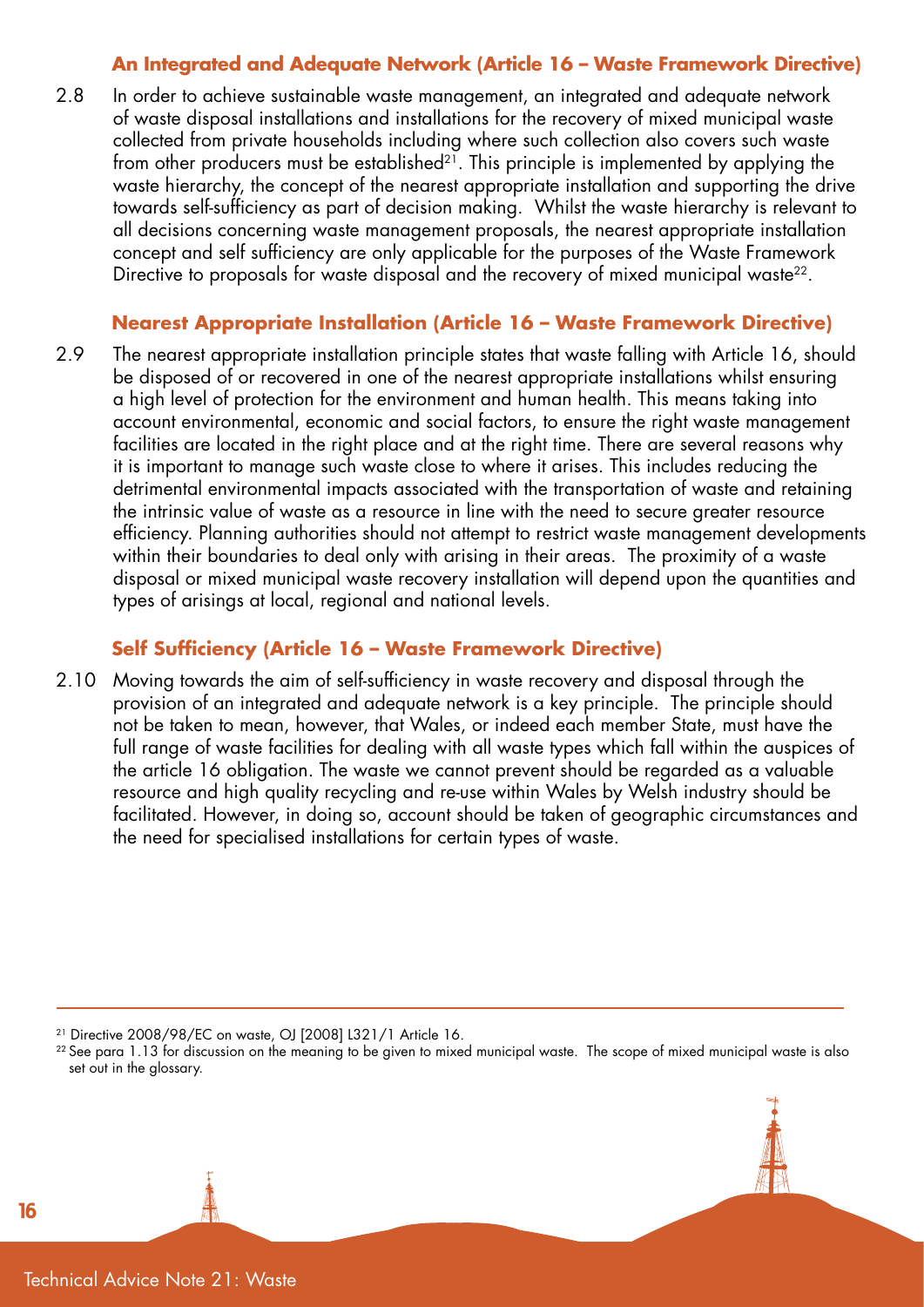#### **Protection of Human Health and the Environment (Article 13 – Waste Framework Directive)**

- 2.11 Planning authorities should ensure that all types of waste facilities are located where a high level of protection for the environment and public health can be ensured. In particular, waste management should be undertaken:
	- without risk to water, air, soil, plants, or animals;
	- without causing a nuisance through noise or odour; and
	- without adversely affecting the countryside or places of special interest.
- 2.12 The operational impact of a proposed waste disposal or waste recovery operation falling within the definition of a regulated facility under the Environmental Permitting (England and Wales) Regulations 2010 (as amended) will be considered by the permitting authority and controlled through conditions established in the environmental permit. Planning authorities should take into account the ability of environmental permits to control the operations of waste facilities and its interactions with the environment and should not duplicate control more appropriately imposed as part of the permit. However, it will be appropriate to consider the complementary conditions which should be attached to a planning consent. It would be good practice to parallel track applications for planning permission and authorisations required under environmental permitting legislation where this is appropriate.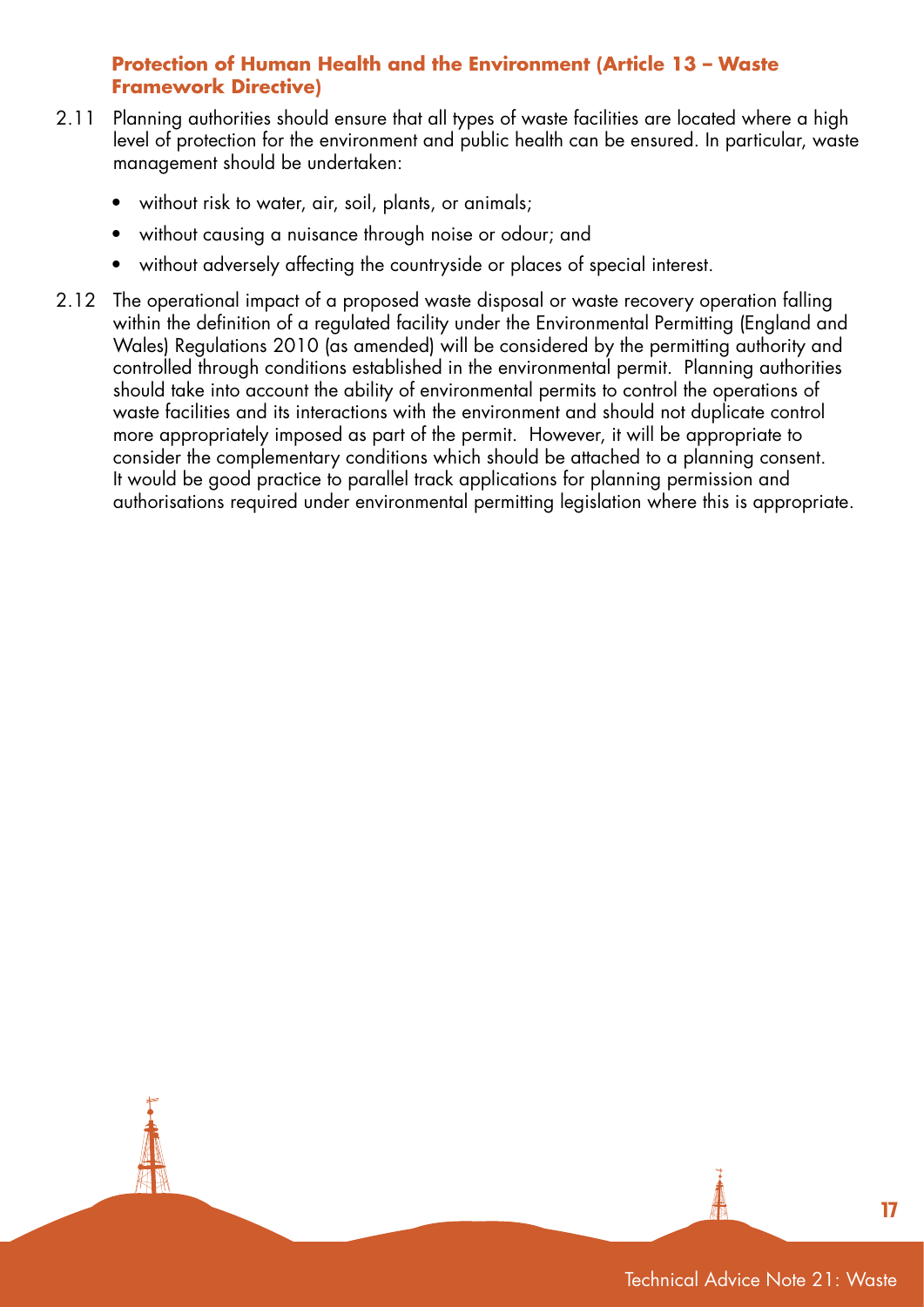## 3. Strategic Planning for Waste

- 3.1 Towards Zero Waste, along with the Collections, Infrastructure and Markets Sector Plan, sets out a long term framework for resource efficiency and waste management in Wales up until 2050, taking into account social, economic and environmental outcomes. Therefore, the strategic planning response needs to create the conditions for contributing to both short and longer term waste management goals.
- 3.2 In the short to medium term there will be a continued need to develop more waste treatment and recovery facilities in order to reduce reliance on landfill. That said, the requirement for disposal capacity, albeit a diminishing requirement, will remain. At the same time, the longer term aim is an infrastructure network based on higher levels of reuse and recycling. Local planning authorities should provide an enabling framework for the development of all types of waste infrastructure indicating, as far as possible, the locations to which waste management facilities should be directed.

#### **Regional Collaboration**

- 3.3 It is difficult to predict with complete certainty future needs for the disposal of waste and recovery of mixed municipal waste due to the variety of factors that affect future tonnages and actual existing capacity. However, the Waste Framework Directive requires that waste disposal and recovery of mixed municipal waste should be undertaken at one of the nearest appropriate installations to the source of the waste arising. This does not carry with it the expectation that all areas should be self sufficient in terms of the network. Waste arising in one area may be better treated or disposed of in a neighbouring local authority area or region and the envisaged 'network' of infrastructure is likely to be spread over a wider area than a single local authority administrative boundary. However, in line with sustainability principles, there is an expectation that all areas should be prepared to accommodate infrastructure to support the development of an integrated and adequate network, be it an actual recovery treatment plant, an intermediate treatment facility or any supporting infrastructure such as transfer stations.
- 3.4 The Welsh Government considers that collaboration between local planning authorities is necessary to monitor progress towards establishing an integrated and adequate network for the disposal of waste and recovery of mixed municipal waste. Whilst further waste assessment work is unnecessary at the regional level (or local development plan) as the Collections, Infrastructure and Markets Sector Plan already provides the strategic starting point, monitoring will be important to identify whether:-
	- sufficient landfill capacity is being maintained across the three regions of Wales to treat waste which cannot be treated further up the waste hierarchy;
	- sufficient treatment capacity for the recovery of mixed municipal waste across the three regions of Wales is coming forward;
	- the spatial pattern of provision is appropriate to fulfil identified needs; and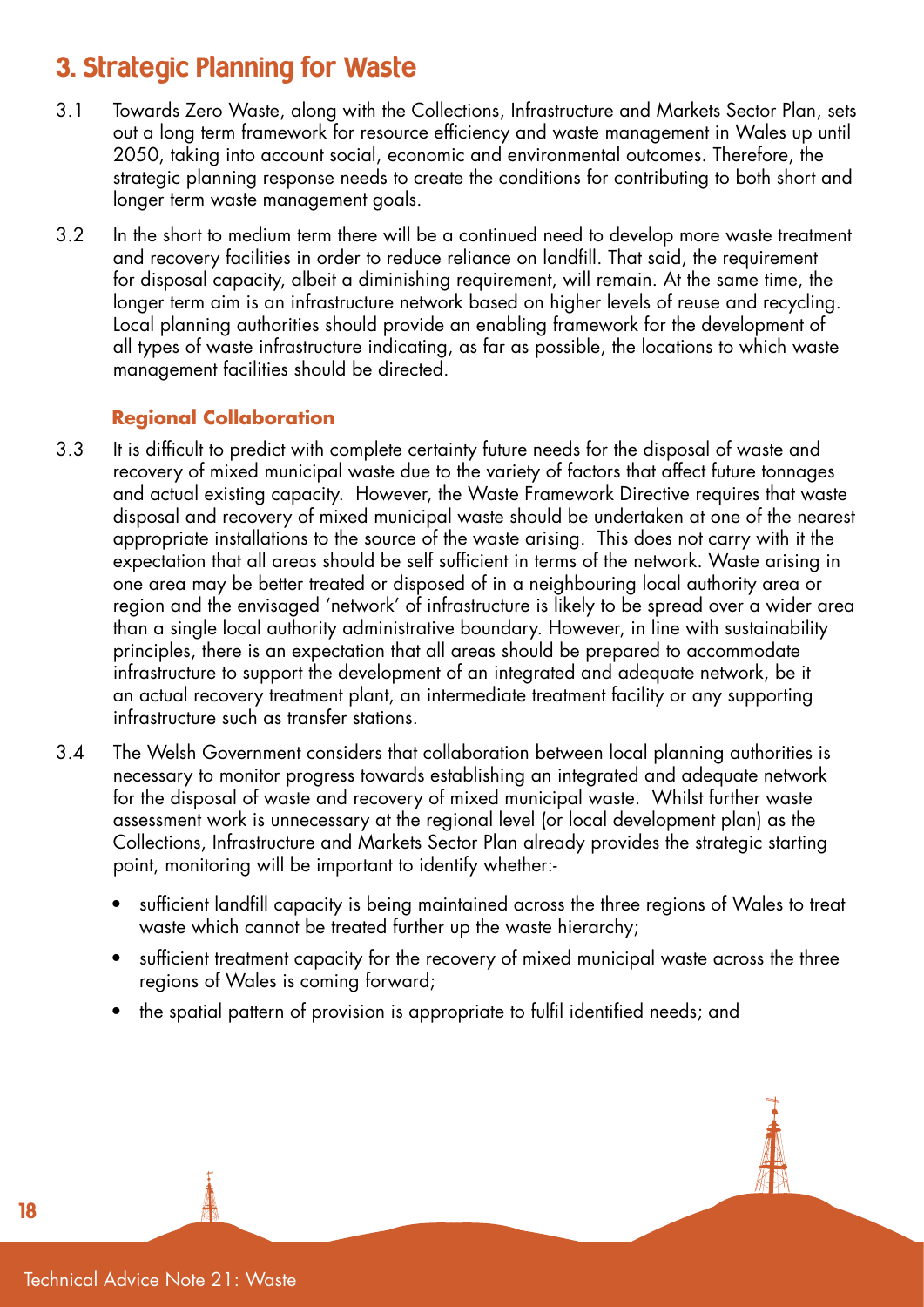- any further action is needed by local planning authorities to address unforeseen issues.
- 3.5 Some wastes, such as hazardous waste, have very low waste arisings and are best assessed at an England and Wales level and this is recognised in the Collections, Infrastructure and Markets Sector Plan. It is not necessary, therefore, for any further analysis to be undertaken at a collaborative level by local planning authorities. However, monitoring should provide a mechanism to identify any unforeseen evidence on waste arisings and provide evidence on which any necessary action can be based.
- 3.6 The overview provided by monitoring should be a useful evidence base for plan preparation and aid understanding of the overall waste picture for decision making purposes. Monitoring planning permissions and environmental permits will help build up a picture of the potential amount of new waste management capacity coming on stream for future years. It will enable comparison to be made between the forecasted need range outlined in the Collections, Infrastructure and Markets Sector Plan and what is available or planned and will provide information on the spatial pattern of waste infrastructure to assist Welsh Government in assessing progress towards the development of an integrated and adequate waste network.

#### **Monitoring arrangements**

- 3.7 Local planning authorities, in conjunction with the Welsh Government and Natural Resources Wales should establish voluntary joint arrangements to undertake annual monitoring for each region<sup>23</sup>. An effective approach will be dependent on collaboration at a regional level (North, South West and South East Wales). The joint arrangements will be technical in nature and will be established within 6 months of the publication of this advice note.
- 3.8 Natural Resources Wales provides information on the type and quantities of waste handled by permitted waste management facilities in Wales, including the remaining landfill capacity for each region. This information will be a key evidence source and the monitoring approach should build on the existing reporting requirements of Natural Resources Wales as far as possible.
- 3.9 Joint monitoring will enable both Welsh Government and local planning authorities to take a strategic overview of, and be able to respond to, issues and trends in the waste sector through their local development plans, as well as providing an up-to-date context for taking decisions on planning applications.

<sup>23</sup> These regions remain the same as those established for the purpose of the Regional Waste Plans – North Wales, South West Wales and South East Wales.

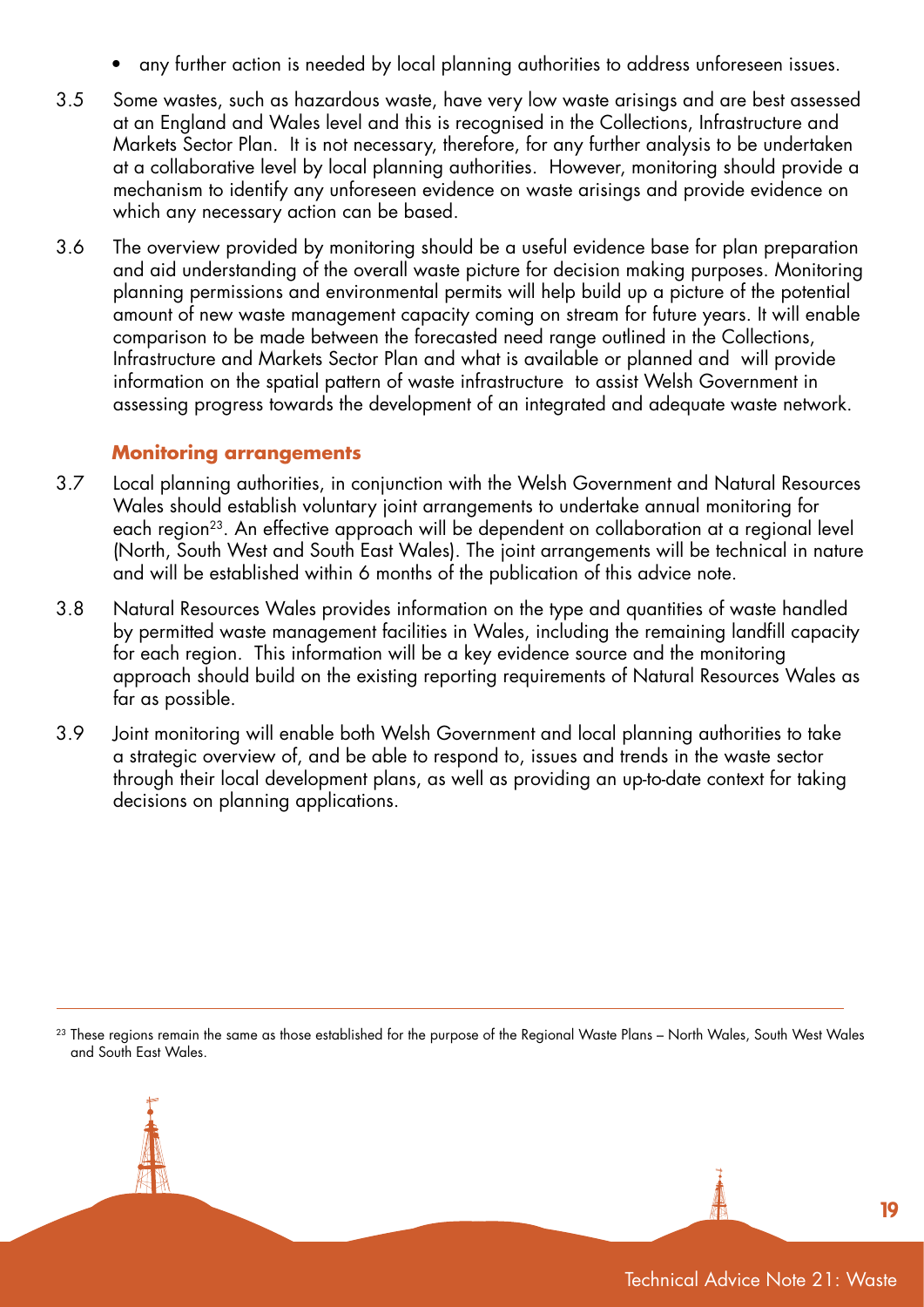#### **Data Collection**

- 3.10 When considering capacity requirements it will be necessary to look at landfill capacity, measured in terms of total capacity or void space, separately to that of recovery which can be considered in terms of tonnes per annum. Monitoring is required on an annual basis of:
	- existing operational, permitted and closed residual municipal waste recovery facilities to ascertain approximate operational capacity to inform planning decisions;
	- existing operational and permitted landfill capacity to ascertain the existing void relative to the trigger point identified in this Technical Advice Note;
	- all waste permissions (planning consent and/or environmental permit) applied for and granted for new or extended facilities and the capacity of those additional or extended facilities, including where permission has been granted, whether they are operational or are under construction, and the main types of waste they will manage;
	- all waste sites where operation is suspended for any reason;
	- all waste sites that have been closed or have reached the end of their lifetime; and,
	- progress on the different procurement programmes.

#### **Waste Planning Monitoring Report**

- 3.11 The information on landfill void and operational recovery capacity will be collated by a lead local planning authority in each region and published in an annual Waste Planning Monitoring Report.
- 3.12 The Waste Planning Monitoring Report should:
	- provide up-to-date/annual data, at a regional level, on landfill void (including spatial adequacy of the void) and residual municipal waste disposal and recovery capacity (operational and planned but not built);
	- set the capacity data against up-to-date residual waste arisings data to inform capacity requirements and regional capacity need;
	- record progress on the procurement programmes and consider the implications for the capacity gap and record the sites which are being proposed to support the procurement programmes, as far as this information is publicly available, so as to prompt any necessary action through local development plans; and
	- provide an update on local development plan progress, with particular reference to the fulfilment of Article 16 obligations.



Technical Advice Note 21: Waste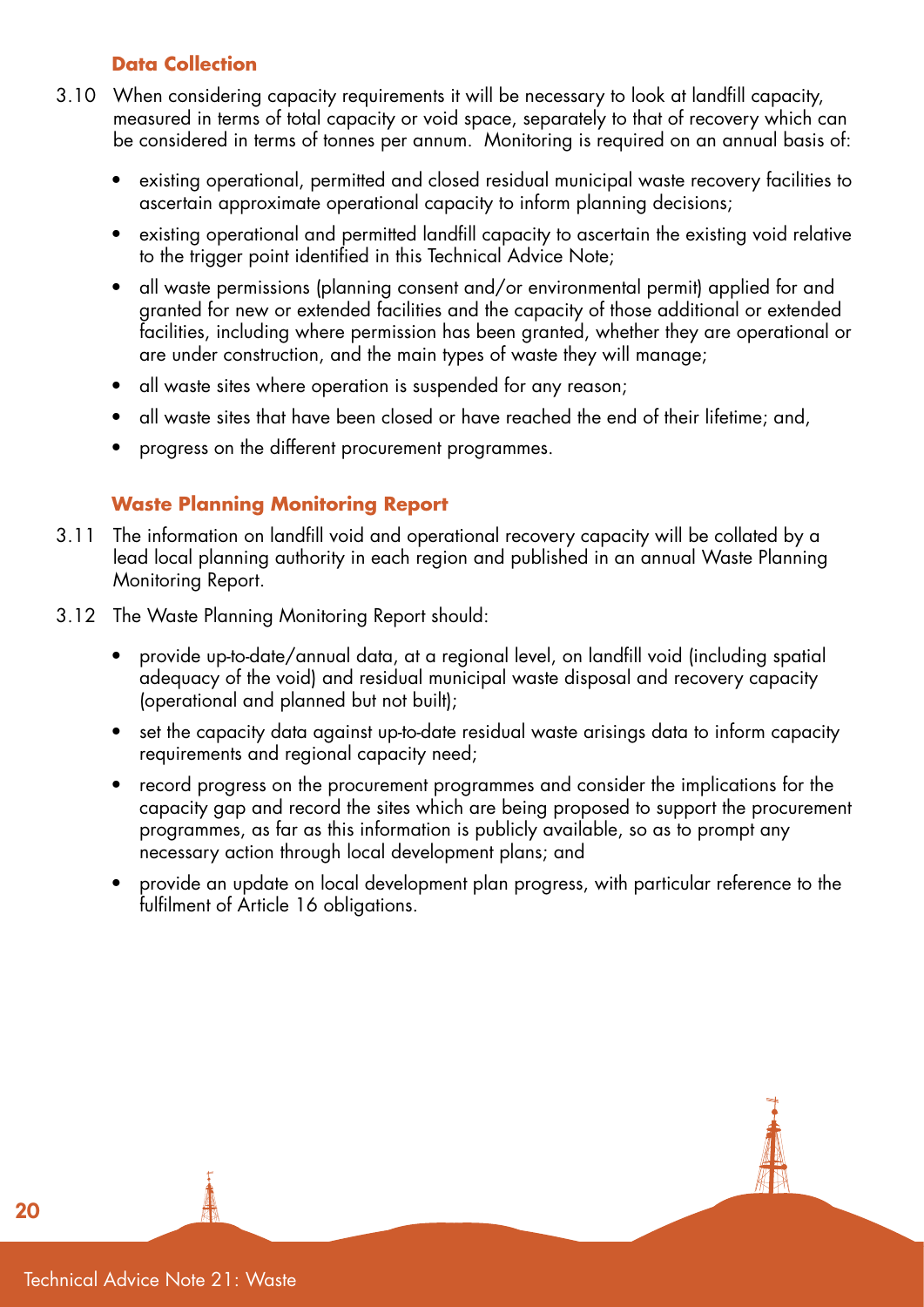#### **Monitoring and triggers for further action**

- 3.13 Using the information collected in the waste planning monitoring report each regional grouping of local planning authorities should identify where landfill capacity falls below both a **7 and 5 year** void in a region. The identification of a 7 year void represents the level at which sufficient capacity is likely to exist in a region to meet future disposal needs and as such this is the level at which void capacity should ideally be maintained. A period of 7 years should provide sufficient time for the market to come forward with a solution, bearing in mind the political sensitivities surrounding landfill provision and the costs and time involved in set up.
- 3.14 The **5 year** level should be identified as a trigger for pursuing any action which may be necessary to facilitate future provision. An agreed process will have to be developed but in general terms once action is deemed to be necessary a site search and selection process should be undertaken at the regional level by the lead authority on behalf of the constituent authorities in the region in consultation with the Welsh Government and Natural Resources Wales. The purpose of the exercise will be to identify a list of preferred suitable sites or locations for landfill which could appropriately fulfil the identified need in the region.
- 3.15 The areas of search maps, prepared to support the regional waste plan first reviews, for open-air facilities will provide a useful starting point for site searches, however other detailed information and local knowledge will be invaluable. To ensure landfill sites do not pose a serious risk to the environment in proposing a suitable location for a landfill, the following considerations must be taken into account:
	- the distance from the boundary of the site to residential and recreational areas, waterways, water bodies and to other agricultural or urban sites;
	- the existence of groundwater, coastal water or nature protection zones in the area; and
	- the geological and hydrological conditions of the area, including flooding, subsistence, landslides or avalanches; and the protection of areas of acknowledged landscape, cultural and nature and geological conservation.
- 3.16 Once general locations or sites have been agreed by the regional grouping of local authorities this should be reported as a supplement to the relevant waste planning monitoring report. It is anticipated that each constituent local planning authority would need to endorse the supplement location or site search report. In the event that agreement cannot be achieved then the matter should be referred to Welsh Government, in order that an appropriate solution can be found. At the earliest subsequent opportunity a preferred area or site allocation should be identified in the appropriate development plan.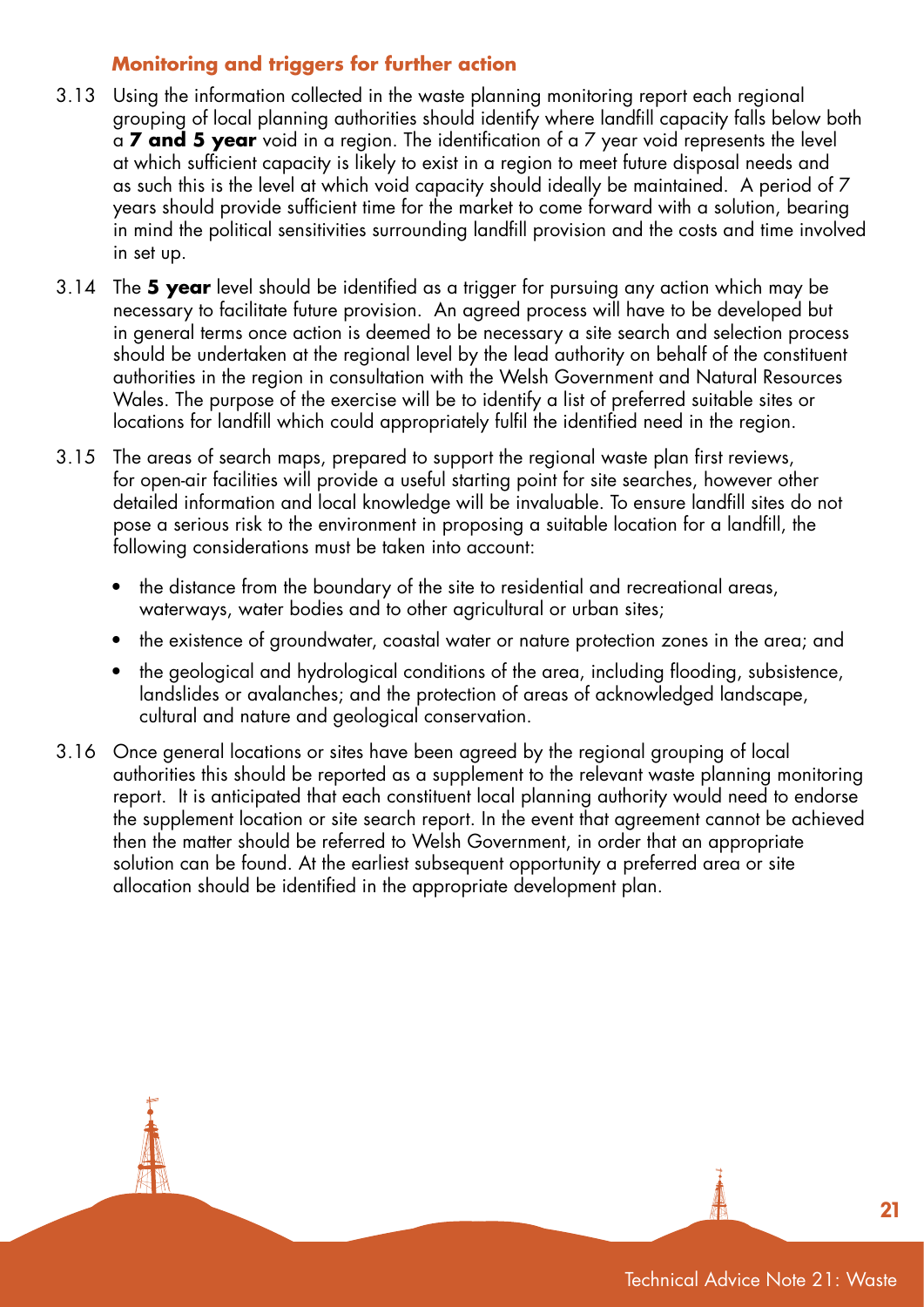3.17 The Collections, Infrastructure and Markets Sector Plan outlines the increased potential for recovery treatment capacity to come forward and it is likely that this will take place primarily through the on-going procurement programme being taken forward by the local authority consortia. The potential for recovery treatment projects to be supported should be facilitated by local planning authorities in order that the existing capacity gap for recovery facilities can be closed. Until planned capacity becomes operational, continued co-operation between local authorities will be required to ensure the capacities which are needed in each region can be provided, particularly bearing in mind that not all local planning authorities will need to provide for the sub-regional or regional type of facilities which are required as part of ensuring an integrated and adequate network is provided. Therefore, as part of the waste planning monitoring process information on whether and how the capacity gap is being closed will be provided, including an updated regional position on the likely sites coming forward to facilitate the provision of these facilities and an indication where further provision through local development plans may be necessary.

#### **Local Development Plans**

- 3.18 As outlined in the previous section, regional monitoring is necessary in relation to installations for those wastes covered by Article 16 of the Waste Framework Directive. However, the locational requirements of these, as far as appropriate and all other types of waste facilities should be considered when preparing local development plans so as to ensure that the provision of a wide range of waste management infrastructure can be facilitated. Local planning authorities should initiate and maintain a close dialogue with waste colleagues when developing the waste policies of their local development plan.
- 3.19 Advances in technology and the introduction of new legislation, policies and practices mean that many modern in-building facilities externally appear similar to any other industrial building and internally contain industrial processes or energy generation that may be no different to other modern industrial activities in terms of their operation or impact. For this reason, many general employment sites and major industrial areas are likely to be suitable locations for waste facilities but this will depend on a variety of local factors, including the nature of existing users and the strategy adopted for particular employment sites.
- 3.20 Each local planning authority should take specific actions in relation to recovery treatment for mixed municipal waste as part of local development plan preparation to ascertain whether:-
	- support for any local authority procurement programmes is necessary (this may also be the case for food waste treatment) and if so appropriate site allocations should be made;
	- any agreement contained in the regional waste monitoring report needs to be addressed by way of a site allocation or through specific criteria based policies; or,
	- any opportunities exist to derive benefits from facilitating co-location and the development of heat networks and if so appropriate site allocations should be made or supportive criteria based policies included. This could form part of the renewable energy assessments envisaged as part of Technical Advice Note 8.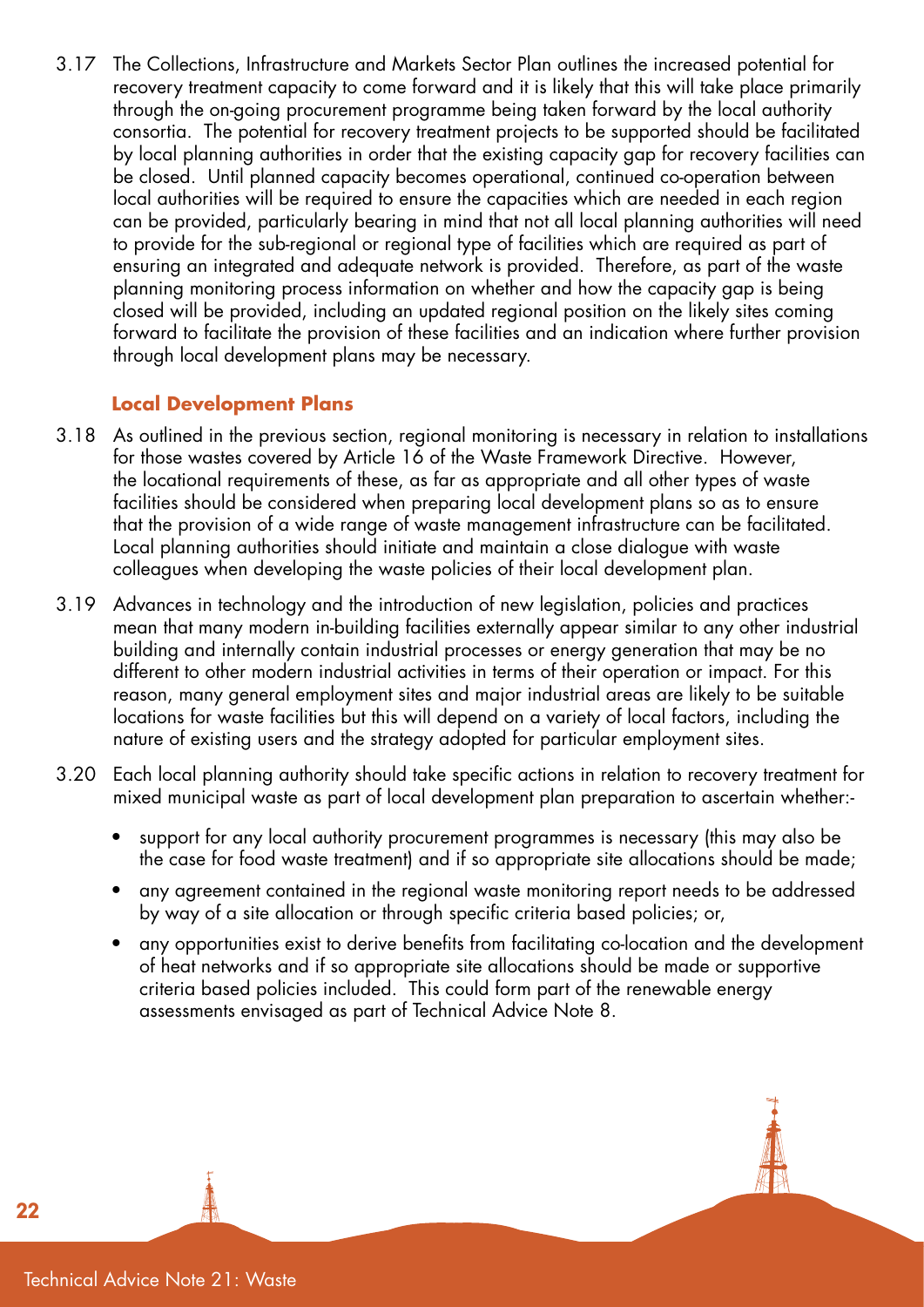- 3.21 Therefore, whilst Employment Land Supply Surveys (see Chapter 7 of Planning Policy Wales) will not be expected to specifically quantify the amount of separate future provision likely to be needed for waste facilities, local development plans should indicate where suitable and appropriate sites exist for the provision of all types of waste management facilities in order to provide some certainty for waste operators interested in fulfilling demand in an area. As part of this, planning authorities should engage directly with the waste industry and their own waste managers to determine whether there are any spatial requirements in their local authority areas.
- 3.22 Where necessary criteria based policies may be used to identify what types of facility may be acceptable as part of a specific allocation or as part of indicating which employment sites may be suitable for waste uses. It is expected that facilities for recycling and remanufacture can be appropriately accommodated on many general employment sites, providing suitable access and transportation is available, however there may be site specific reasons for these being located elsewhere. The take up of sites by waste management users should be monitored as part of annual monitoring of local development plans and will provide useful evidence on trends and activities in an area.
- 3.23 Some waste facilities, such as open windrow composting will not be suitable in built up areas and may be more appropriate in rural locations. Criteria based policies which provide a degree of certainty about how such facilities will be considered may be appropriate where evidence suggests that such facilities may come forward.
- 3.24 Where buildings are to be demolished the resultant materials may be recycled on site using temporary plant and machinery where it would be appropriate, and would not cause a detrimental impact on neighbours in terms of noise or dust. Where there are longer term prospects for a sufficient and economic supply of demolition and construction waste from an appropriate catchment area, it may be appropriate to identify a permanent recycling repository or 'urban quarry' for this purpose. Planning authorities should include criteria based policies, or preferably identify suitable sites, to guide the location of repositories or 'urban quarries' for construction and demolition waste to avoid unnecessarily landfilling of inert waste.
- 3.25 Adequate facilities and space for the collection, composting and recycling of waste materials should be incorporated into the design of any development and waste reduction efforts at the design, construction and demolition stage should be made by developers. All opportunities should be explored to incorporate re-used or recyclable materials or products into a new building or structure. Local development plan strategies and policies proposing development should encourage the provision of adequate and effective waste receptacles for recycling and indicate that they expect developers to take advantage of any opportunities to reduce waste as part of the design and construction of new buildings. It may be appropriate to prepare supplementary planning guidance, particularly where there are site specific factors to take into account, and this could provide the basis for seeking local agreements for taking responsibility for the on-going management of such receptacles where this is appropriate.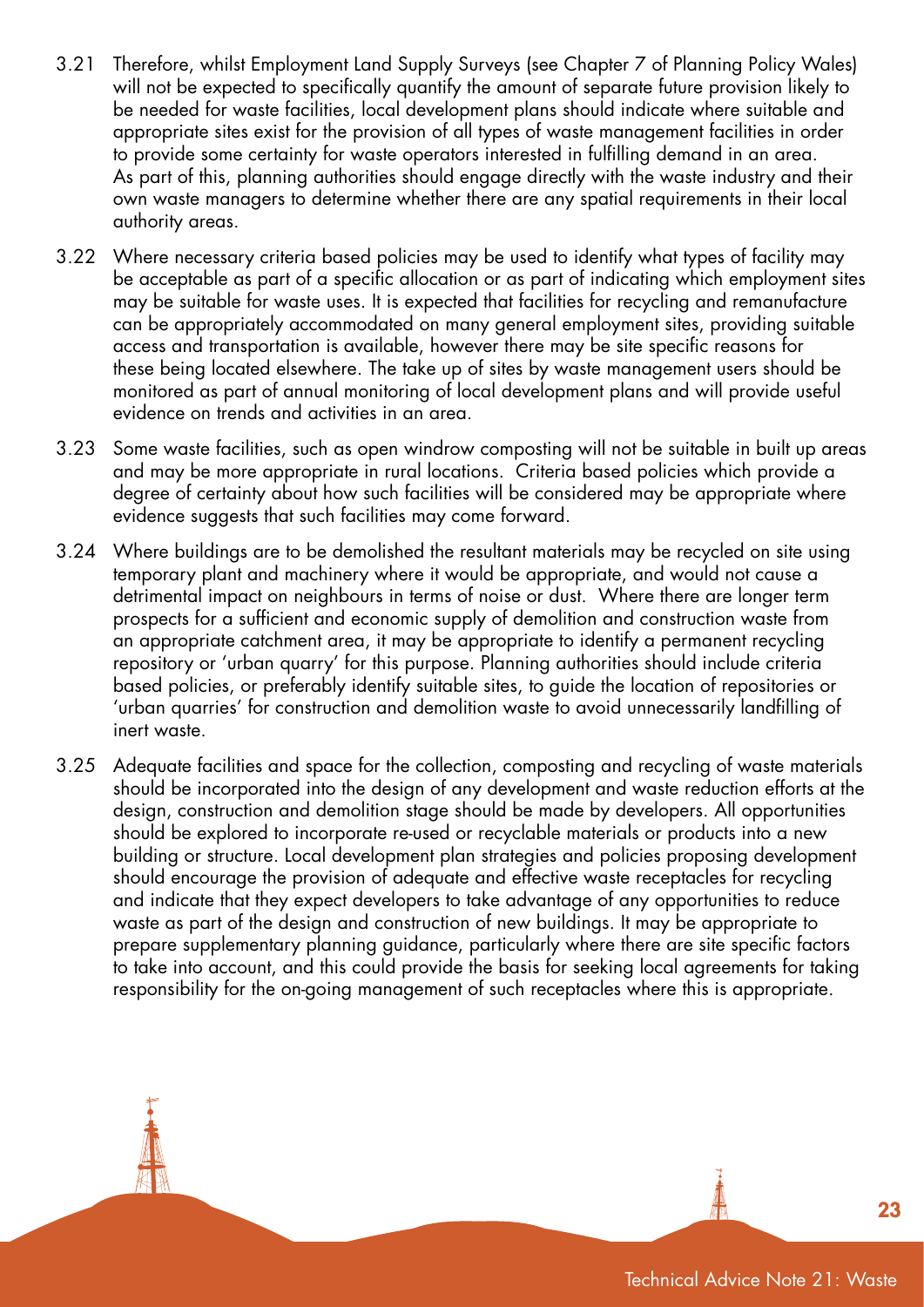#### **Location of waste management facilities**

- 3.26 The suitability of locations should be considered within the context of the aims of Towards Zero Waste and the Collections, Infrastructure and Markets Sector Plan and will be influenced by various factors, including the regional 'Areas of search maps' and the overall strategy of the local development plan. In general, the most appropriate locations will be those with the least adverse impacts on the local population and the environment, and with the best potential contribution to a broad infrastructure framework. Particular care should be taken to avoid locations where new or extended waste facilities may be incompatible with existing land-uses.
- 3.27 There are numerous factors that may influence the type of location of new waste management facilities and Sustainability Appraisal (incorporating Strategic Environmental Assessment and Habitats Regulations) requirements for local development plan will assist in making these explicit. New sites might be located, if appropriate, within or adjacent to:
	- industrial areas, especially those containing heavy or specialised industrial uses;
	- active or worked out quarries landfill is commonly used in quarry restoration but there may be opportunities for other types of waste management facilities at some quarried sites. It should be noted that quarry depth and the nature of the local water table will affect the feasibility of using such sites;
	- degraded, contaminated or derelict land well-located, planned, designed and operated waste management facilities may provide good opportunities for remediating and enhancing sites which are damaged or otherwise of poor quality, or bringing derelict or degraded land back into productive use;
	- existing or redundant sites or buildings which could be used, or adapted, to house materials recycling facilities, or composting operations;
	- sites previously or currently occupied by other types of waste management facilities;
	- sites where the nature of existing and proposed neighbouring land uses facilitates the location of waste management infrastructure and there are opportunities for co-locating waste management/resource recovery/reprocessing/re-manufacturing facilities to form environmental technology clusters;
	- on farms where the output will be used on the farm.

And/or where:-

- site infrastructure (including electricity grid connections for energy from waste facilities) is present;
- there are existing or proposed transport infrastructure links including opportunities for integrated multi-modal road, train, canal and sea connections;
- there is a need for sites for smaller-scale community based reuse and recycling activities;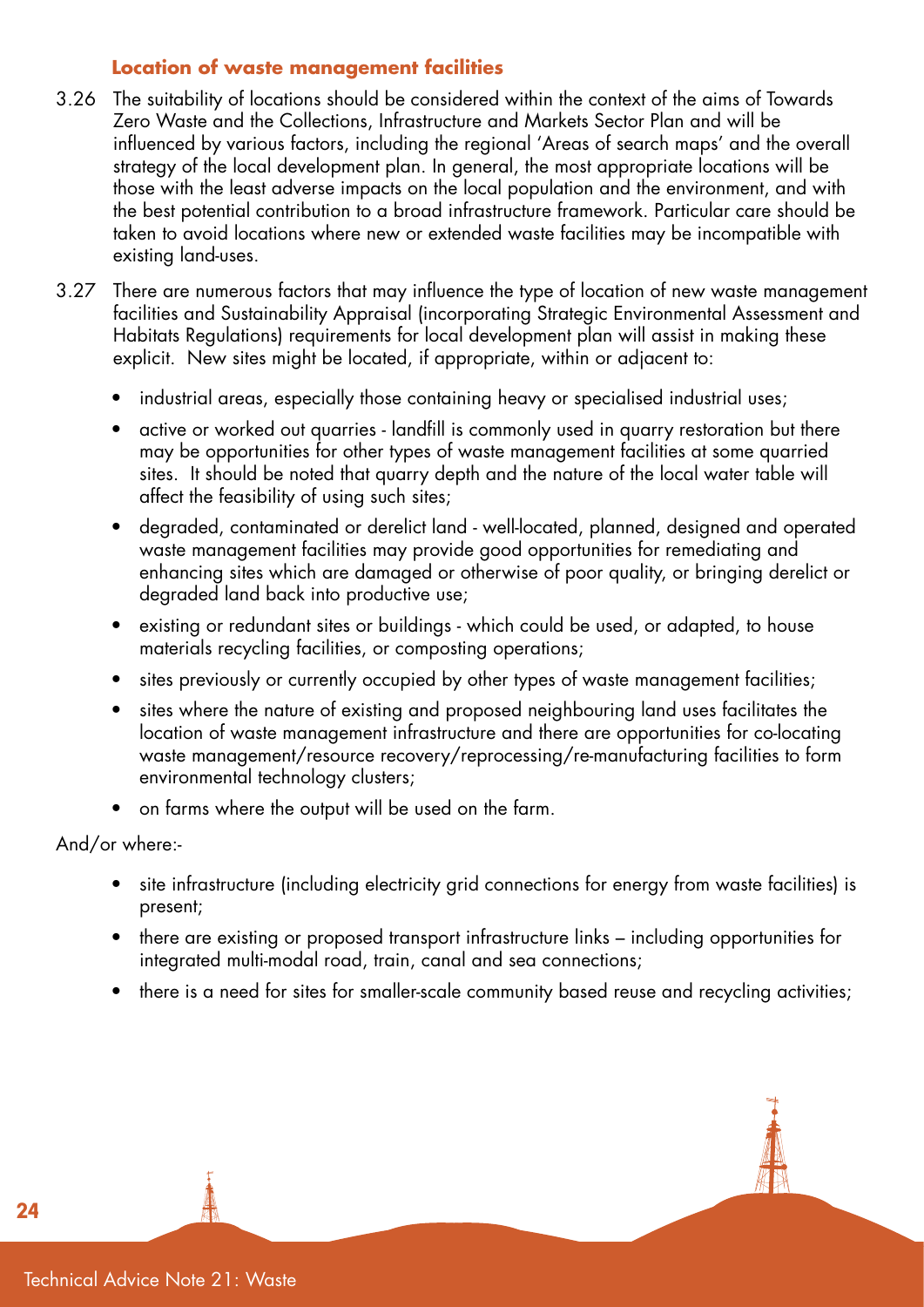- there are existing planning permissions/environmental permits;
- the cumulative effect of waste management facilities and other development on sensitive environmental receptors is acceptable;
- the cumulative effect of waste management facilities and other development on the wellbeing of the local community, including any significant adverse impacts on environmental quality, social cohesion and inclusion or economic potential is acceptable.
- 3.28 Local development plans are at various stages of preparation and, whilst local planning authorities are not required to repeat national policy in their own plans, they should have regard to the provisions within this Technical Advice Note at the earliest opportunity. In the case of adopted local development plans this will mean consideration of the issues identified in the Technical Advice Note as part of the annual monitoring review.

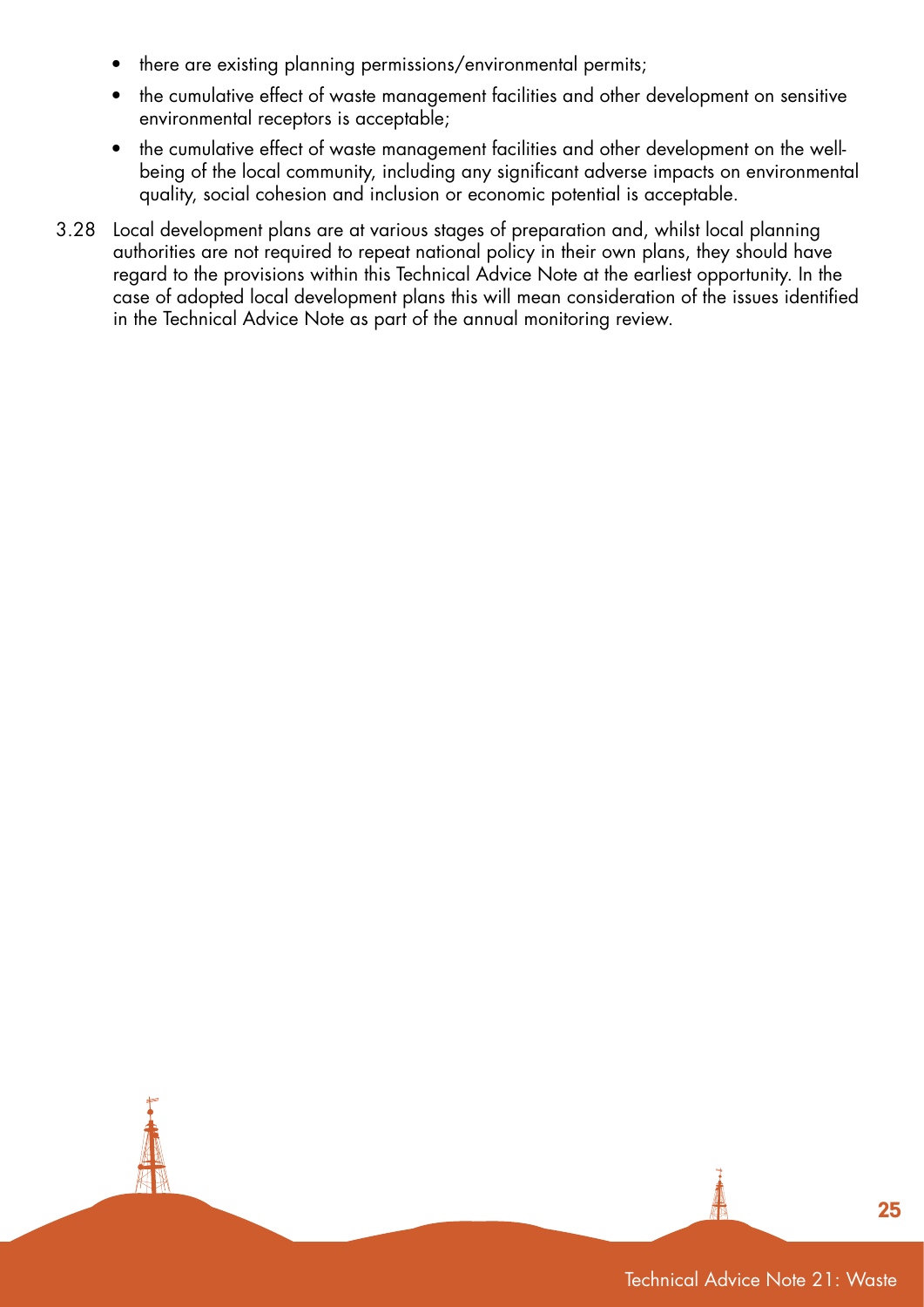## 4. Development Management

4.1 Decisions in relation to waste management facilities should be taken in accord with the relevant development plan for the area and take into account national waste policy. Planning authorities should also take into account the principles outlined in Planning Policy Wales, Chapter 2 and Annex C of this Technical Advice Note<sup>24</sup>. Any updated position derived from work undertaken in relation to Chapter 3 (annual monitoring reports and supplements). Where a proposal is environmentally unacceptable or would cause impacts on amenity and the problems cannot be mitigated to an acceptable standard by conditions, planning permission should be refused.

#### **Waste Planning Assessment**

- 4.2 To enable proper consideration of the principles contained in the Technical Advice Note, a Waste Planning Assessment should be submitted with all applications for a waste facility classified as a disposal, recovery or recycling facility. The purpose of the Waste Planning Assessment is to ensure that the information necessary for making a decision is provided by the applicant when a planning application is submitted. The Waste Planning Assessment should be appropriate and proportionate to the nature, size and scale of the development proposed. Further advice can be found in Annex B.
- 4.3 Where the planning authority considers that the level of information submitted is insufficient to enable it to make a decision, it should use its powers to request further information, which may lead to a delay in determination. Where requested information is not forthcoming this may constitute a reason for refusal.

#### **Applying the Waste Hierarchy**

- 4.4 The waste hierarchy should be applied to all waste proposals, although it is acknowledged that the hierarchy itself is not absolute nor is it the only determining factor. Departure from the waste hierarchy should be justified through the use of Life Cycle Assessment. This will need to be documented as part of the Waste Planning Assessment produced by the applicant.
- 4.5 Whilst the guidance referred to in paragraph 2.8 was not developed specifically to support a planning decision, it represents the key starting point for decision making, along with the outcomes of any Life Cycle Assessment necessary to justify a departure from the waste hierarchy. Where Life Cycle Assessment is required to justify a proposal, planning authorities should consult Natural Resources Wales for their assistance in evaluating and in coming to an appropriate judgement on matters relating to the waste hierarchy.
- 4.6 The waste hierarchy principle should be set alongside other relevant social, economic and environmental factors, including the amenity of adjacent uses and communities, before the appropriateness of potential developments can be determined.

<sup>&</sup>lt;sup>24</sup> Planning considerations specific to a particular waste treatment technology are set out in the freestanding technical document: *Waste Planning: Practice Guide*.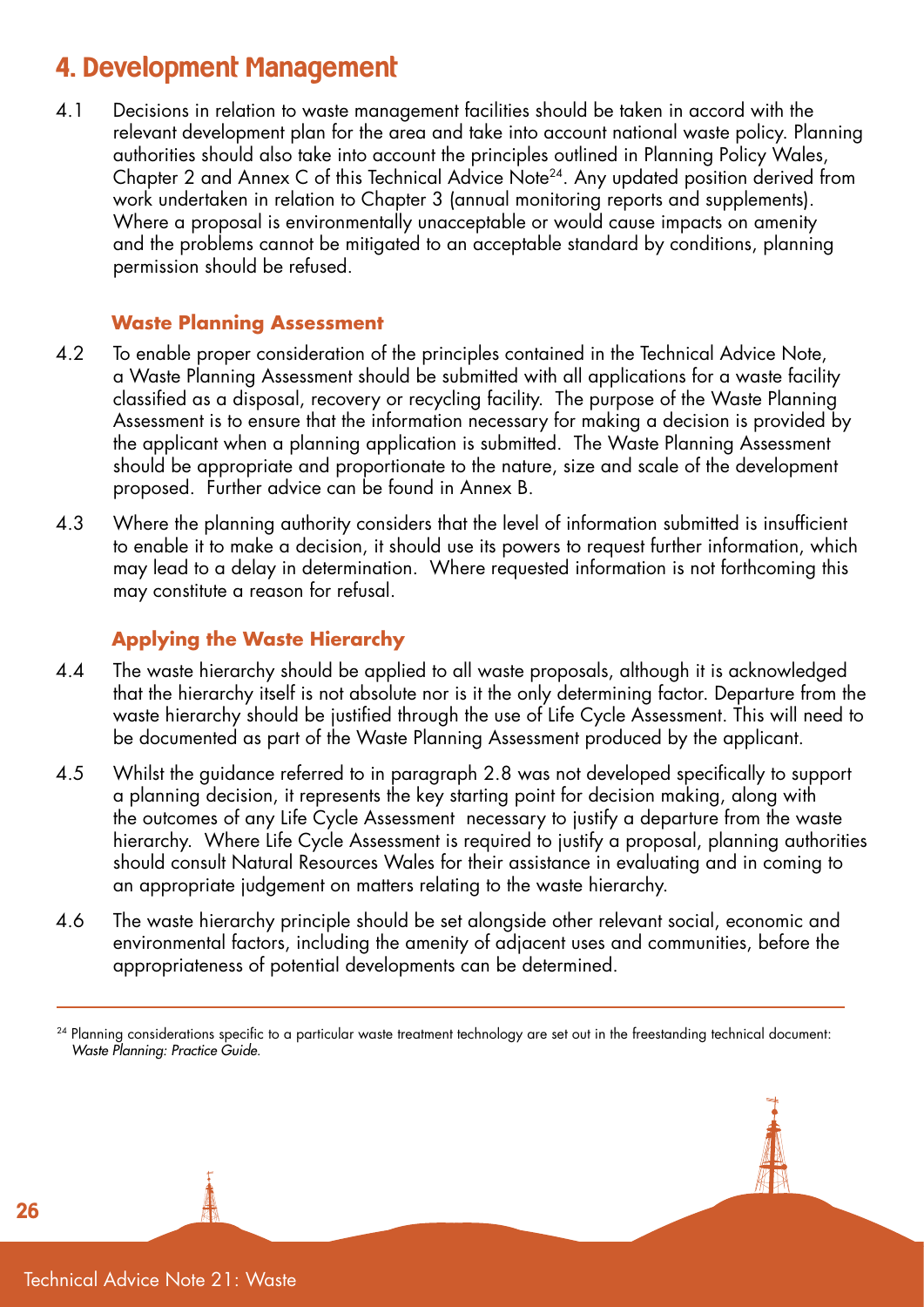4.7 In applying the waste hierarchy to proposals falling within the ambit of Article 16 of the Waste Framework Directive (disposal of waste or recovery of mixed municipal waste) it will be appropriate to consider how the proposal contributes towards the provision of an integrated and adequate network of facilities. It should be borne in mind that some facilities utilise intermediate treatment processes and are not 'stand alone' methods of treating waste and by their nature can only operate in conjunction with other facilities.

#### **Applying the nearest appropriate installation concept and self sufficiency principles – facilities for the disposal of waste and recovery of mixed municipal waste**

- 4.8 Although it is difficult to predict with complete certainty the future needs for residual mixed waste treatment, recovery and for the disposal of waste due to the variety of factors that affect future tonnages and actual existing capacity, the Collections, Infrastructure and Markets Sector Plan sets out the continued need for increased recovery of residual mixed waste which are incapable of being recycled, in the short to medium term but recognises that waste disposal needs will reduce. Therefore, across Wales a need exists to develop more residual waste treatment and recovery facilities and to ensure that sufficient disposal capacity is maintained at a level appropriate to support the overall aims of Towards Zero Waste and Collections, Infrastructure and Markets Sector Plan.
- 4.9 There are likely to be social, economic and environmental benefits in favour of proposals which seek to address an identified need. The presence of facilities outside of Wales or a region defined in the Collections, Infrastructure and Markets Sector Plan should not be used as a reason to refuse an application which can be shown to be required to satisfy an identified need in the area in which it is being proposed.
- 4.10 Whilst the Collections, Infrastructure and Markets Sector Plan seeks to encourage the provision of sufficient capacity of recovery infrastructure, this has to be complementary to the overall aim of driving the treatment of all waste further up the waste hierarchy. It models a set of forecast scenarios for mixed municipal waste quantities for 2024/25 and 2049/5025 and presents these at a regional level. When determining applications planning authorities should give consideration to the circumstances prevailing at any given time, however, the upper threshold of the capacity ranges identified in the Collections, Infrastructure and Markets Sector Plan (or any subsequent update) is likely to represent the point at which the extent of provision in a region can be considered to be sufficient.
- 4.11 To determine whether there is sufficient capacity for recovery treatment to serve an area will depend on a variety of factors. The Collections, Infrastructure and Markets Sector Plan represents the starting point for the determination of need for future capacity.

<sup>25</sup> The Welsh Government (July 2012) Collections, Infrastructure and Markets Sector Plan at p.73. http://wales.gov.uk/topics/ environmentcountryside/epq/waste\_recycling/publication/cimsectorplan/?lang=en.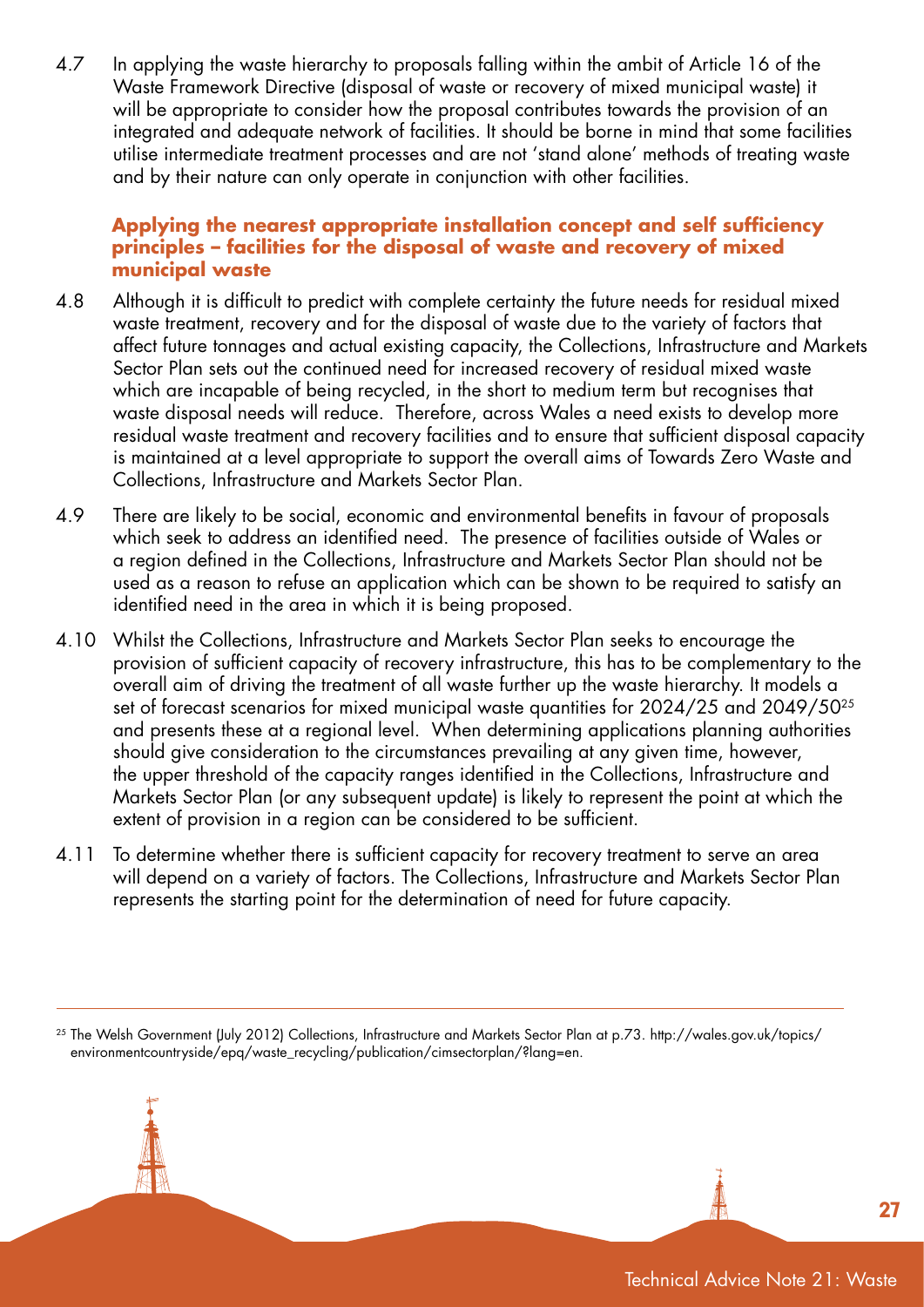- 4.12 There may be particular spatial factors which have a bearing on whether facilities are needed and these may be subject to change, for example, over time some facilities may cease to operate, or the type of facility being proposed may require taking into account the availability of, or need for, final treatment capacity to deal with the output from any intermediary treatment technologies. The waste planning monitoring reports prepared by each lead authority should provide up to date information and should be taken into account in determining the level of need for recovery treatment capacity.
- 4.13 Where planning permissions already exist in an area (region) they should be taken into account in determining the level of need. In practice it will be useful to differentiate between existing operational and proposed capacity. The significance which can be attached to proposed capacity in determining the level of need will vary depending on the likelihood of facilities being built. Evidence to consider will include whether facilities are in the process of being built, whether they have been commissioned, whether pre-commencement conditions have been discharged and whether an environmental permit is in place. In the interests of increasing certainty planning authorities should actively engage with applicants on the submission of any information needed to approve pre-commencement conditions.
- 4.14 The prospects of existing planning permissions being implemented and facilities being built will also be influenced by relevant economic and financial factors, and there may be valid reasons for operators to be unwilling to declare their intentions. However planning authorities should try to ascertain as far as possible the up to date position with regard to the prospects of existing planning permissions becoming operational facilities, and waste operators are encouraged to cooperate as far as possible. The annual monitoring reports should assist in this process.
- 4.15 It should be noted that the capacity ranges in the Collections, Infrastructure and Markets Sector Plan do not take into account any double handling of waste as a result of intermediary treatment options, nor do they account for the movement of waste between Wales and England. The capacity ranges also exclude permitted Refuse Derived Fuel capacity in cement kilns in Wales. This is because the current operational use is negligible and this is considered unlikely to change. This situation will be kept under review and should this capacity increase in significance and become available then the Welsh Government will publish revised figures accordingly. The use of cement kilns for residual waste treatment should not be precluded. Any such use is largely a matter for the permitting authority, however careful consideration of the relevant planning issues may be needed prior to changes in the operating conditions of these facilities.
- 4.16 Applicants should clearly justify why a proposal is necessary and where it cannot be clearly demonstrated that there is a need for the proposal it may be appropriate to consider refusing planning permission. This is likely to be the case where the level of provision exceeds the upper range identified in the Collections, Infrastructure and Markets Plan for any given region.

Technical Advice Note 21: Waste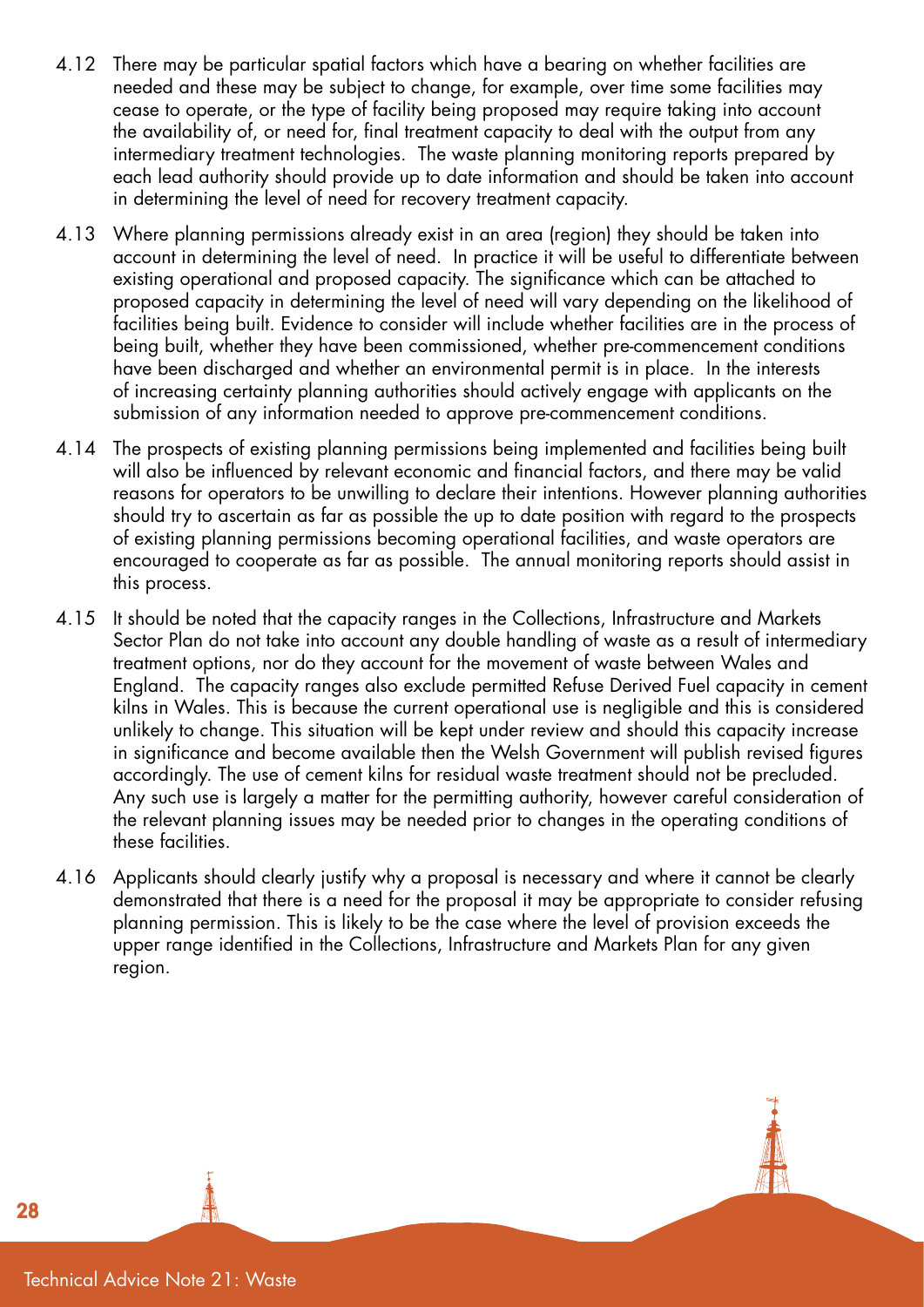- 4.17 In coming to a decision a number of related factors will be relevant, including:
	- whether there has been an unexplained and unjustified deviation from the waste hierarchy;
	- whether the use of sustainable transport methods appropriately mitigates against an otherwise poorly located proposal;
	- whether the proposal is to deal with waste arisings entirely, or predominantly within Wales or a particular region;
	- whether a facility is well placed to take waste from outside of Wales and economic, social and environmental benefits can be demonstrated;
	- whether co-location of several facilities may justify the importation of waste over a wide catchment; and/or
	- whether overall waste arisings are so small as to justify a wide catchment over which waste can be imported.
- 4.18 Whilst circumstances will vary, overprovision will only be justified on the basis that the proposal represents a sustainably located facility. In coming to such a judgement planning authorities will wish to see the demonstration of social, economic and environmental benefits.

#### **Waste Infrastructure Proposals – Needs and Considerations**

#### **Disposal Facilities**

4.19 The Welsh Government has a long term aim of eliminating landfilling as far as possible<sup>26</sup>. Towards Zero Waste sets limits on the total amount of residual municipal waste and industrial and commercial waste sent to landfill. However, it is recognised that disposal to landfill or disposal through incineration without heat recovery, or with inefficient heat recovery, will continue in the short to medium term (to  $2024/25$ )<sup>27</sup>. This is partly due to the way in which waste is collected, the infrastructure capacities we already have to deal with waste and the existence of legacy wastes and incineration residues, where no safe alternative to ultimate landfill disposal and the development of alternative markets for use of these materials as products currently exists. Planning authorities should support proposals which aim to divert waste from landfill to more sustainable waste management options taking into account the waste hierarchy as a priority order and the objective of delivering a high level of protection for human health and the environment.

<sup>&</sup>lt;sup>26</sup> The Welsh Government (June 2010) Towards Zero Waste: One Wales One Planet at p.47. Available online at: http://wales.gov.<br>uk/topics/environmentcountryside/epg/waste\_recycling/publication/towardszero/?lang=en

<sup>&</sup>lt;sup>27</sup> 'Disposal' means any operation which is not recovery even where the operation has as a secondary consequence the reclamation of substances or energy. Article 3(19), Directive 2008/98/EC on waste and repealing certain Directives.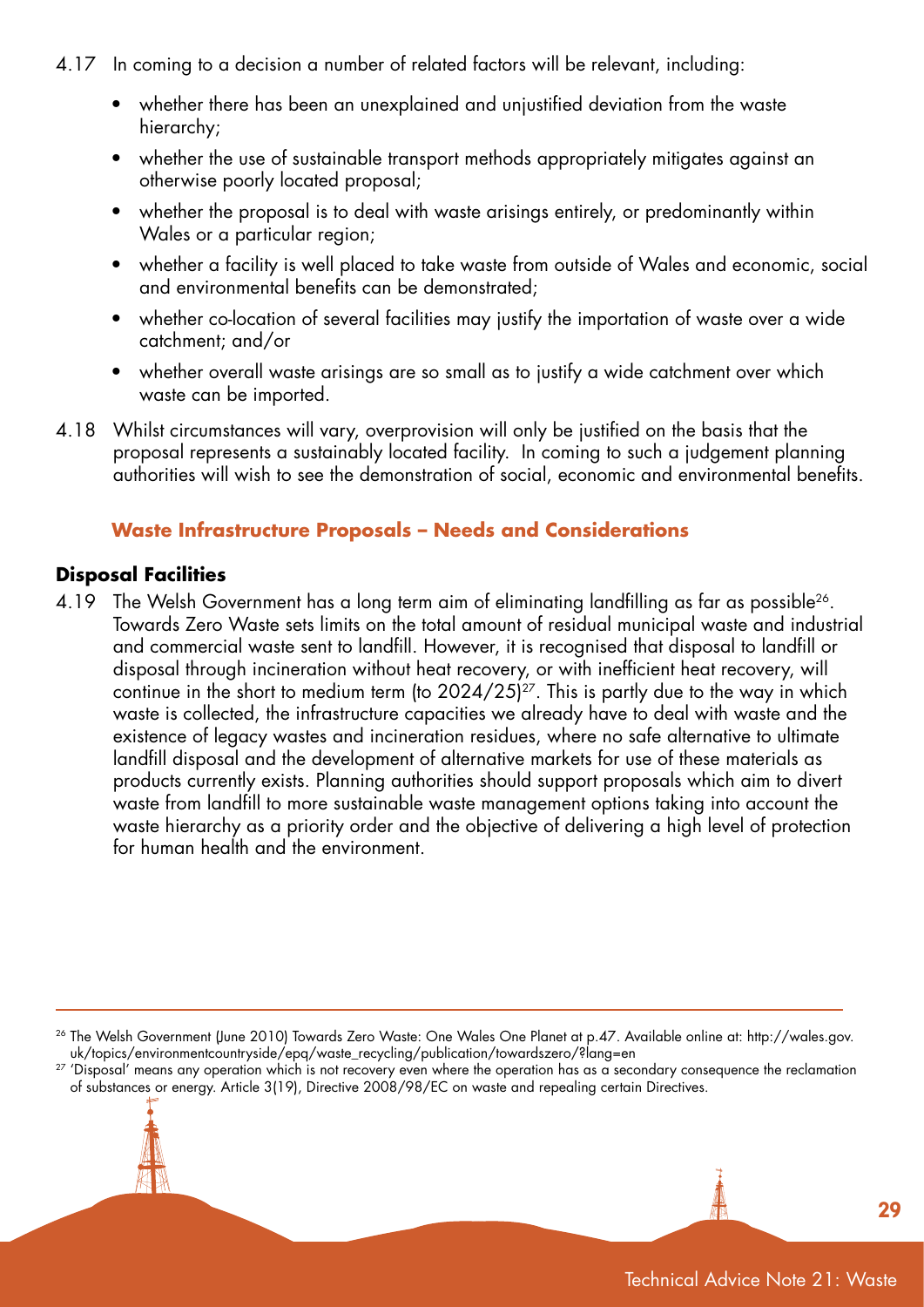- 4.20 Modelling undertaken for the Collections, Infrastructure and Markets Sector Plan demonstrates that, depending on waste arising and recycling scenario modelled, Wales may need to develop additional non-hazardous landfill capacity prior to 2025. Adequate landfill capacity is required for the landfill of mixed municipal waste until the new recovery facilities are in place and we have achieved as close to zero landfill as possible<sup>28</sup>. The monitoring of landfill capacity requirements will be undertaken at a regional level and the annual monitoring reports prepared by each lead authority should be taken into account in determining the level of need for landfill in any locality.
- 4.21 The level at which the void in each region is considered sufficient and should be maintained is **5/7 years**. New proposals for landfill will require exceptional justification with reference to the waste hierarchy the concept of the nearest appropriate installation and self sufficiency, the updated position contained in the annual waste monitoring reports (and supplements) and on the grounds of sustainability.
- 4.22 It is expected that adequate landfill capacity will continue to be required in the longer term for legacy wastes such as asbestos and other such wastes where landfilling remains the best overall environmental outcome. It is also expected that as waste prevention and recycling targets are met, restrictions on certain wastes to landfill are introduced and recovery facilities for residual mixed waste are developed, the amount of waste going to landfill will reduce significantly. This will extend the lifetime of existing landfills.
- 4.23 The application of the waste hierarchy demonstrates that the disposal of inert waste is not acceptable in most circumstances and without exceptional justification planning applications for the disposal of inert waste should be refused. Exceptional circumstances may be demonstrated where the use of inert waste is necessary to address issues of instability, landscape, flood risk, matters relating to safety, or to enable the land to be used for an appropriate end use (for example, industry, agriculture). In each case, the level of inert waste to be used should be the minimum necessary to achieve the desired outcome.
- 4.24 Public concern often centres around landfills, predominantly due to the perceived health and environmental hazards posed by this form of waste management. The likelihood of a need arising for new landfill should reduce over time as the new waste prevention, recycling and other recovery activities develop in accordance with waste policy targets and actions. However, should a need for further landfill capacity arise in the future clear and robust consideration should be given to the impact on adjacent communities and the natural and built environment and the mitigation any potential negative impacts.
- 4.25 Municipal waste incinerators and energy from waste facilities which fall below the R1 energy efficiency threshold are considered to be disposal facilities for the purpose of the waste hierarchy. [See Chapter 2 and Chapter 5 below].

28 The Welsh Government (July 2012) The Collections, Infrastructure and Markets Sector Plan at p.225. The Welsh Government (June 2010) Towards Zero Waste at 47 and 58.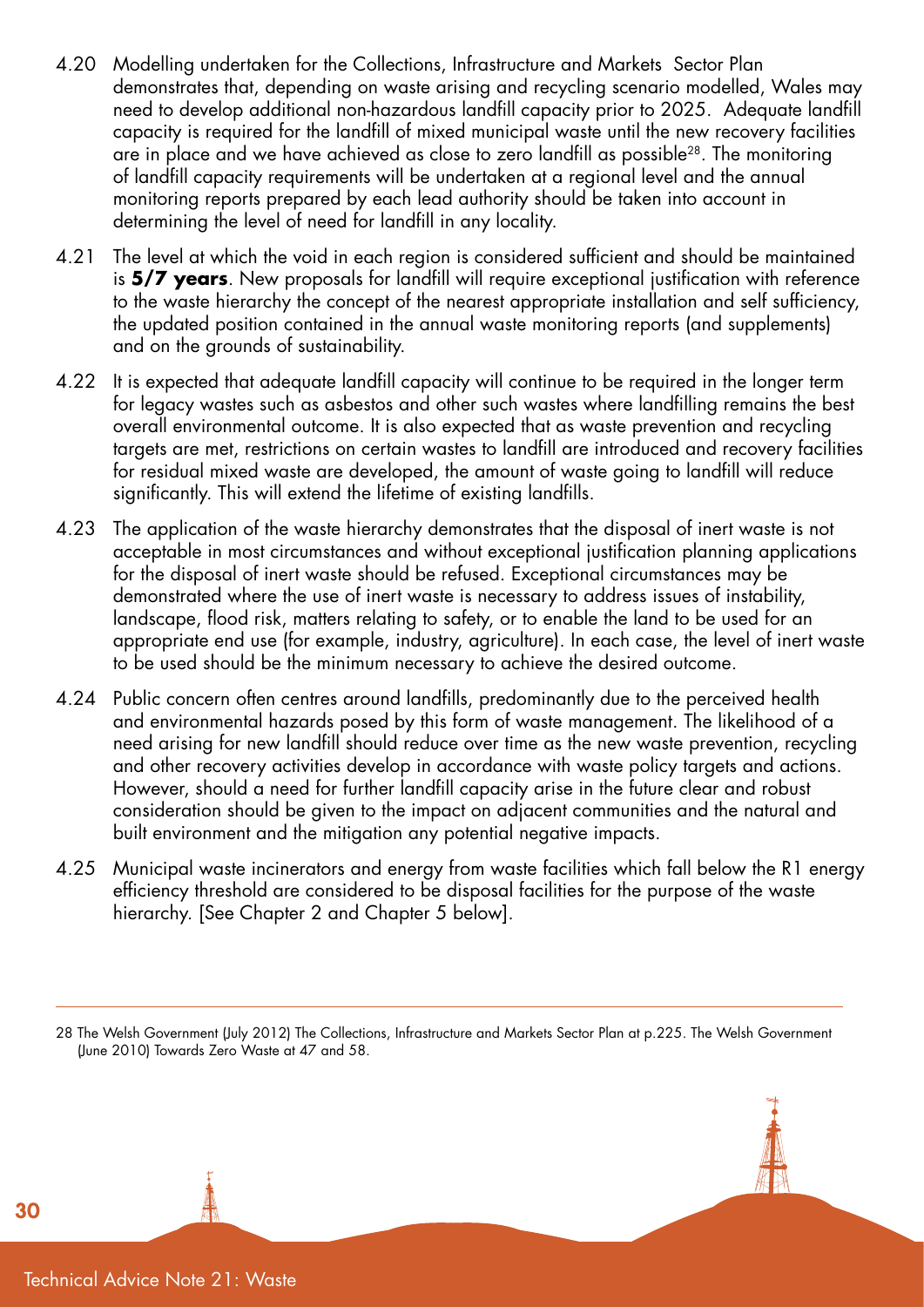4.26 Low energy efficiency energy from waste facilities may be considered to offer a waste management solution for arisings of mixed household, industrial and commercial waste in Wales. Whilst use of these types of facilities may be preferable to landfill disposal (depending on the results of any individual life cycle assessment), they are not the Welsh Government's preferred option. Planning authorities should encourage development of high energy efficiency facilities wherever possible<sup>29</sup>. Proposals for developments falling under disposal and recovery operations should explain in the Waste Planning Assessment, set out in Annex B, where the proposal fits within the waste hierarchy and why it represents the best overall environmental outcome where alternative technologies or increased energy efficiency is possible.

#### **Disposal of Niche Wastes**

- 4.27 Most low energy efficiency energy from waste incinerators used for disposal purposes deal with niche wastes, such as animal carcasses or clinical wastes. These incinerators tend to be less capable of recovering energy efficiently due to the composition and nature of their wastes. Whilst low efficiency energy from waste facilities offer a solution for some wastes, they do not necessarily provide the best overall environmental option. Proposals which involve operating low-efficiency outputs should demonstrate through the Waste Planning Assessment where and how the proposal fits with the waste hierarchy and why it represents the best overall environmental outcome where alternative technologies or increased energy efficiency is possible.
- 4.28 Waste incinerators can pose planning issues relating to air emissions, odour, noise, vermin, ground water, transport and access. These should be considered and mitigated where appropriate at the planning stage and such action should be complementary to that likely under the environmental permitting regime which should set out conditions relating to the housekeeping and operation of the facility.

#### **Recovery Facilities**

4.29 Recovery is defined as any operation the principal result of which is waste serving a useful purpose by replacing other materials which would otherwise have been used to fulfil a particular function, or waste being prepared to fulfil that function, in the plant or in the wider economy30.

<sup>&</sup>lt;sup>29</sup> Treatment of residual waste in high efficiency energy from waste facilities yield significant reductions in greenhouse gas emissions as compared to other treatment options that include an element of landfilling, as verified by life cycle assessment studies. Welsh Government (July 2012) Collections, Infrastructure and Markets Sector Plan at p.218, para 3.6.2.2.

<sup>30</sup> Article 3(15) Directive 2008/98/EC on waste and repealing certain Directives OJ 2008 L312/3. See also, Welsh Government (July 2012) Gollections, Infrastructure and Markets Sector Plan at p.217.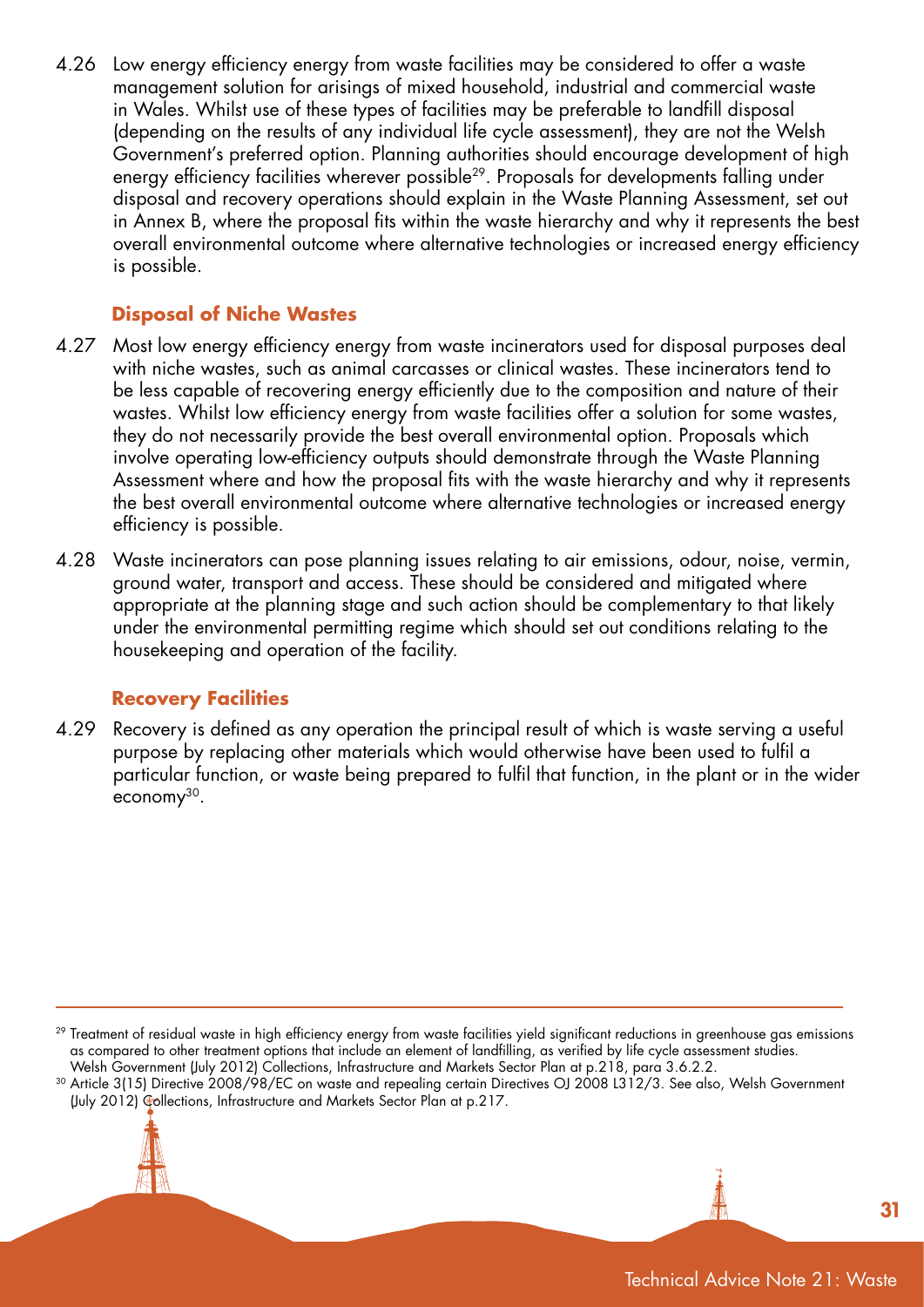- 4.30 Recovery operations can be broken down into other recovery and energy recovery. The main techniques under other recovery for mixed municipal waste (or fractions derived from it following intermediary treatment<sup>31</sup>) include:
	- Energy recovery, including: incineration, co-incineration (e.g. in a cement kiln), anaerobic digestion, pyrolysis and gasification (including plasma gasification) with energy recovery with residues (incinerator bottom ash and air pollution control residues) being recycled or landfilled;
	- Landspreading of compost like output (CLO)<sup>32</sup> on non-agricultural land (CLO) as a waste under an environmental permit;
	- Landspreading of segregated biowaste for agricultural or ecological benefit<sup>33</sup>; and/or
	- Use of waste glass, separated through intermediary treatment processes, as a secondary aggregate.

#### **Energy from Waste**

- 4.31 Technologies such as energy recovering waste incinerators can offer a suitable technique for maximising the social, environmental and economic benefits from the management of residual wastes (that waste remaining after reuse, preparation for reuse and recycling actions has been undertaken). Local planning authorities should be mindful of the need to divert waste away from landfill and the opportunities offered by energy from waste facilities to harness resources in the form of energy for heat and/or power from residual municipal waste.
- 4.32 Proposals that incorporate combined heat and power could contribute toward district heating schemes for industry, for commercial developments or for large public sector developments such as schools or hospitals, providing these are environmentally acceptable. This makes the recovery of energy more efficient and it would potentially reduce the impact of using primary fuels.
- 4.33 The recovery of energy from waste should be carried out at a high level of energy efficiency. In the case of energy from waste facilities using mixed municipal wastes and residual waste as a feedstock, in order to be classed as a 'recovery operation' these need to meet (as a minimum) the energy recovery efficiencies as defined under the 'R1 formula' (detailed in Annex 1 to the Waste Framework Directive). The Collections, Infrastructure and Markets Sector Plan provides details on the way in which the efficiency of energy from waste facilities is calculated using the R1 formula (see Collections, Infrastructure and Markets Sector Plan at p.217). Energy from waste facilities are categorised as recovery installations when their efficiency, as expressed using the R1 formula, is equal to or greater than:

<sup>33</sup> Where the waste has been through a treatment process to produce a product in accordance with the relevant quality protocol, for example PAS 100 or PAS 110, the material will be considered to have reached a certain quality standard to meet the level of environmental protection offered by recycling.



<sup>31</sup> Intermediary treatments are considered below and detail is provided in the Waste Planning: Practice Guide.

<sup>&</sup>lt;sup>32</sup> The Compost like output will be produced as a result of an intermediary treated process such as Mechanical Biological Treatment or Mechanical Heat Treatment. The Compost like output from biological treatment facilities (as discussed below) can be spread on agricultural land and other land but remain waste and may require an environmental permit unless spread on agricultural land. See Environment Agency (April 2012) U10: Spreading Waste on Agricultural Land to Confer Benefit.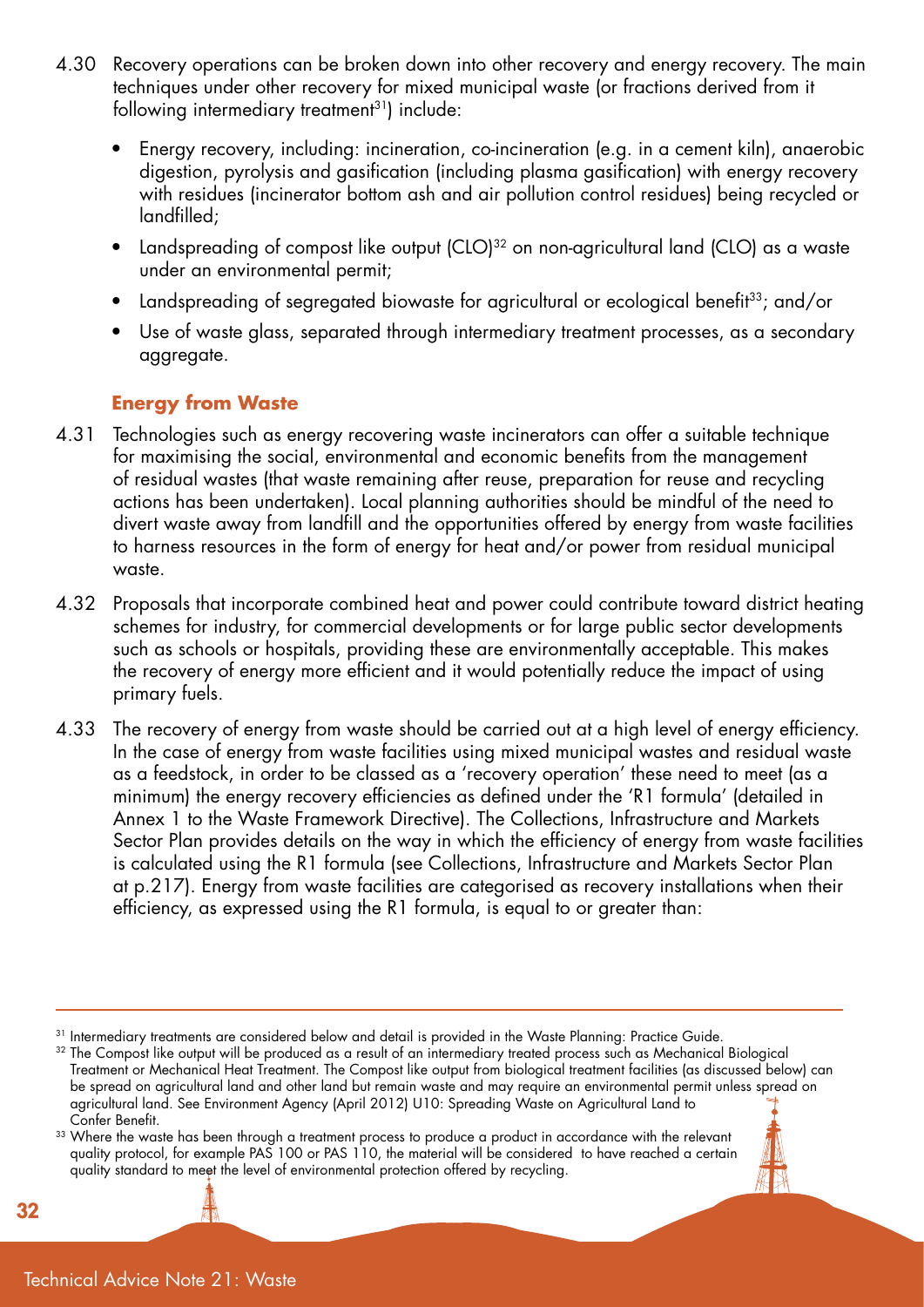- 0.60 for installations in operation and permitted in accordance with applicable Community legislation before 1 January 2009 or
- 0.65 for installations permitted after 31 December 2008.

 Where facilities using municipal waste, or mixed municipal and industrial wastes as a feedstock operate at an R1 efficiency level of <0.6, the operation is classed as a disposal operation for the purpose of the waste hierarchy.

- 4.34 Local planning authorities should take account of the energy efficiency of any energy from waste proposal, ensuring that any such facility operates or is capable of operating, at high efficiencies that minimise the environmental impacts and maximise the benefits of recovering energy from waste. This will involve consideration being given to the way in which heat is recovered from the installation. Local planning authorities should support the development of appropriate energy recovery options for the optimal recovery of energy from residual waste in Wales, including the development of markets for heat output and processed combustion residues, as well as electricity. Combined heat and power, and heat only options, should be considered favourably where they meet high energy efficiencies.
- 4.35 The spatial relationship between energy from waste facilities and heat users is an important factor in site choice. The siting of energy from waste installations should be in proximity to energy users. Likewise, site energy users should choose to locate in proximity to existing operational energy from waste facilities.

#### **Landspreading**

- 4.36 A wide range of wastes and by-products of industrial processes are being spread on the land in agriculture, forestry and land reclamation operations. Some materials generated from industrial processes are considered to be by-products rather than wastes so that they can be recycled to land as soil improvers and fertilisers with minimum restriction.
- 4.37 Biowaste and digestate can be considered as a virgin material rather than waste and can be spread on land without a permit if it conforms to certain standards. However, should they not meet the quality standards set out in the relevant quality protocols and 'Publically Available Specification' they will require management under environmental permitting.
- 4.38 In making a decision, local planning authorities should be satisfied that residual wastes which are not suitable for preparation for reuse, recycling or other recovery are used for the optimised recovery of energy in Wales.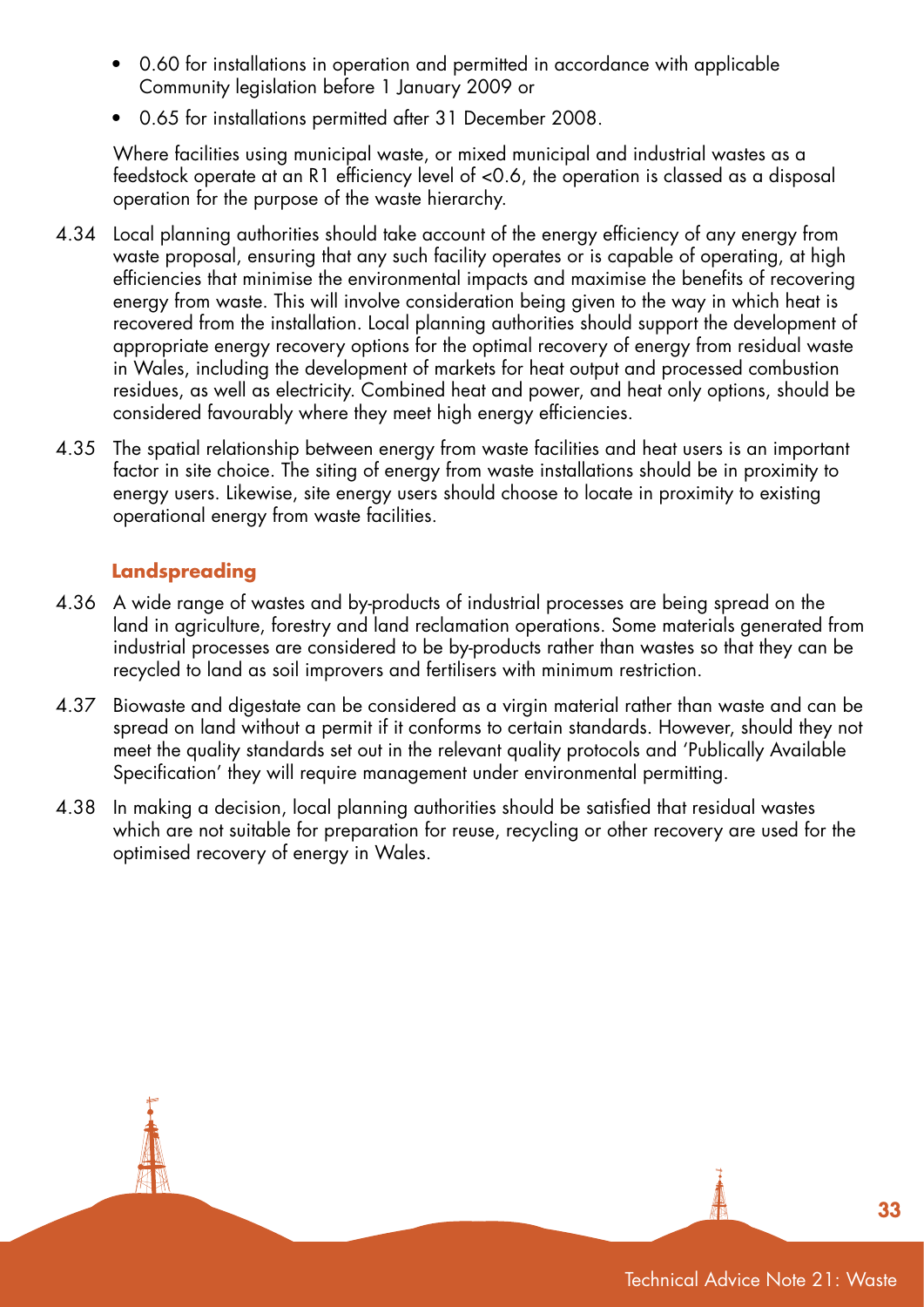4.39 Wider community health risks should be managed through appropriate design and siting. These issues and suitable alternatives should be considered as part of environmental impact assessment, where appropriate, and should be considered and controlled through conditions attached to any environmental permit provided by Natural Resources Wales.

#### **Biological Treatment Facilities**

- 4.40 Biological Treatment Facilities use and enhance natural biological processes to treat biodegradable organic waste materials including food waste, green wastes and, to a lesser extent, card, paper and wood. All biological treatment facilities involve the decomposition of biodegradable waste by living microbes (fungi and bacteria) which use biodegradable waste materials as a food source for growth and proliferation. There are two main types of biological treatment: anaerobic (in the absence of oxygen) and aerobic (in the presence of oxygen). These processes can be considered as recycling or recovery processes depending upon the quality of the output compost or digestate.
- 4.41 Anaerobic digestion is a natural process where microorganisms break down organic matter (such as food waste, manures and slurries, sewerage sludge and purpose grown crops for energy) in the absence of oxygen. The process can produce both biogas and digestate. Biogas can be used in combined heat and power to produce heat or cleaned and used in the same way as a natural gas or vehicle fuel. Digestate is used as a renewable fertiliser or soil conditioner. Where the anaerobic digestion facility satisfies BSI PAS 110 and the quality protocols for use as a soil conditioner or fertiliser, it will be considered as a recycling facility, where the digestate does not meet those quality standards the operations will be other recovery.
- 4.42 Due to the production of biogas and digestate in the anaerobic digestion process, anaerobic digestion is considered to have a greater potential to reduce greenhouse gas emissions than other composting treatments such as In-Vessel Composting or Open-Windrow Composting. The Welsh Government promotes anaerobic digestion as the recycling route for food wastes in preference to land spreading. Local planning authorities should recognise the preference for anaerobic digestion treatment of biodegradable waste and raise awareness of this, for example, when undertaking pre-application discussions. Consideration should also be given to locating anaerobic digestion facilities in proximity to users of heat and also in the broader planning context, to encourage new heat users to locate close to anaerobic digestion facilities which produce biogas for combined heat and power.
- 4.43 In-Vessel Composting uses a mix of food and garden waste. The treatment takes place in an enclosed environment in which the temperature is accurately controlled and monitored. The resultant compost can be used in local horticulture, amenity and agricultural markets. The facility will not be considered as a waste recovery operation where the facility processing the waste satisfies BSI PAS 100 for compost materials (January 2011) and the quality protocol for compost. Where the relevant quality protocols cannot be complied with, the application to land of the resulting compost or digestate will be classified an "other recovery" process rather than a recycling process.

Technical Advice Note 21: Waste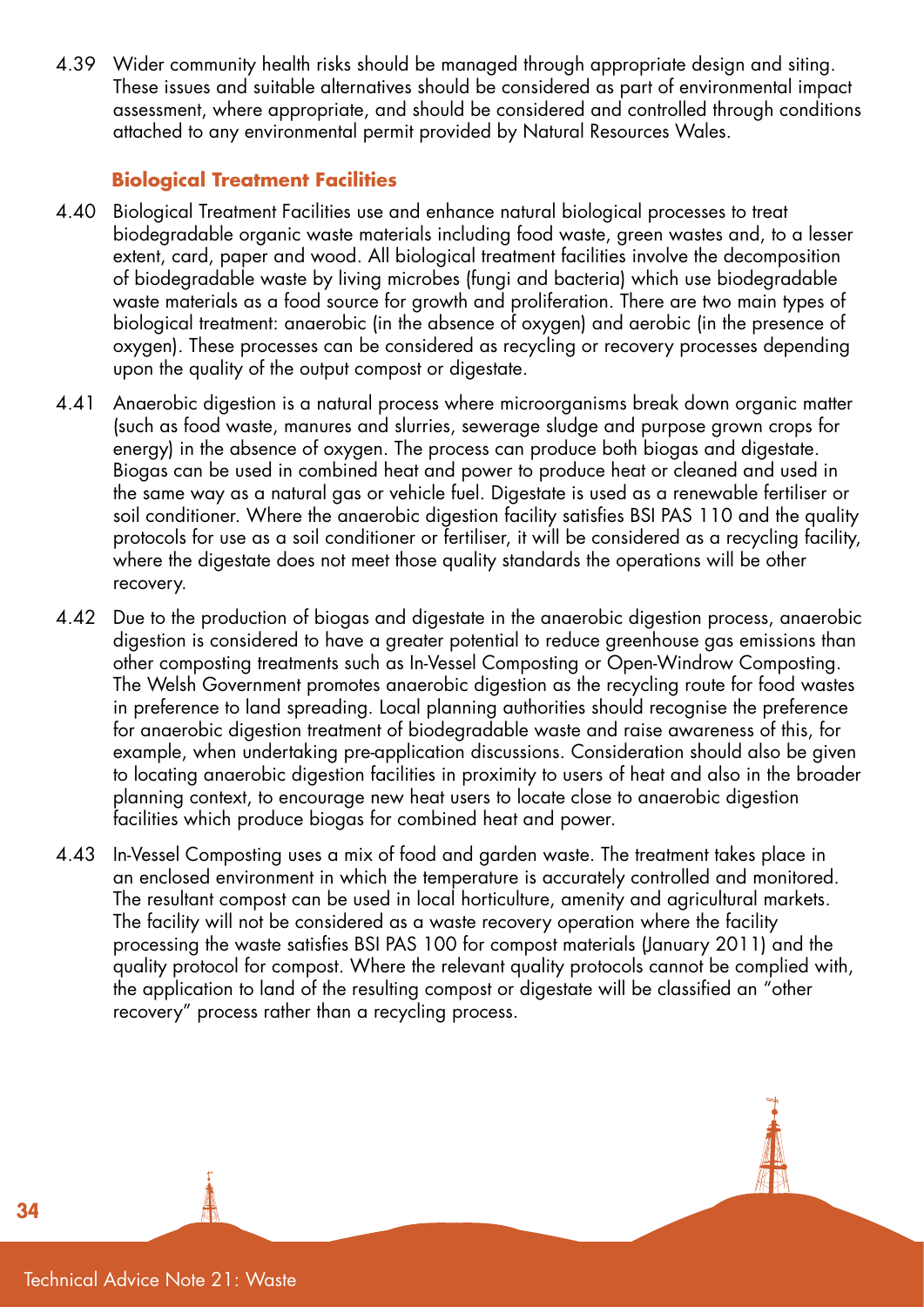- 4.44 Open-Windrow Composting processes only garden wastes in an open air environment or within large covered areas where the green waste can break down in the presence of oxygen. In order to be considered a recycling process, the BSI PAS 100 and the quality protocols will apply. The resultant compost can be applied to a range of end uses including for gardens, brownfield sites, landscaping and full-scale agriculture.
- 4.45 Issues for consideration depend upon the type of biological treatment facility proposed. Odour, noise and dust will be more significant where the treatment operates outside/in the open air. The potential release of pathogens during decomposition is a consideration for all biological treatment plants, although this is something which may be controlled through conditions within the environmental permit. Site access and vehicular movements, from both heavy goods vehicles and farm vehicles, will influence site suitability. Visual amenity is likely to be an issue for Open-Windrow Composting, however the Animal By Products Regulations do not apply to Open-Windrow Composting due to the feedstock consisting of only 'green waste'.

#### **Physical Treatment Facilities**

- 4.46 These types of facilities change the physical characteristics and composition of a waste but do not change its chemical or biological composition. Physical treatment aims to reduce the volume of waste disposed of to landfill through the separation of waste fractions and different waste materials for onward processing, recycling and recovery operations. Many types of physical treatment facilities are intermediary infrastructure since they act as a precursor to recycling, other recovery or disposal.
- 4.47 Materials Recovery Facilities process mixed waste or co-mingled (mixed) recyclable materials for example paper, card, metal and plastics collected by waste collection authorities and other third party and private waste contractors. Through various manual and automated techniques these waste materials are sorted and separated into those materials to be prepared for reuse, recycled or otherwise recovered.
- 4.48 Materials Recovery Facilities can create significant public interest and require careful consideration. Due to the unsorted nature of the recyclables, there is potential for noise and dust emanating from the site as a result of the transportation, transfer, handling and segregation processes and this may influence the hours of operation of the site. Odour is rarely an issue with these types of facilities given the nature of the waste being treated however, odour may be a consideration where there is a high volume of contamination in wheeled bin comingled collections. These so-called "dirty Materials Recovery Facilities" handle a mixture of recyclable and residual municipal solid waste and sort it as one stream for onward processing and the sorted materials are often destined for other recovery or landfill. Dirty Materials Recovery Facilities are not a preferred waste management option due to the quality of the material output from the process. In addition, the future source segregation of collections envisaged in Towards Zero Waste and the Collections, Infrastructure and Markets Sector Plan should discourage future dirty Materials Recovery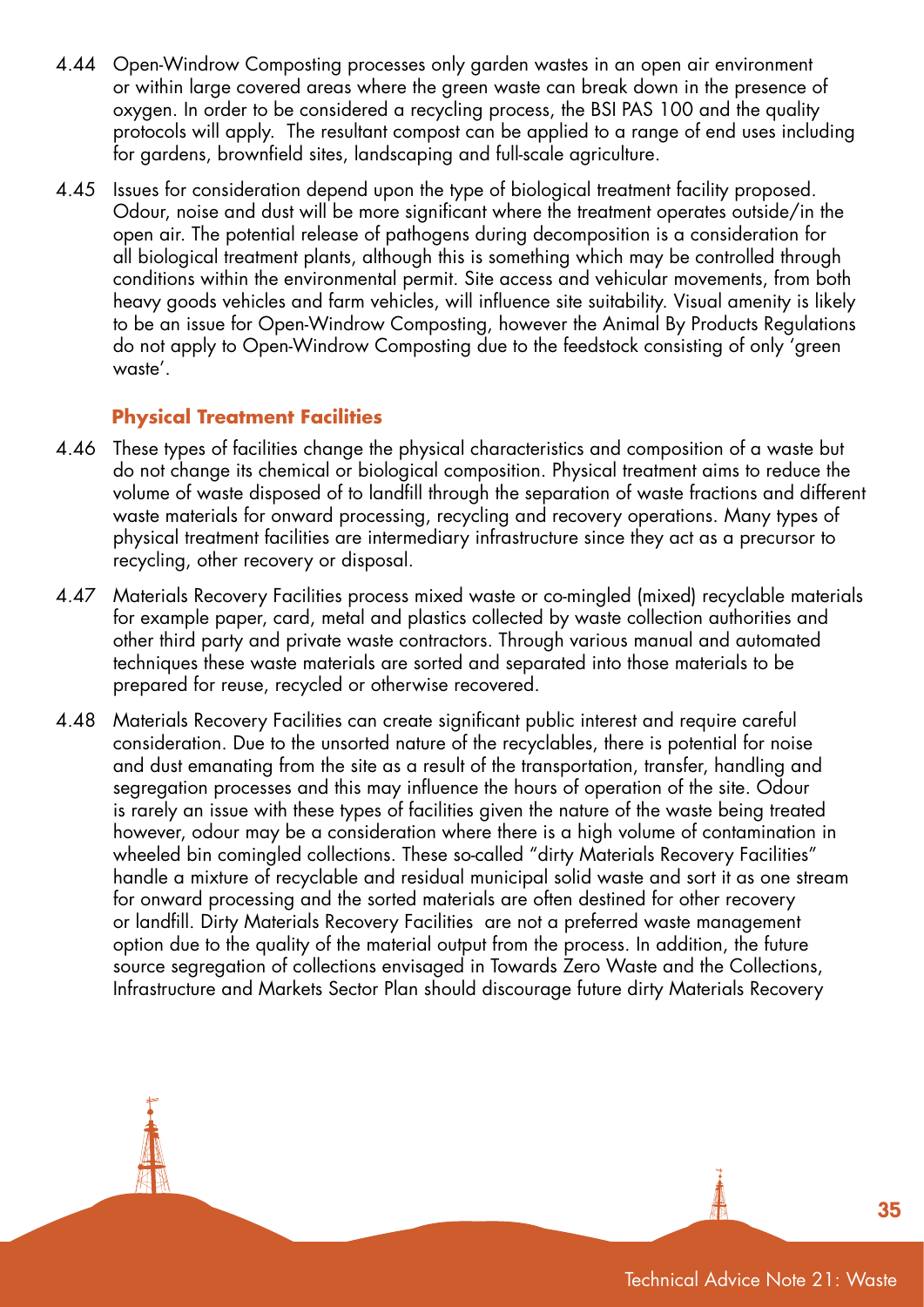Facility proposals coming forward. Proposals for dirty Materials Recovery Facilities would need to demonstrate using the Waste Planning Assessment, not only the need for such a facility, but that it offers a sustainable waste management option, taking into account the waste hierarchy and lifecycle assessment.

- 4.49 Transport and access should be considered in terms of site choice and site design, to ensure that disruption and pollution caused by vehicles entering and leaving the site are minimised and that there is sufficient space on site for manoeuvring.
- 4.50 Other types of physical treatment facilities can be waste specific, for example, facilities managing the depollution and dismantling of end-of-life vehicles or facilities dismantling waste electrical and electronic equipment. The ultimate objective of physical treatment facilities is the same, whatever the waste input - the separation and sorting of separable waste material streams for onward processing and future use. The nature of the treatment means that noise is likely to require careful planning consideration, however, odour, dust and litter are less likely to raise substantial planning issues, although the significance of odour, dust and litter as a consideration will depend upon the waste being handled for example, food waste, green waste, mixed recylates or plastics.
- 4.51 Facilities capturing metals and dismantling end-of-life vehicles and waste electrical and electronic equipment, may pose a risk to groundwater due to the nature of components found in these types of wastes. The risk posed to groundwater from these activities should be considered by local planning authorities to ensure site suitability, bearing in mind that the actual operations of the facility in relation to the prevention and mitigation of non-natural substances entering ground waters will be regulated by Natural Resources Wales through the environmental permit.

#### **Intermediary Treatment Facilities**

4.52 There are a number of technologies which provide a level of treatment of residual waste. They are regarded as intermediary treatment processes as they produce a residue that requires further management and treatment through either recovery or disposal operations.

The main treatments in use are:

- Mechanical Biological Treatment with the non-recyclable residues going to either energy from waste, landfill and/or landspreading; and
- Mechanical Heat Treatment and Autoclave with the non-recyclable residues going to either energy from waste, landfill and/or landspreading.



Technical Advice Note 21: Waste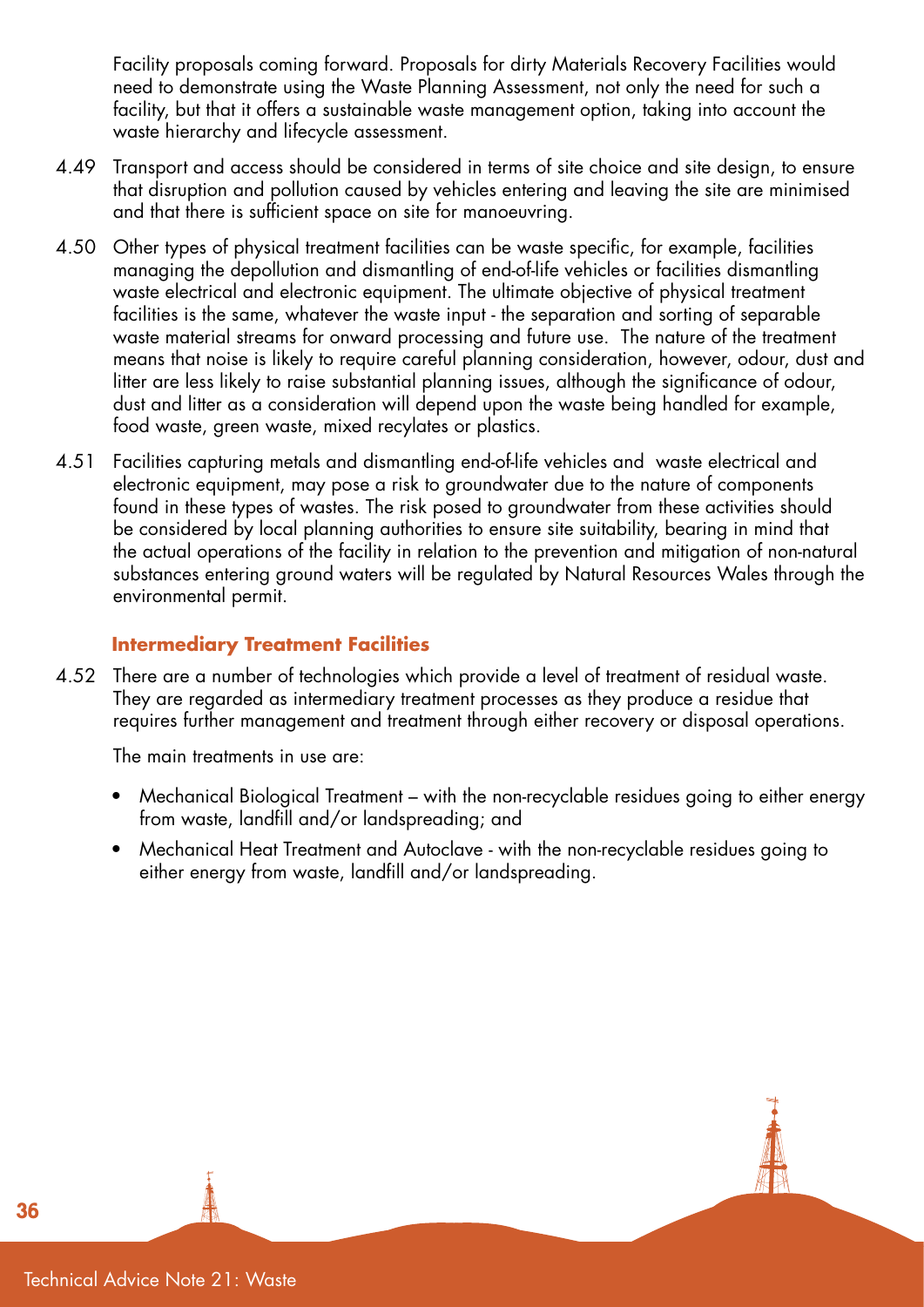- 4.53 Mechanical Biological Treatment combines biological and physical processes in the management and treatment of mixed household and residual waste. Waste undergoes a mechanical sorting process to separate out recyclables. The remaining waste following this first phase processing is the organic rich fraction or biodegradable fraction for biological treatment. The second phase is a biological digestion process (aerobic decomposition and/ or anaerobic digestion). Where anaerobic digestion is used to digest the organic rich waste fraction biogas is produced which can then be used as a source of energy.
- 4.54 In order to control potential odour issues there may be a need to incorporate negative pressure ventilation with air extraction within the waste reception and treatment plant areas and the use of biofilters to control odour. The location of Mechanical Biological Treatment and Mechanical Heat Treatment facilities adjacent to sensitive receptors needs to be carefully considered. Where combined heat and power is generated by the facility consideration should be given to the location and suitability of proximate heat and/or power users.
- 4.55 Emissions to the atmosphere may need careful consideration where negative pressure ventilation with air extraction, or flues/stacks from associated combustion activities are proposed in relation to Mechanical Biological Treatment or Mechanical Heat Treatment facilities. These can be dealt with both at the planning stage and through the housekeeping and operation of the facility itself under the conditions set down in the environmental permit issued.
- 4.56 Transport and access should be considered in terms of site choice and site design to ensure that disruption and pollution caused by vehicles entering and leaving the site are minimised and that there is sufficient space on site for manoeuvring. Noise is not generally considered to be an issue where operations are taking place within a building, however noise from loading and unloading, and vehicles manoeuvring around the site may be an issue if it is proposed to locate such facilities in a noise sensitive area.

#### **Collection Facilities**

4.57 The term collection facilities covers waste infrastructure used to collect, sort and transfer various waste streams. It includes bring banks, civic amenity sites/household waste recycling centres, and transfer stations.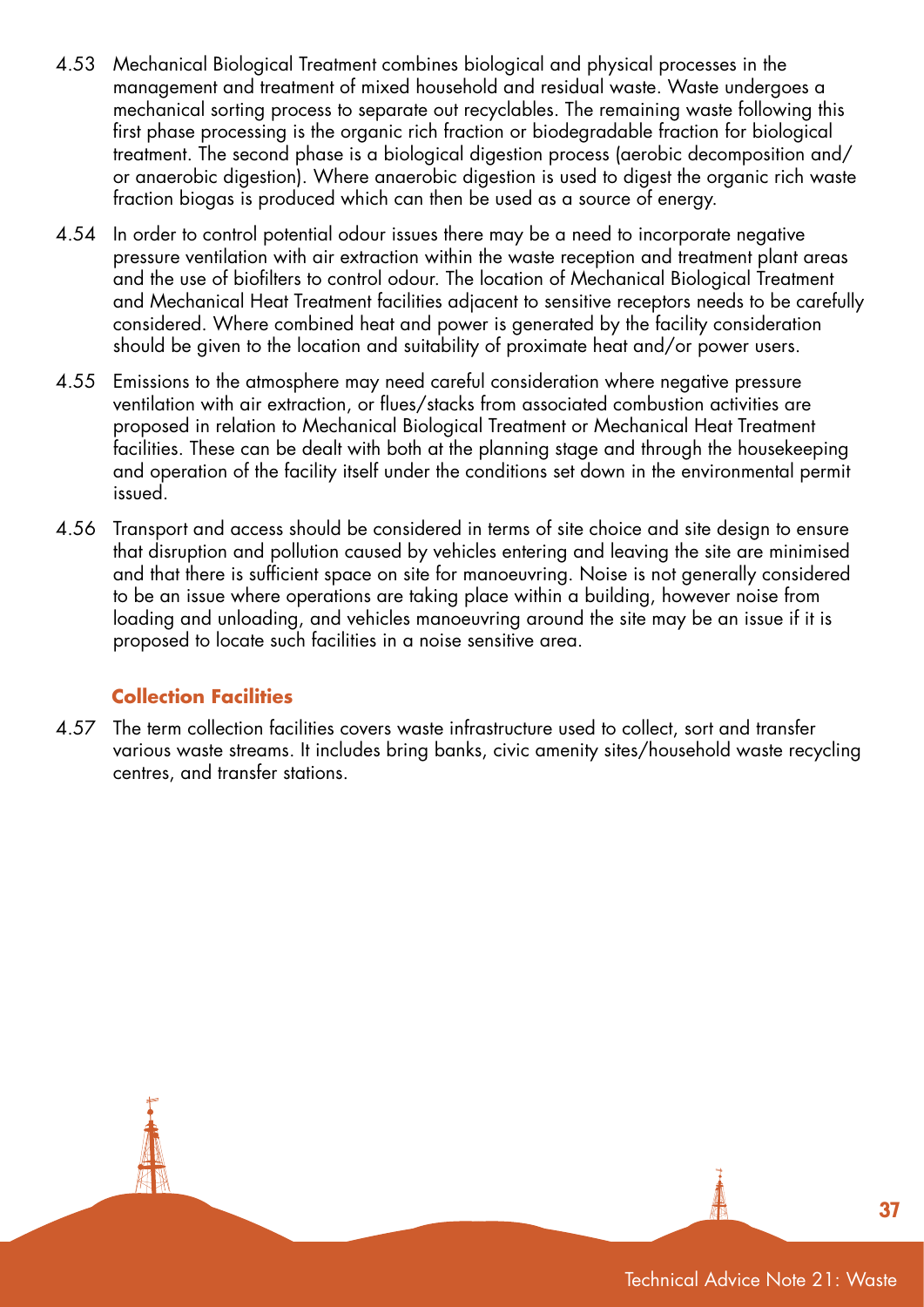- 4.58 Bring Banks can supplement kerbside collection services, and enhance capture of targeted recyclates at a low additional cost of collection. They can increase a local authorities recycling rate by improving the access to the recycling service by the householder. Sited sympathetically, they can enhance the area in which they are sited and provide alternatives for targeted materials. However if they are not emptied regularly there may be problems of odour.
- 4.59 Civic amenity sites, if sympathetically located, can reduce the frequency of fly tipping by providing alternatives for targeted materials. However, consideration should be given to noise from vehicles unloading, and the removal of materials from the site once containers are full.
- 4.60 Transfer stations are of significant importance to all sectors. They serve to manage the flow of waste more effectively and can reduce overall reliance upon landfill; as increasingly the capture of recyclable materials takes place at these facilities. Sited carefully, they can enhance the area in which they are sited and reduce costs to waste carriers by providing alternative markets for targeted bulk materials rather than to deposit small volumes continuously to landfill. Some transfer stations may include physical treatment options to optimise their recycling, recovery and the efficiency of onward transport (e.g. sorting of wastes, compaction of mixed loads, shredding of wood wastes etc).
- 4.61 The required site and building design measures will depend on the type of transfer station proposed (i.e. inert, hazardous, or clinical waste). However it will be necessary to ensure these installations are located in suitable areas taking into account the planning considerations set out under Annex C of this document. Transfer stations can create issues with odour, noise, dust, vermin and visual amenity where storage of waste occurs in the open, as well as high traffic movements associated with delivering and collecting. Therefore, planning issues to consider in relation to these types of development include, but are not limited to: suitable highway access for the type and volume of vehicle movements, mitigation of noise and odour and that suitable bunds and impermeable surfacing is provided to ensure that there is no pathway to sensitive receptors such as ground water as well as the impact on communities and the natural and built environmental.

#### **Specialist Facilities**

- 4.62 It may be necessary to develop new facilities for managing special waste arisings but given that waste arisings are often relatively low it is likely that only a few locations will be required for specialist facilities across the UK. Specialist waste facilities may include:
	- Preparation for reuse activities
	- Clinical Waste Treatments
	- Hazardous Waste Treatments
	- Radioactive Waste Disposal Facilities

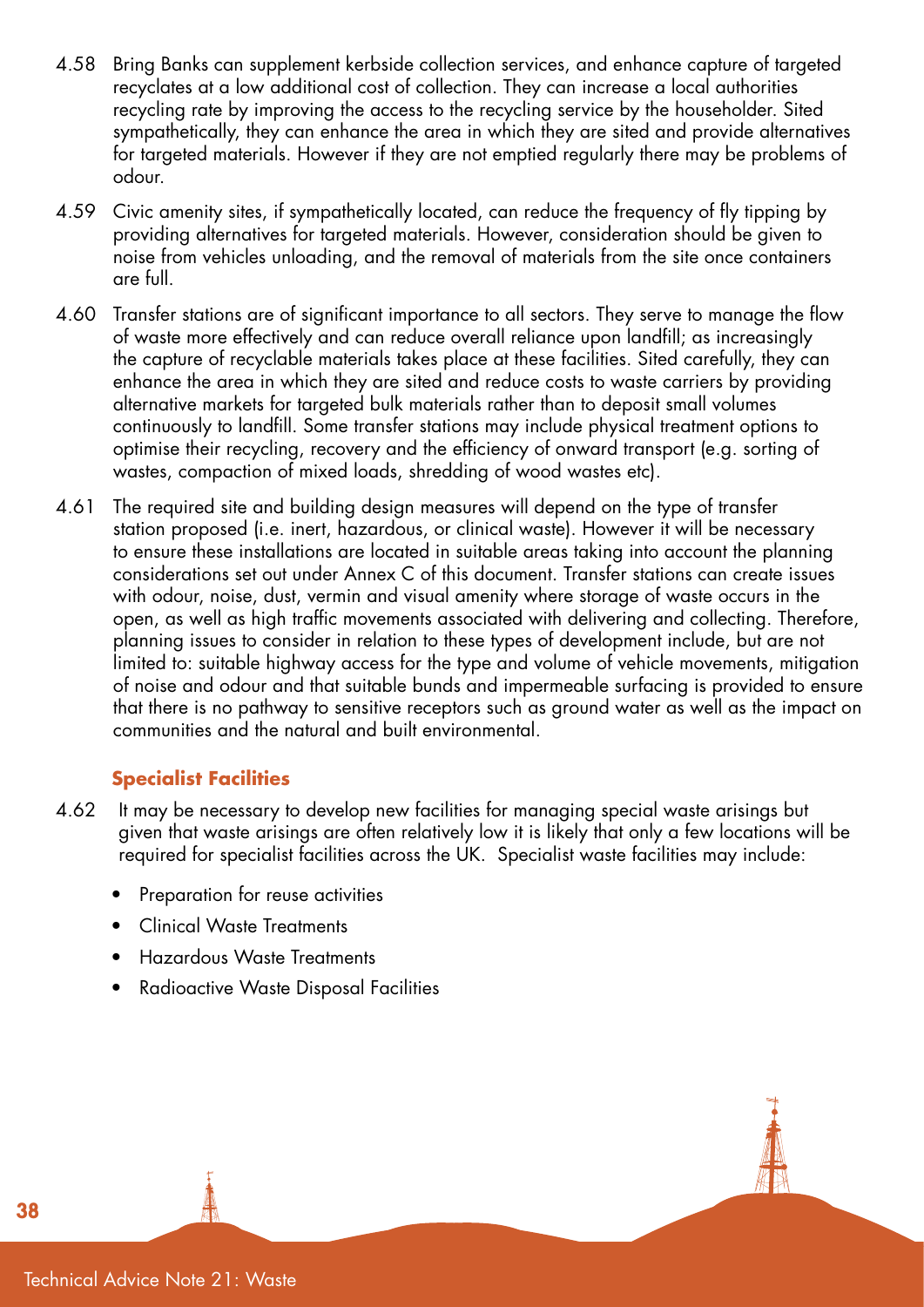- 4.63 Where items are repaired, refurbished and cleaned prior to being used again for their original purpose, these activities fall within the preparing for reuse waste management option of the waste hierarchy.
- 4.64 Preparation for reuse has many benefits including reducing the ecological and carbon footprints of waste, retaining valuable natural resources within the economy, diverting materials from landfill and may reduce costs to businesses and local authorities. It also affords opportunities for job creation and training. Where practicable, local planning authorities should consider favourably proposals for preparation for reuse and repair infrastructure.
- 4.65 Issues including odour, litter, vermin and visual amenity are unlikely to be significant for planning consideration due to the types of waste usually undergoing preparation for use and the indoor nature of these activities. Noise may be an issue in relation to the unloading and loading of items which may be heavy and bulky. Access and space on site should be considered for the purpose of vehicle movements and on-site manoeuvring. Groundwater may be a consideration depending upon the type of waste being repaired and refurbished, for example refurbishment of waste electrical and electronic equipment may pose a risk of harm to controlled waters due to the harmful substances contained in the items.
- 4.66 Clinical waste treatment facilities render safe infectious waste from medical, dental, veterinary and similar practices. This enables these types of wastes to be further processed or safely disposed of. Issues associated with clinical waste treatment facilities include odour, infestations of flies and/or vermin and air emissions through the release of pathogenic microorganisms and maceration of the waste. Suitable storage and containment will control odour and vermin whilst in-building filtration systems will reduce emissions to air.
- 4.67 The treatment of radioactive waste and the planning issues raised will depend upon the categorisation of radioactivity – low, intermediate or high level. Again, treatment processes aim to render radioactive waste safe for transportation, storage and disposal.
- 4.68 The guidance in this section on the types of planning issues posed by the main types of waste management infrastructure is not intended to be exhaustive. Each proposal should be considered on a case by case basis, taking account of factors including the nature, type, size, need and location of the development. Site specific issues will vary depending on the scale, waste treated and the nature of the proposal and its proposed location. Further information on detailed planning considerations can be found in Annex C. More detail on technology types will be made available in the Waste Planning: Practice Guide.

#### **Consultation**

4.69 Planning legislation requires local planning authorities to publicise applications and to consult Natural Resources Wales and other public bodies with relevant environmental responsibilities. Planning applications for waste management facilities should, where appropriate, be the subject of consultation with the department dealing with waste management or with the waste management authority (in the case of national park authorities) and Natural Resources Wales. The general public must also be given an opportunity to express their views about the proposals, before a decision is made. As part

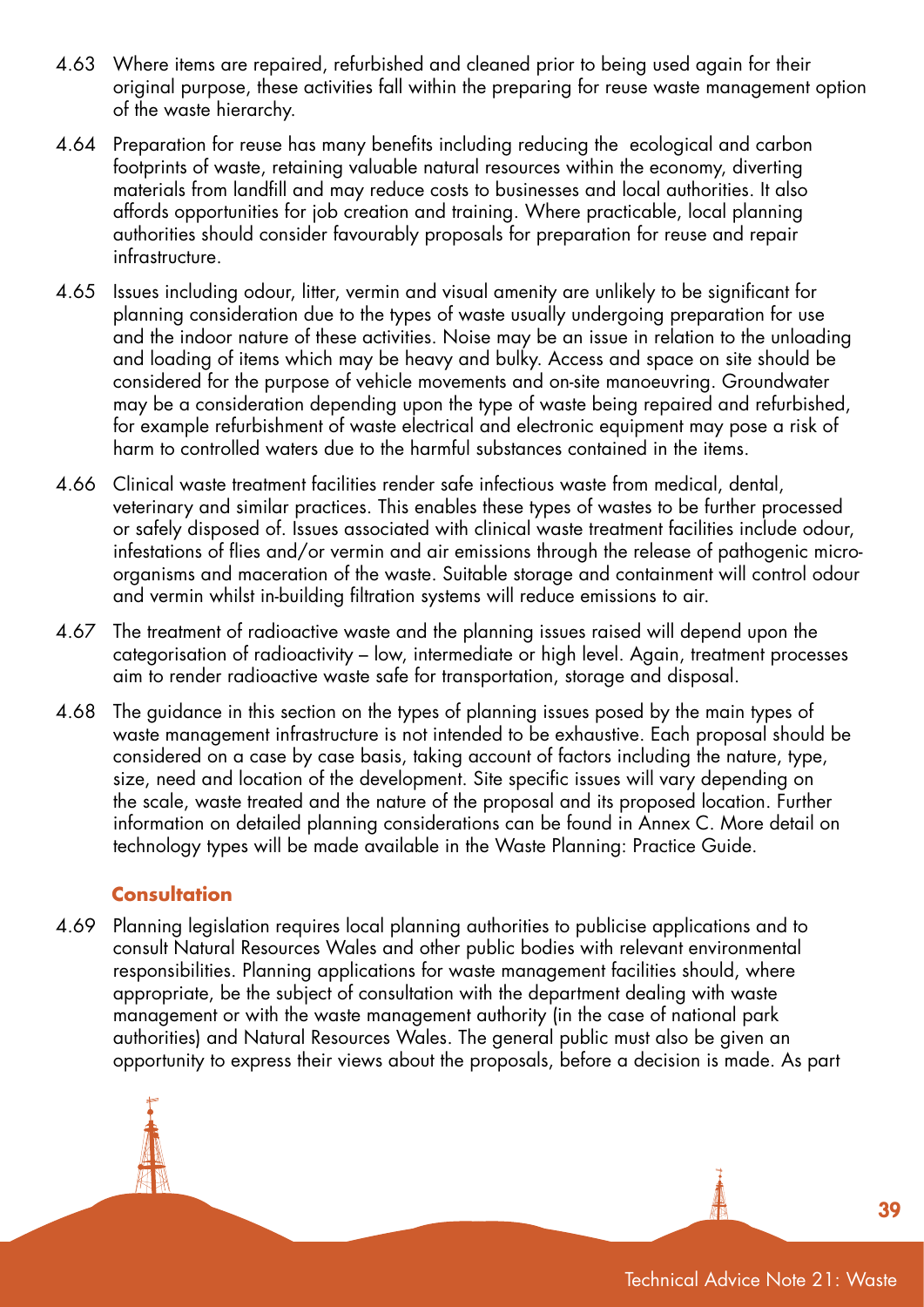of the decision making process, planning authorities should satisfy themselves that the level of consultation undertaken is commensurate with the nature and scale of the proposal under consideration.

- 4.70 Developers preparing applications for waste management developments should undertake consultation with the planning authority, Natural Resources Wales and with local communities at an early stage, preferably well before an application is submitted to ensure comprehensive and meaningful public consultation. Pre-application discussion with the planning authority is likely to be necessary to determine what information should be included as part of the Waste Planning Assessment. Where separate discussions are held between developers and the planning authority or Natural Resources Wales, the outcomes of those discussions should be shared with the planning authority in the case of a meeting with Natural Resources Wales and with Natural Resources Wales in the case of a meeting with the planning authority. Consultation should be undertaken, where known, with local community groups and there are various tools and techniques as well as organisations with consultation and engagement expertise which can be drawn on to ensure that a meaningful engagement strategy can be developed.
- 4.71 Public 'ownership' and openness are important as a significant change of attitudes toward waste as a resource is needed to achieve the changes required. In this spirit of co-operation the development of partnerships between local authorities, the waste management industry, Natural Resources Wales and other interested or advisory groups and organisations can assist in clearly articulating the benefits of proposals as well as addressing concerns.
- 4.72 Undertaking a health impact assessment at an early stage may be valuable with regard to health and wellbeing concerns, however, the actual and/or potential impacts on human health arising from a proposal should be identified as part of undertaking an environmental impact assessment. Therefore, it is in the context of a wider community engagement strategy that specific techniques which deal with particular issues are likely to be of most benefit. With all types of engagement strategy care should be taken to manage expectations and it should be recognised that in some instances the recommendations arising out of engagement work may not necessarily be material considerations which can be delivered under planning legislation.

#### **Environmental Impact Assessment**

4.73 All projects that fall within Schedule 1 to the Town and Country Planning (Environmental Impact Assessment) (England and Wales) Regulations 199934 must be subject to environmental impact assessment, before development consent can be granted. These include waste disposal installations for the incineration and chemical treatment of all hazardous waste and of other waste where the capacity of the installation exceeds 100 tonnes per day and landfill.

Technical Advice Note 21: Waste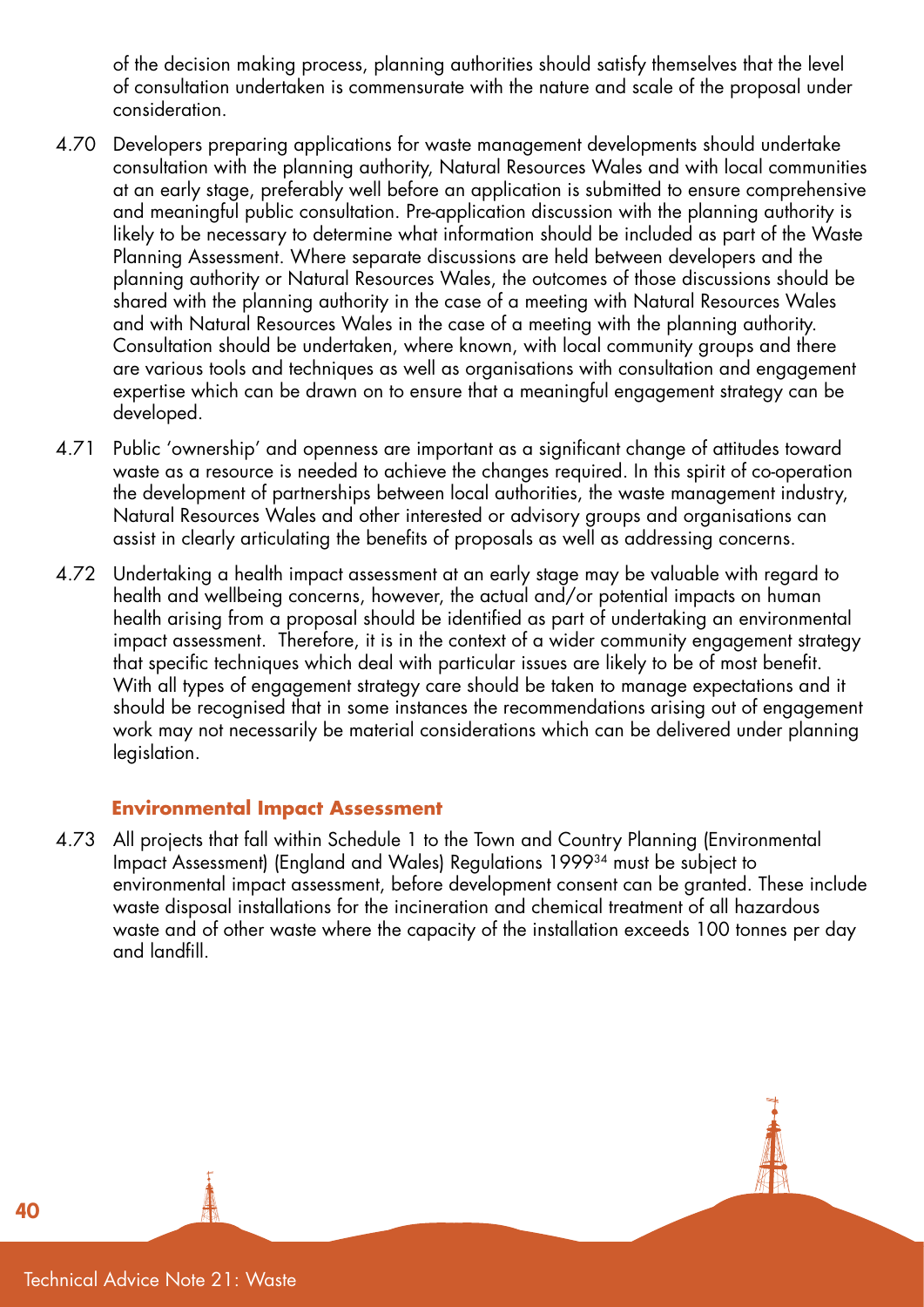- 4.74 For all Schedule 2 development, including that which would otherwise benefit from permitted development rights (see paragraph 6.12), the local planning authority must make its own formal determination as to whether health impact assessment is required (referred to in the Regulations as a "screening opinion"). Waste proposals comprise Schedule 2 development if any of the following apply (Column 2 of the table in Schedule 2):
	- disposal is by incineration; or
	- the area of the development exceeds 0.5 hectare; or
	- the installation is sited within 100 metres of any controlled waters; or
	- if any part is within a "sensitive area" as defined in Regulation 2(1) of the 1999 EIA Regulations.

#### **Habitats Regulations**

4.75 European sites are critically important biodiversity assets in Wales, and as such, their protection is a key component of sustainable development. Technical Advice Note 5 Nature Conservation provides policy and procedural advice in this regard and should be referred to in all instances where there is potential to affect a European Protected Site (or any other nature conservation interest) as part of proposals for waste management.

#### **Town and Country Planning (General Permitted Development) Order (GPDO) 1995 (As amended)**

- 4.76 Certain operations involving the deposit of waste may fall within one of the classes of permitted development under the Order:
	- Waste material can be deposited on agricultural land, subject to certain conditions, where the operation is reasonably necessary for the purposes of agriculture within that agricultural unit. If the total area used for waste deposit exceeds 0.5 hectares, prior approval is required from the local planning authority (Part 6).
	- Waste material can be deposited for the formation or maintenance of private ways on forestry land provided it is reasonably necessary for that purpose (Part 7).
	- Waste material (not including mineral waste) resulting from an industrial process can be deposited on industrial land provided it was being used for that purpose on 1 July 1948 (Part 8).
	- Waste material (not including mineral waste) can be deposited by a local authority on any land that was in use for that purpose on 1 July 1948 (Part 12).
	- Waste tipping at mineral workings is set out in Part 21, and removal of material from mineral-working deposits in Part 23.

34 Town and Country Planning (Environmental Impact Assessment) (England and Wales) Regulations 1999, SI 1999 No.293.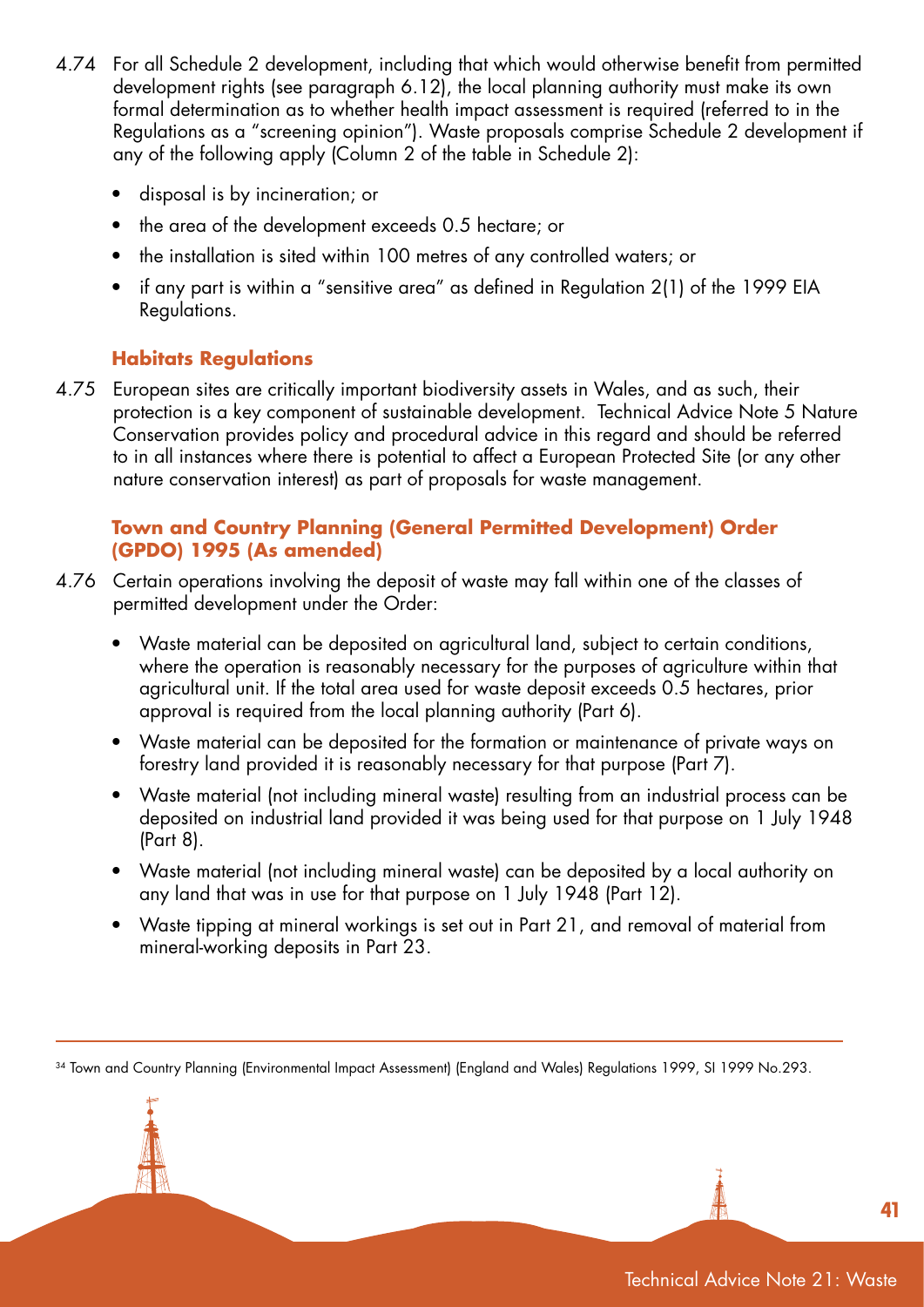4.77 It should be noted that the operations listed above are likely to require an environmental permit or to be registered as an exemption and liaison with Natural Resources Wales is advised.



Technical Advice Note 21: Waste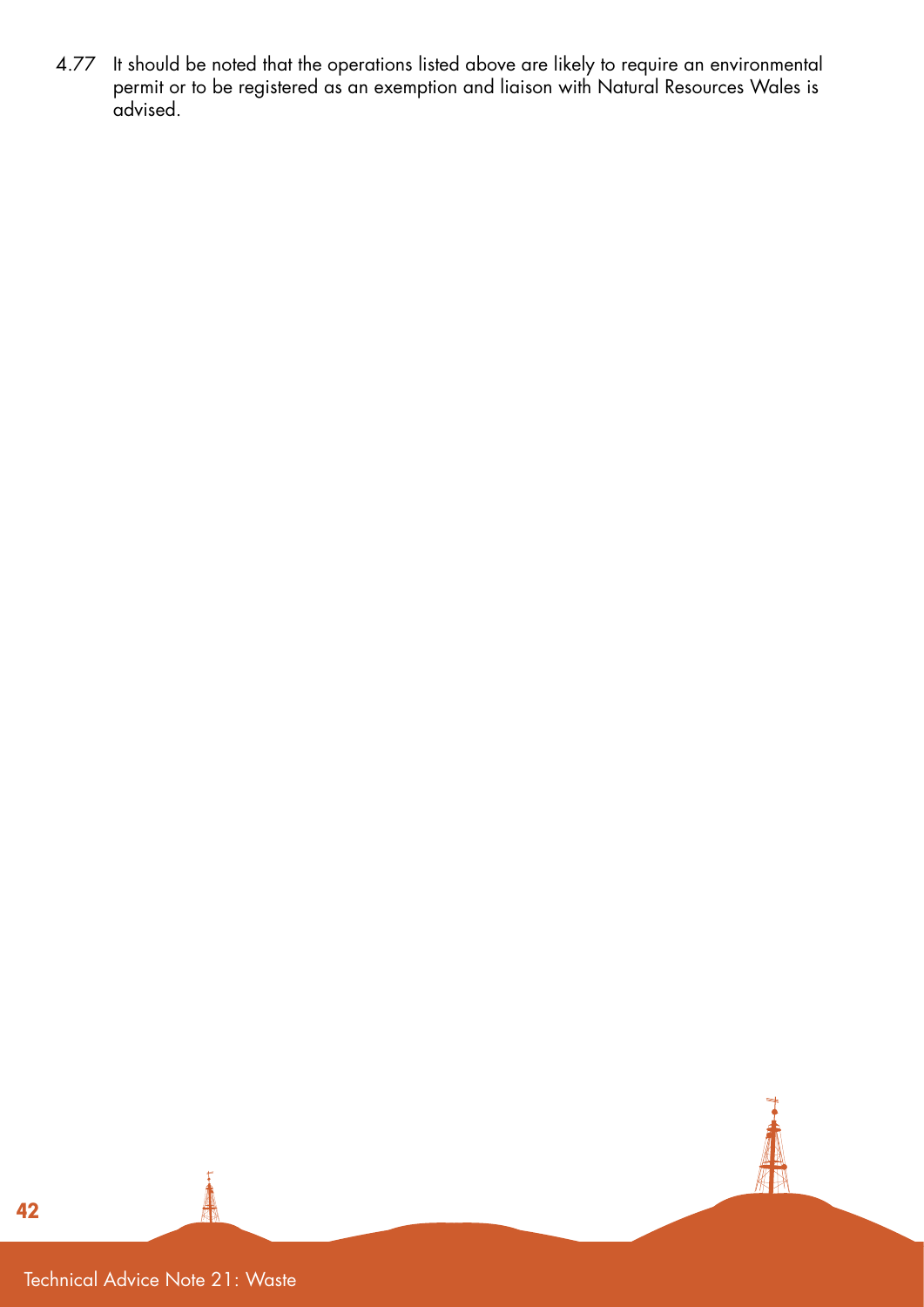## Annex A: Waste Framework Directive Compliance Matrix

| <b>Article</b> | <b>Requirement</b>                                                                                                                                                                                                                                                                                                                                                                                   | <b>TAN 21 Transposition</b>                                                                                                                                                                                                                                                                                                                                                                                 | <b>Reference</b>                                                                                                                |
|----------------|------------------------------------------------------------------------------------------------------------------------------------------------------------------------------------------------------------------------------------------------------------------------------------------------------------------------------------------------------------------------------------------------------|-------------------------------------------------------------------------------------------------------------------------------------------------------------------------------------------------------------------------------------------------------------------------------------------------------------------------------------------------------------------------------------------------------------|---------------------------------------------------------------------------------------------------------------------------------|
|                | Requires member states to introduce<br>measures to protect the environment<br>and human health by preventing<br>or reducing the adverse impacts of<br>the generation and management<br>of waste and by reducing overall<br>impacts of resource use and<br>improving the efficiency of such use.                                                                                                      | Introduces spatial planning<br>policy that reflects the<br>priority order of the waste<br>hierarchy.                                                                                                                                                                                                                                                                                                        | 1.11., 1.15., 1.18.,<br>2.7.1., 2.11., 2.12.,<br>2.14., 4.68., 4.69-<br>71., Annex B.                                           |
| $\overline{4}$ | Establishes a revised hierarchy of<br>waste management options, known<br>as the waste hierarchy.                                                                                                                                                                                                                                                                                                     | Planning for waste should<br>be guided first by the<br>waste hierarchy and by<br>the principles of nearest<br>appropriate installation and<br>self-sufficiency.                                                                                                                                                                                                                                             | 1.10., 1.13.,<br>1.18, 1.22, 2.6,<br>2.7., 2.7.1., 2.9.,<br>Diagram 2.6., 3.5.,<br>$4.4-4.6., 4.16., 4.20.,$<br>4.27., Annex B. |
| 11             | Requires member states to take<br>reasonable measures to promote the<br>reuse of products and preparation<br>for reuse activities.                                                                                                                                                                                                                                                                   | <b>Technical Advice Note 21</b><br>promotes the prevention of<br>waste through reuse and<br>the extension to lifespan of<br>products. Planning plays a<br>role in waste prevention,<br>reuse and the preparation<br>of reuse activities by<br>supporting proposals for<br>waste treatment, preparation<br>and reuse facilities which<br>aim to divert waste from<br>landfill.                               | 1.12., 1.15. 2.2.,<br>2.3., 2.7.1., 2.7.2.                                                                                      |
| 13             | Measures should be established to<br>ensure that waste management is<br>carried out without endangering<br>human health, without harming the<br>environment and, in particular:<br>(a) without risk to water, air, soil,<br>plants or animals;<br>(b) without causing a nuisance<br>through noise or odours;<br>(c) without adversely affecting the<br>countryside or places of special<br>interest. | Annex C - Detailed<br><b>Planning Considerations.</b><br>This Annex provides detail<br>on the planning issues which<br>may be relevant to consider<br>in the determination of any<br>planning application for a<br>waste facility. This includes,<br>amongst other things:<br>atmospheric emissions,<br>nature and archaeological<br>conservation, odours and<br>protection of surface and<br>ground water. | 1.11., 1.15., 1.18.,<br>2.7.1., 2.11., 2.12.,<br>2.14., 4.68., 4.69-<br>71., Annex C.                                           |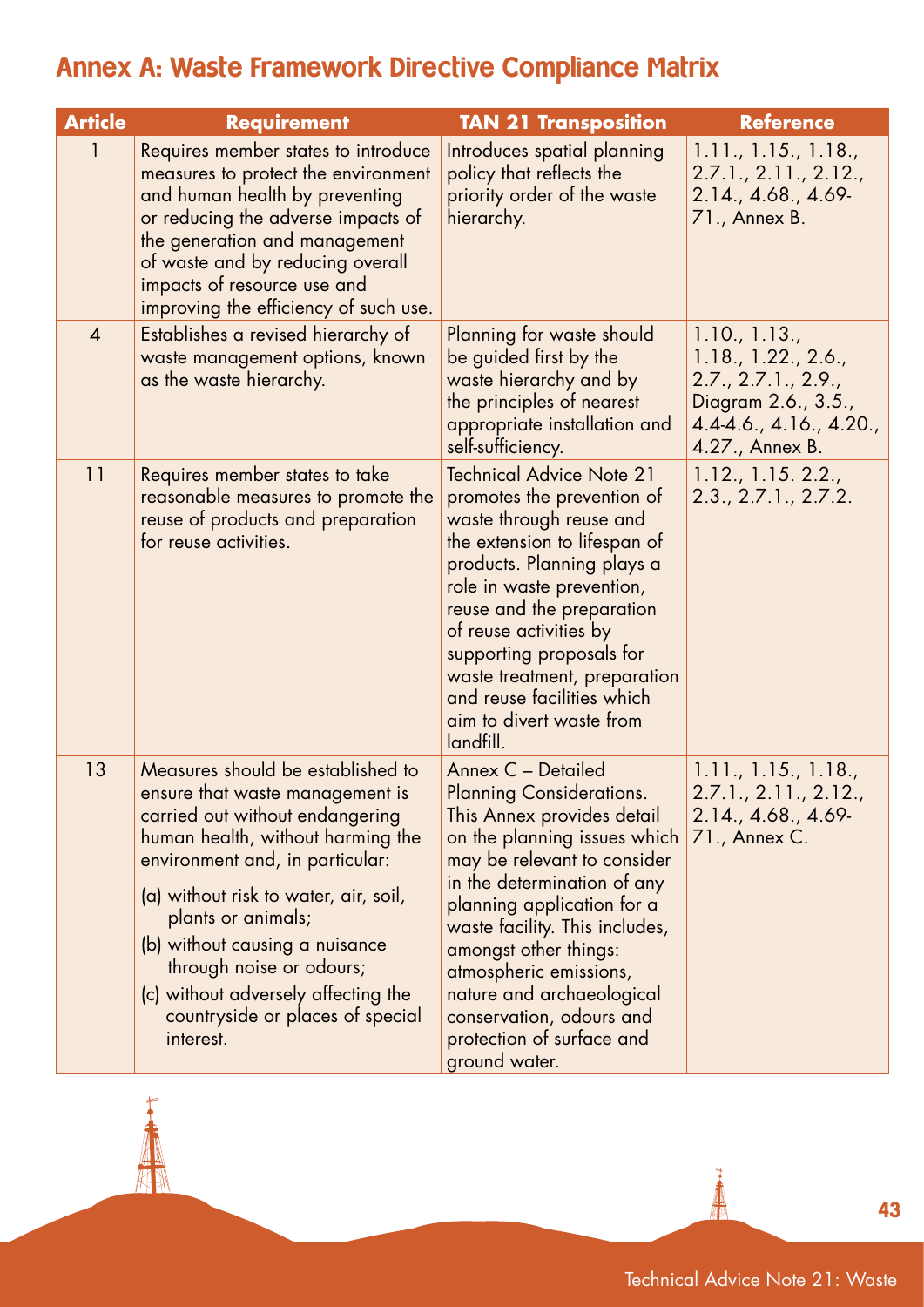| <b>Article</b> | <b>Requirement</b>                                                                                                                                                                                                                                                                                                                                                                                   | <b>TAN 21 Transposition</b>                                                                                                                                                                                                                                                                                                                                                                                                                                                                                                                                          | <b>Reference</b>                                                                                     |
|----------------|------------------------------------------------------------------------------------------------------------------------------------------------------------------------------------------------------------------------------------------------------------------------------------------------------------------------------------------------------------------------------------------------------|----------------------------------------------------------------------------------------------------------------------------------------------------------------------------------------------------------------------------------------------------------------------------------------------------------------------------------------------------------------------------------------------------------------------------------------------------------------------------------------------------------------------------------------------------------------------|------------------------------------------------------------------------------------------------------|
| 16             | Member states must establish an<br>integrated and adequate network<br>of waste disposal installations and<br>of installations for the recovery of<br>mixed municipal waste collected<br>from private households, including<br>where such collection also covers<br>such waste from other producers.<br>The network should take into<br>account the principles of self-<br>sufficiency and proximity. | <b>Technical Advice Note</b><br>21 implements Article<br>16 through its land use<br>planning policies. Technical<br>Advice Note 21 is one of<br>the documents comprising<br>the waste management plan.<br>Technical Advice Note<br>21 sets out the land use<br>policies in relation to the<br>management of all waste<br>and all waste management<br>requirements for Wales.<br>In particular, it provides<br>advice on the siting and<br>need for infrastructure for<br>the management of mixed<br>municipal waste in a<br>period of changing waste<br>composition. | 1.4., 1.10., 1.13.,<br>$2.1., 2.8-2.11., 3.3.,$<br>$3.6 - 3.8$ ., $3.11$ ., $3.17$ .,<br>3.19., 4.8. |
| 28             | Competent authorities in each<br>member state must establish one<br>or more waste management plans<br>in accordance with articles 1,4,13<br>and 16.                                                                                                                                                                                                                                                  | <b>Technical Advice Note 21</b><br>enables the provision of the<br>sustainable management<br>waste infrastructure network<br>for Wales in line with<br>the Waste Framework<br>Directive and waste strategy<br>documents.                                                                                                                                                                                                                                                                                                                                             | 1.4., 1.13., 2.5.,<br>Chapter 3.                                                                     |

 $\overline{\phantom{a}}$ 

**AN** 

Technical Advice Note 21: Waste

三个时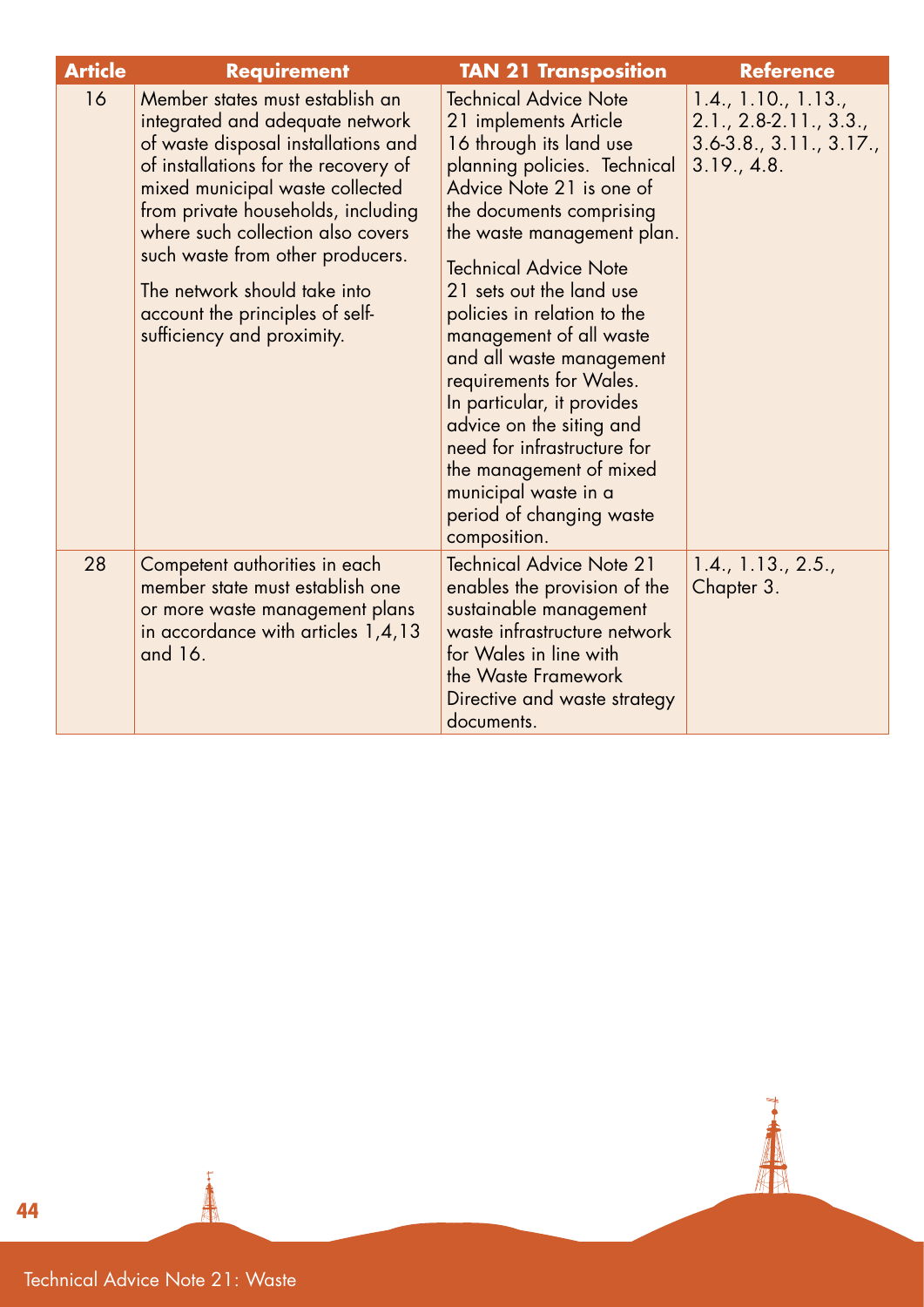## Annex B: Waste Planning Assessment

Pre-application consultation is essential in terms of establishing the extent of supporting information that is likely to be required (including individual site specific issues) to support a planning application for new waste infrastructure. Undertaking tripartite liaison between applicant, local planning authority, and Natural Resources Wales to clarify any overlap between Environmental Permitting and material planning considerations will also help to ensure that planning applications are processed efficiently and effectively.

In order that consistent information is submitted to demonstrate how the proposed waste development will contribute towards meeting Wales' overriding objectives (Towards Zero Waste, Collections, Infrastructure and Markets Sector Plan) for dealing with waste, it will be necessary for applicants to provide a Waste Planning Assessment. Where appropriate, applicants may consult or engage a relevant practitioner to complete the necessary information in the Waste Planning Assessment.

The failure to provide a Waste Planning Assessment may delay the determination of the planning application, and may result in permission being refused on the grounds of a lack of information.

The detail and technical complexity of the Waste Planning Assessment will reflect the scale and potential significance of the proposed development. Where the application is accompanied by an Environmental Statement, the Waste Planning Assessment does not need to repeat information already provided in the Environmental Statement. However, the Waste Planning Assessment should provide the appropriate references indicating where the information can be found within the Environmental Statement. The Waste Planning Statement could comprise the following information.

#### **Waste Policy Statement**

- A description of how the proposals will contribute to the relevant provisions of 'Towards Zero Waste' and the Collections, Infrastructure and Markets Sector Plan.
- A statement of compliance with policy related to need & location requirements.
- A calculation of existing and projected future demand.
- Identify the markets that will be served by the proposed development.
- A calculation to identify the current shortfall in treatment capacity.
- A description of the consultation undertaken by the applicant.
- A signed declaration that in making the application the applicant has paid due regard to the waste hierarchy (see Box below)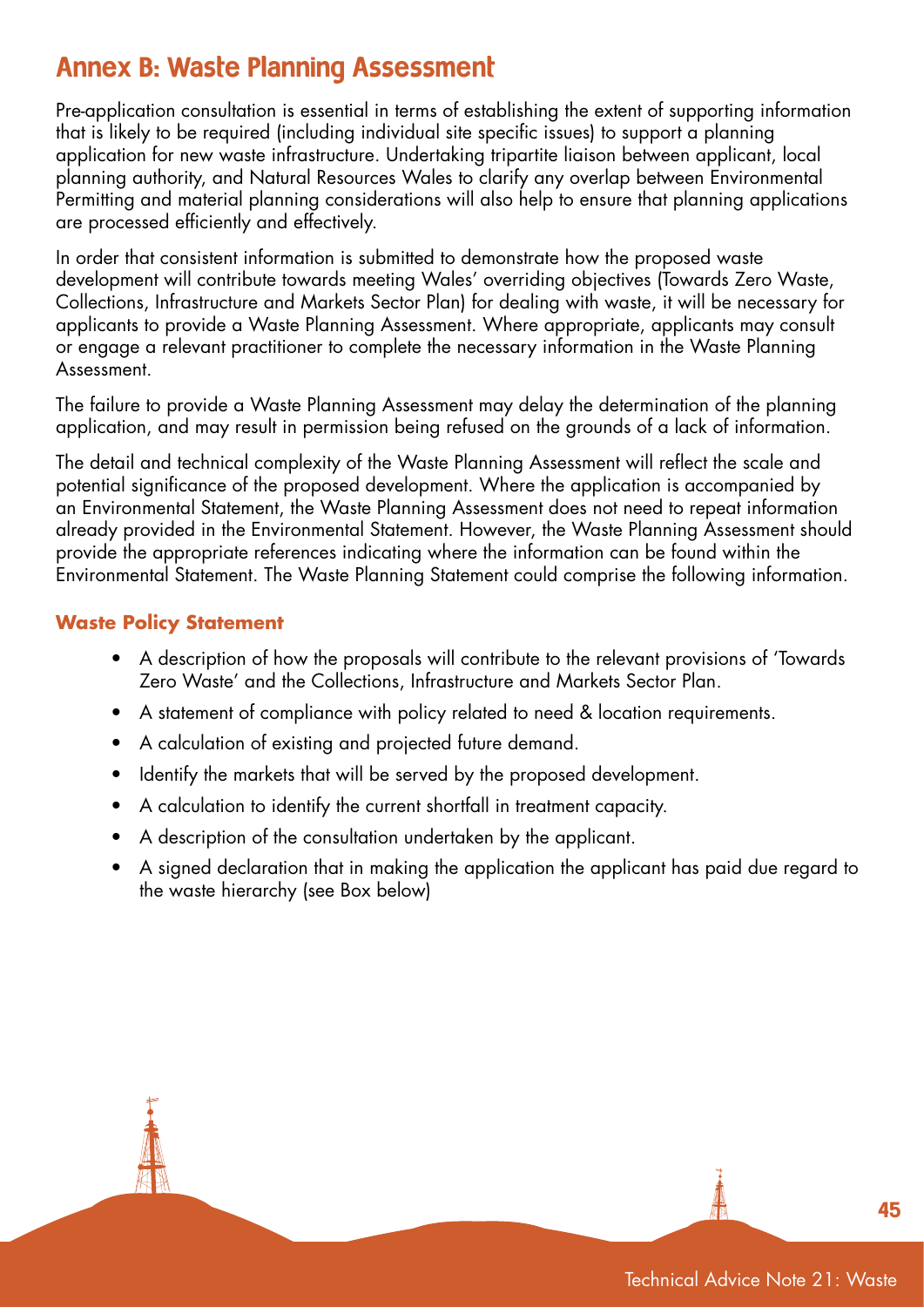#### **Development**

#### **Time-scale**

- Lifespan of the operation, including any proposed measures for future proofing
- Days and hours of operation.

#### **Types and quantities of waste to be managed**

- Estimated annual quantity of each waste type to be received, and estimated total capacity where relevant.
- The destination of any end product (residues and any hazardous materials) from the site should be submitted.
- The minimum and maximum quantities that the facility could process and remain operational.
- The amount of waste (in tonnes) the facility is designed to treat.

**Design, layout, buildings and plant** – a full description of the proposed development including:

- the processes involved, including transportation to and from the site.
- layout and design of buildings, plant, operational areas, haul roads and external lighting.
- If relevant Details on landfill gas and leachate control infrastructure should also be identified.
- Proposed restoration and aftercare

#### **Amenity and Nuisance**

- The compatibility of the proposed development with existing or neighbouring land uses.
- Measures to prevent and control land contamination, light pollution, noise, smell, dust, birds and vermin, litter,
- Any emissions associated with the proposed operations.

#### **Air pollution**

• The impact of emissions to atmosphere of any product gasses resulting from specialist treatment/recovery processes.



Technical Advice Note 21: Waste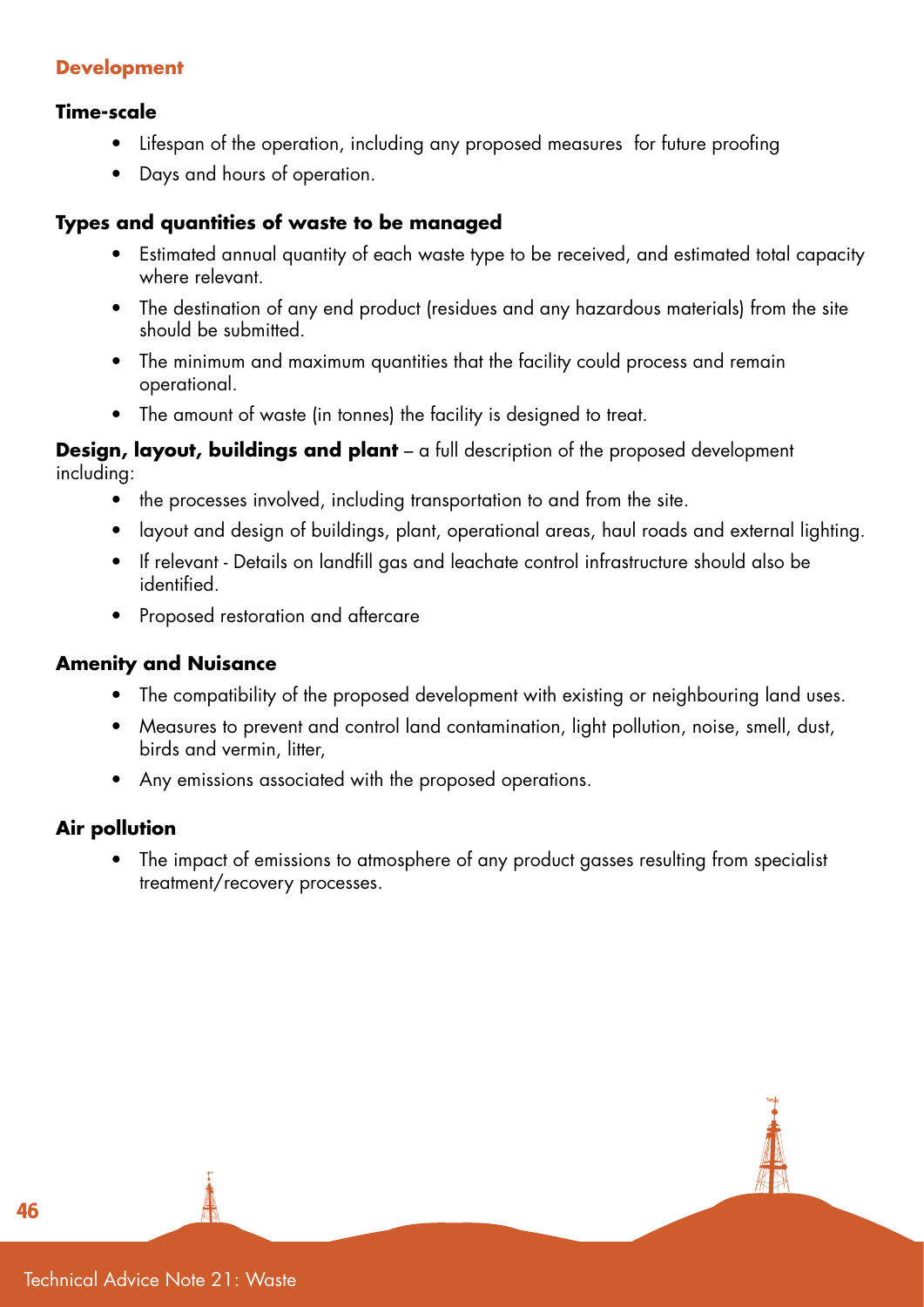#### **Energy Efficiency (if relevant)**

- Explanation of how energy recovered from the incineration process will be maximised (e.g. through combined heat and power, district heating or the supply of steam / hot water to neighbouring industrial users).
- Evidence that the proposal would or would not meet the R1 energy efficiency calculation.

#### **Declaration**

This statement sets out how the waste hierarchy has been considered in developing the proposals currently forming this planning application.

Signed: \_\_\_\_\_\_\_\_\_\_\_\_\_\_\_\_\_\_\_\_\_\_\_\_\_\_\_\_\_\_\_\_\_\_\_\_\_\_\_\_\_\_\_\_\_\_\_\_\_\_\_\_\_\_\_\_\_\_\_\_\_\_\_\_\_\_\_\_\_\_\_\_\_

Date: \_\_\_\_\_\_\_\_\_\_\_\_\_\_\_\_\_\_\_\_\_\_\_\_\_\_\_\_\_\_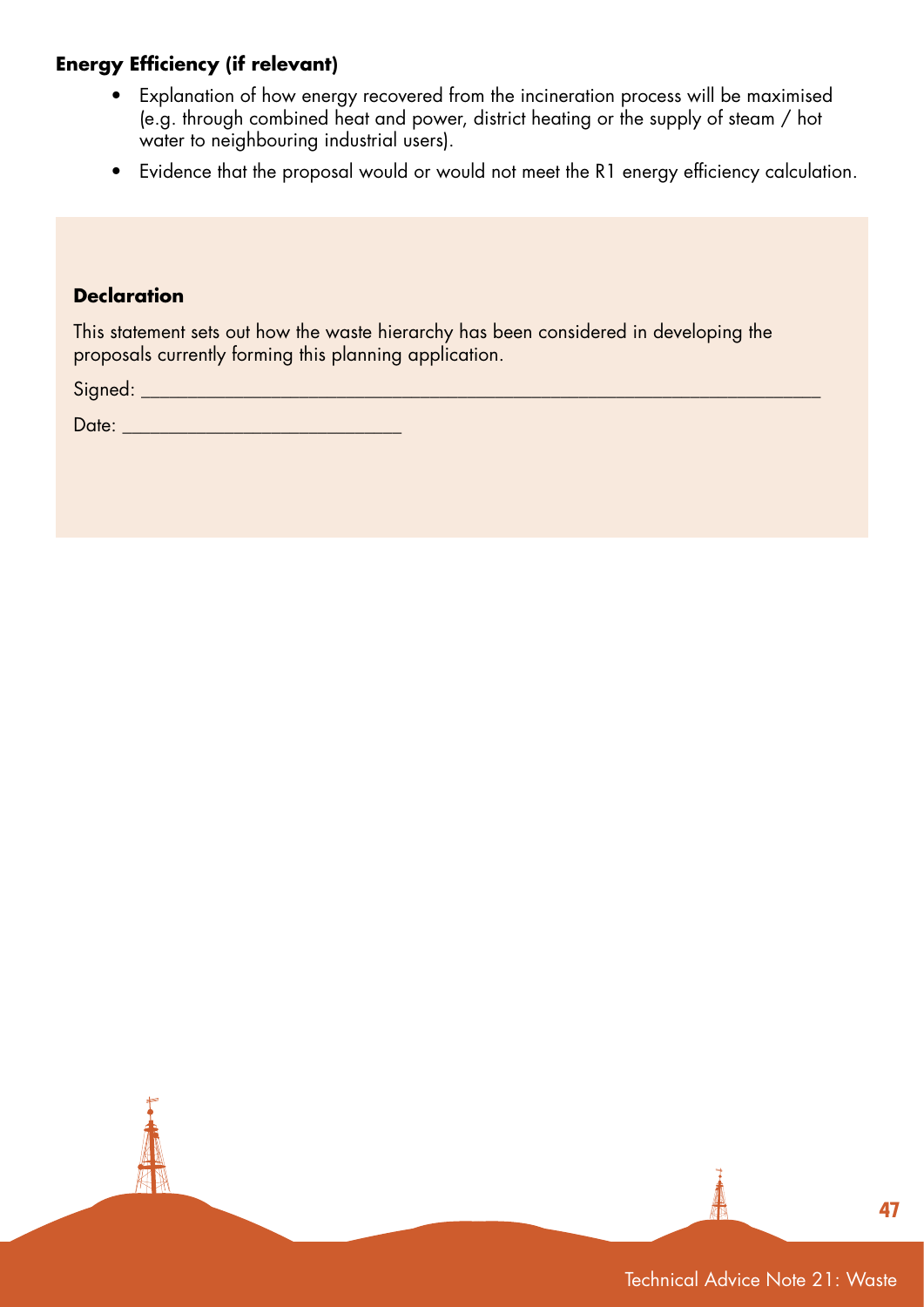## Annex C: Detailed Planning Considerations

There are a number of planning considerations which are relevant to all proposals for waste management facilities. This annex sets out the planning issues which are necessary for applicants and planning authorities to have regard to whilst preparing and determining applications for waste management proposals<sup>35</sup>.

In accordance with Chapter 4, this annex sets out in more detail the material planning considerations relating to the overarching objectives of:

- 1. Ensuring prudent use of land and resources.
- 2. Minimising greenhouse gas emissions.
- 3. Minimising adverse effects on air quality and quantity.
- 4. To protect & enhance the landscape, townscape & cultural heritage of Wales.
- 5. Minimising adverse effects on water quality.
- 6. Avoid increasing the risk of flooding.
- 7. Protecting biodiversity.
- 8. Providing employment opportunities & support long-term jobs & skills.
- 9. Minimising adverse effects on residential property.
- 10. Minimising the increased cost of waste management.
- 11. Protecting local amenity.
- 12. Minimising adverse effects on public health and to avoid increasing health inequalities.
- 13. Minimising local transport impacts.

#### **1. Atmospheric Emissions**

1.1. Air emissions and the potential emission of pathogens and/ or toxins are a material planning consideration and may represent a significant public concern. Such matters are controlled through environmental permitting conditions for facilities permitted under the Environmental Permitting (England and Wales) Regulations 2010, or through other relevant pollution control legislation for facilities exempt from permitting (ie. the 'Statutory Nuisance Provisions' of the Environmental Protection Act 1990). For permitted facilities, the regulator is Natural Resources Wales, with local authorities having responsibility in respect of statutory nuisance issues where these apply. However, air quality issues can be a material planning consideration as well as a pollution control issue.

<sup>35</sup> These planning considerations have been set out in alphabetical order and as such, the order in which they are set out has no relevance to the importance of the considerations.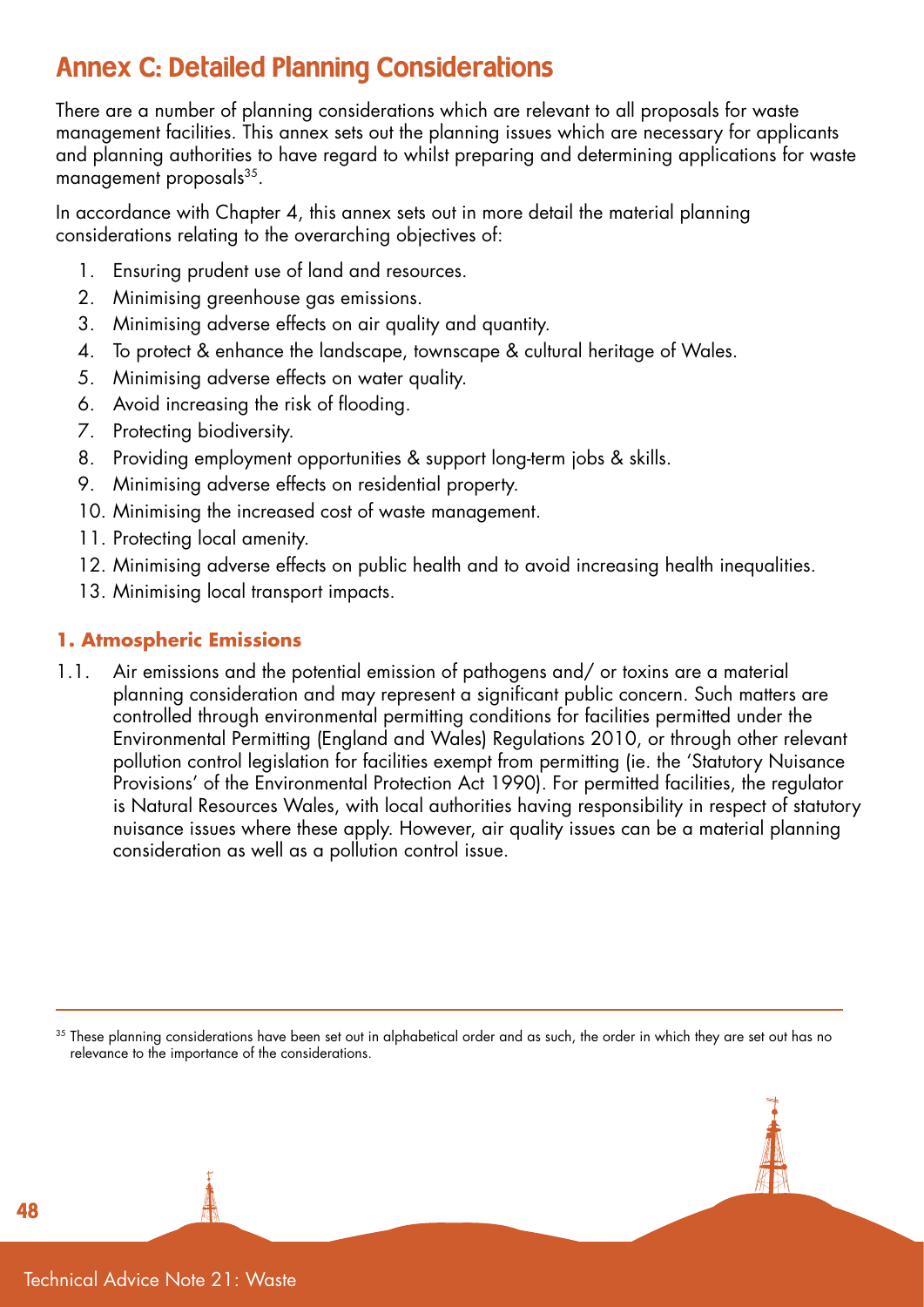- 1.2. Air emissions from waste management facilities will vary according to the operations undertaken at the facility, as an example they can include:
	- Particulates (Thermal Treatments, Gasification, Landfill Gas Plants)
	- Bioaerosols (Composting, Anaerobic Digestion, Mechanical Biological Treatment)
	- Acid Gases (Thermal Treatments, Pyrolysis and Gasification)
	- Carbon Dioxide (Thermal Treatments, Gasification, Landfill Gas Plants)
	- Dioxins and furans (Thermal Treatments, Pyrolysis and Gasification)
	- Heavy metals (Thermal Treatments, Pyrolysis and Gasification)
- 1.3. Atmospheric emissions relative to all waste management facilities are associated with emissions of combustion products (COx, SOx, NOx, VOCs and PM10) from heavy goods vehicles and other transport and waste movements to and from the site. These emissions should be considered not only within a close proximity of the site but also along the immediate route of the vehicles involved. However, on a regional basis transfer stations, if correctly located, can reduce the total volume of pollutants produced by reducing the number and mileages of waste vehicles.
- 1.4. Waste management facilities associated with the production of bioaerosols may need careful consideration. (These facilities include In-Vessel and Windrow composting, Mechanical Biological Treatment facilities and certain Landfill operations). Bioaerosols have the potential to travel large distances as they may be carried in the air as spores or microbes, on fine dust particles or entrained on tiny water droplets. However, the weight of the particles and the wind speed and direction dictate the distance to which these may be carried. Environment Agency research suggests that bioaerosols are likely to be at more harmful or equal to natural levels within 250m of waste composting operations. Therefore modelling of bioaerosols and an appropriate separation distance from sensitive receptors may be required. Mitigation measures such as biofilters may reduce these levels.
- 1.5. Landfill gas is comprised of around 40-60% methane, with the remainder comprised of carbon dioxide and trace gases. Landfills which produce landfill gas ('Non-Hazardous Reactive Waste' sites) can be potentially significant contributors to climate change, as landfill gas has a contributory factor around 25 times that of carbon dioxide. Consideration should be given to suitable mitigation methods, such as the combustion of landfill gas during the production of energy outputs. Although these are reliant on the efficiency of landfill gas extraction.
- 1.6. Modern, well managed incinerators are unlikely to make a significant contribution to local concentrations of air pollutants.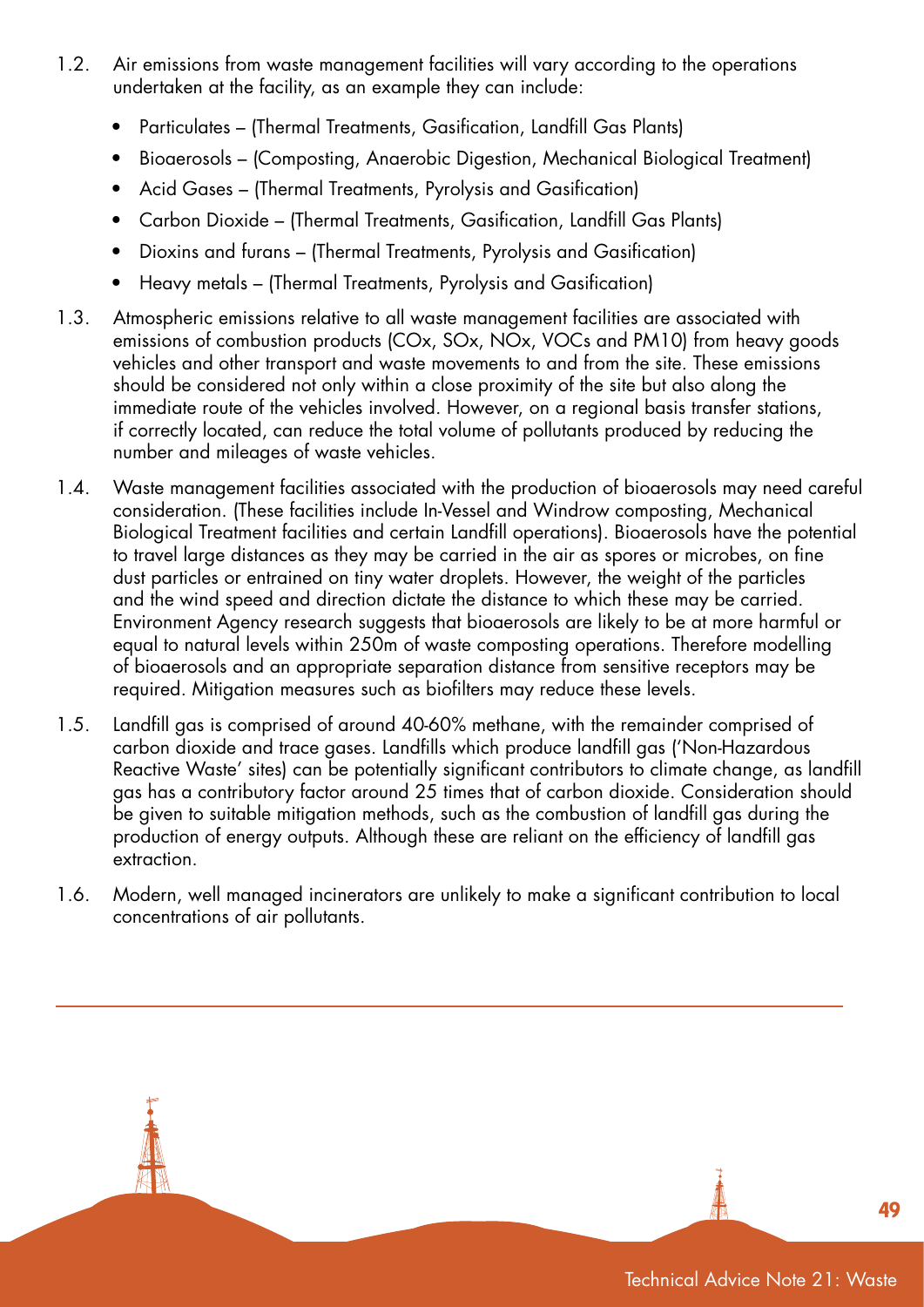1.7. The overall emissions of waste management facilities may be reduced by the co-location of facilities at nodal points, increasing efficiency and maximising combined heat and power opportunities. However, a concentration of facilities in one area could result in air emissions having an adverse effect on the adjacent natural and built environment or local communities. Consultation with Natural Resources Wales should be undertaken, particularly to establish appropriate mitigation measures.

#### **2. Birds and Vermin**

- 2.1 Waste management sites have the potential to attract birds and vermin, which could constitute as a statutory nuisance. Where waste management operations tend to take place within buildings and/ or waste materials are only present for short periods, processing operations will not normally experience problems associated with rodents or birds.
- 2.2 Waste management sites accepting putrescible wastes have the potential to attract birds and vermin.
- 2.3 Landfill sites can represent sources of flies, vermin and birds which may scavenge food wastes. Fly infestations may occur in hot summer weather conditions when their breeding cycle speeds up. Fly infestations usually derive from sources further up the waste steams such as long bin storage.
- 2.4 Control is provided through permit conditions requiring the control of pests through the application of daily cover (landfills), spraying of waste deposits to eradicate insect pests (landfills), the use of bird-scarers and birds of prey (landfills) and the use of baits and traps (all facilities accepting putrescible wastes). Some landfills are attractive to protected or rare species and require particular care in management.
- 2.5 The numbers and movements of some species of birds may be influenced by the distribution of landfill sites. Congregating birds can become a major nuisance to people living near facilities. They can also become a substantial hazard to aircraft at sites close to aerodromes. As part of the aerodrome safeguarding procedure, local planning authorities are required to consult the Civil Aviation Authority on all applications for landfill development that fall within eight miles of major civil aerodromes, and the Ministry of Defence for similar development within 10 miles of military aerodromes. Local planning authorities within such areas should also consult the Civil Aviation Authority and Ministry of Defence when preparing their unitary development plans.
- 2.6 When new landfill sites or extensions to existing sites are proposed, then consideration should be given to the potential presence of protected or rare species. However there is the possibility for protected species to be present on other waste management sites and appropriate consideration will need to be given.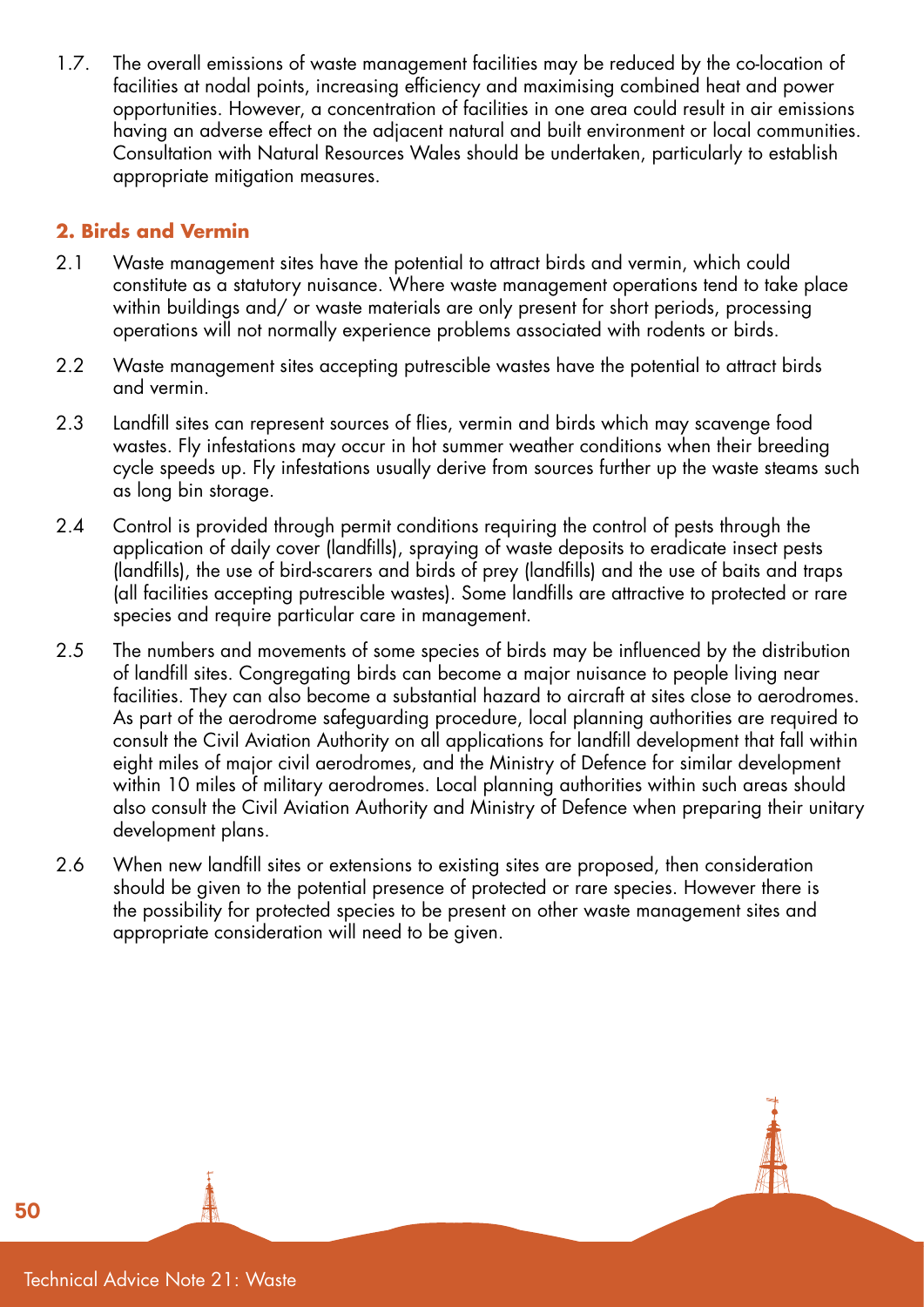#### **3. Dust**

- 3.1 Dust from any waste facility has the potential to represent a nuisance issue with potential adverse impacts on residential and/or local amenity. Dust and particulates can continue to give rise to these issues even out side of operating hours.
- 3.2 Particulate emissions from waste management facilities will depend on the type of facility. Dust production can be minimised through careful design of a facility, use of appropriate and well-maintained abatement equipment, and good industrial housekeeping. Air quality issues will normally be raised at the planning stage and can be a material planning consideration as well as a pollution control issue.
- 3.3 Dust is sometimes generated by vehicles travelling over unsurfaced haul roads and on the public highway leading to and from a site. Vehicle movements on site may also give rise to dust. The loading and unloading of feedstock from vehicles also has the potential to produce dust, and so suitable mitigation measures may be required.
- 3.4 Dust emissions should be controlled, for instance by dust suppression techniques such as water spraying, by adequate covering of waste storage areas or deposited wastes in landfill sites, by the sheeting of vehicles carrying wastes and by air abatement plant to capture particulates from local exhaust ventilation from in-building facilities, and from combustion activities. It may be appropriate to impose a planning condition that requires waste operators to prepare a scheme, or to indicate what measures will be undertaken, to suppress dust on site. Care should be taken, however, that any planning condition does not duplicate a condition imposed through a waste management licence or Pollution Prevention and Control Permit.
- 3.5 Locations would need to take into account the potential of local particulate emissions, in order to reduce the impacts on local amenity.

#### **4. Hours of Operation**

4.1 Local planning authorities will need to consider carefully the proposed operating hours of facilities in order to mitigate impacts of noise, lighting and traffic movements. A condition setting out the hours of working (different hours may be necessary for certain activities) and hours of traffic movement may need to be applied to each waste management facility. If a site is located close to residential or other sensitive land-uses, it would normally be inappropriate to allow operations, deliveries, or other traffic movements to take place at night, during Sundays or on Bank Holidays. However, it should be recognised that certain activities may need to operate at other times. Maintenance of plant, facilities to control or collect gas emissions at landfill sites, or land surface water pumping may require 24-hour operation. At particularly sensitive sites there may need to be more stringent restrictions on hours of operation. Planning and permitting relating to hours of work should be complementary.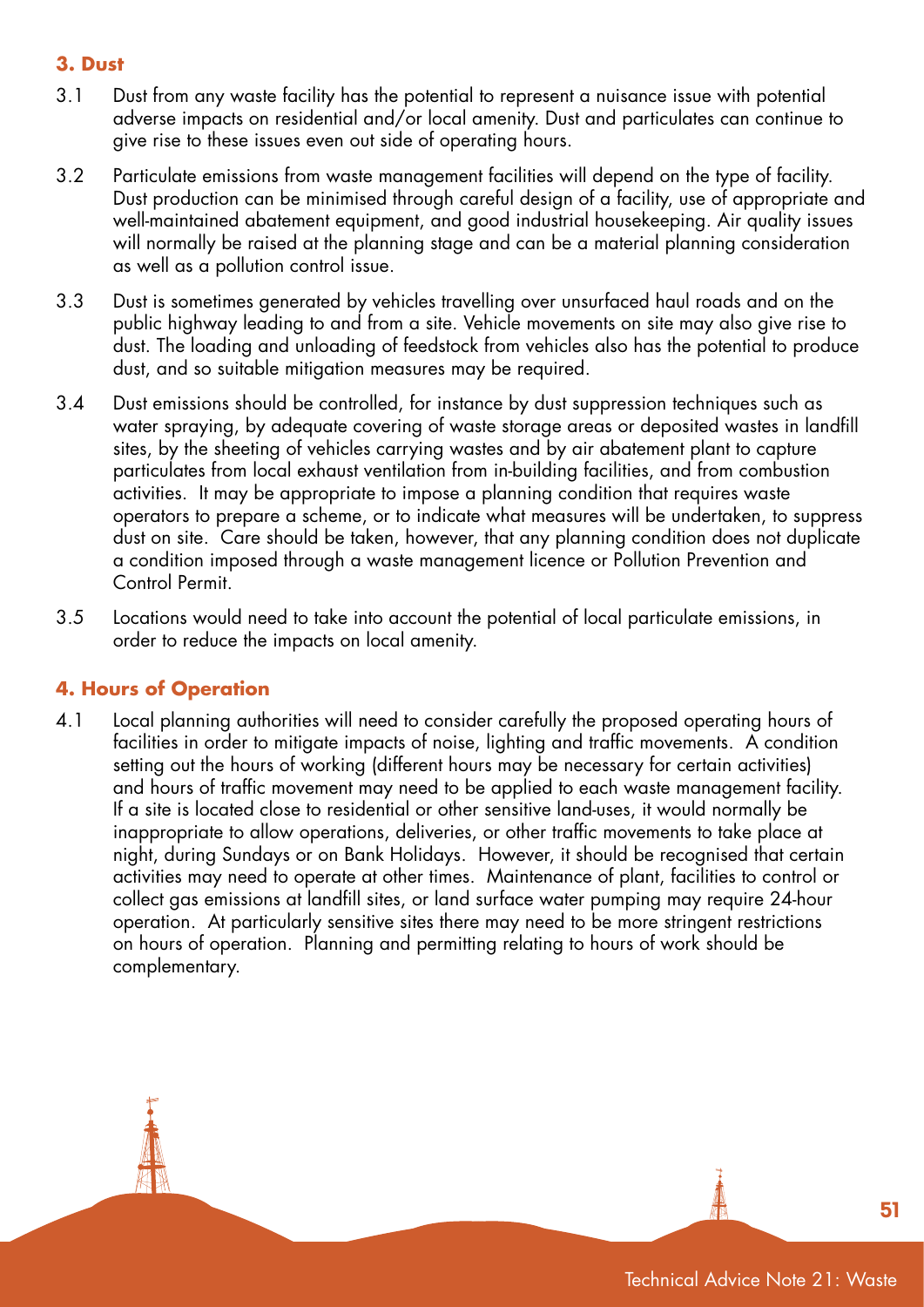4.2 A planning condition limiting overall hours of working may require a shorter operational day for waste disposal to make sure that all operations are completed by the end of the working day. With the depositing of waste in a landfill site, for instance, sufficient time is required for the newly deposited wastes to be covered before operations end for the day.

#### **5. Land Instability**

- 5.1 Waste management and disposal sites should not be located where they could be affected by land instability. This might, for instance, damage containment precautions of landfill and landraising sites, or affect buildings at other types of facility. Local planning authorities should satisfy themselves that the stability of proposed sites has been properly investigated and where necessary, an engineering assessment may be required to design appropriate precautionary or remedial measures.
- 5.2 Any new landform, resulting from landfill or landraising operations, should be designed both to be inherently stable and to fit with the nature and scale of existing features in the vicinity. The intended final landform, including gradients and drainage of a site should be designed at the outset, taking account of existing ground conditions, landscaping and pollution control requirements, and options for reclamation and after-use.

#### **6. Lifetime of Waste Management Sites**

- 6.1 A planning permission for a waste management facility must in most cases be implemented within 5 years. Longer periods may be appropriate in exceptional circumstances. The impacts of new developments both during and after construction need to be monitored carefully. The local planning authority should be notified when development is to begin.
- 6.2 The duration of a planning permission will relate to the particular waste management proposal. For landfill, all operations, including the final landscaping, should be completed by the end date of the planning permission. It is necessary, therefore, for the waste deposit phase to cease an appropriate period before the permission end date in order to allow the required restoration and aftercare to be completed on time. Predicted end dates may vary, and local planning authorities may have to exercise flexibility, although public concern about final restoration should be considered carefully.
- 6.3 Landfill operations should be undertaken in accordance with an approved programme of phased operations, in order to minimise environmental disturbance. There are advantages in using planning conditions that give the operator the opportunity to apply to the local planning authority to vary the working programme and other details at a later date if changed site conditions or other new circumstances require. In considering such variations the local planning authority should give prime importance to minimising the overall environmental impacts of the remaining stages of the permitted development, and the consequences for other local land users.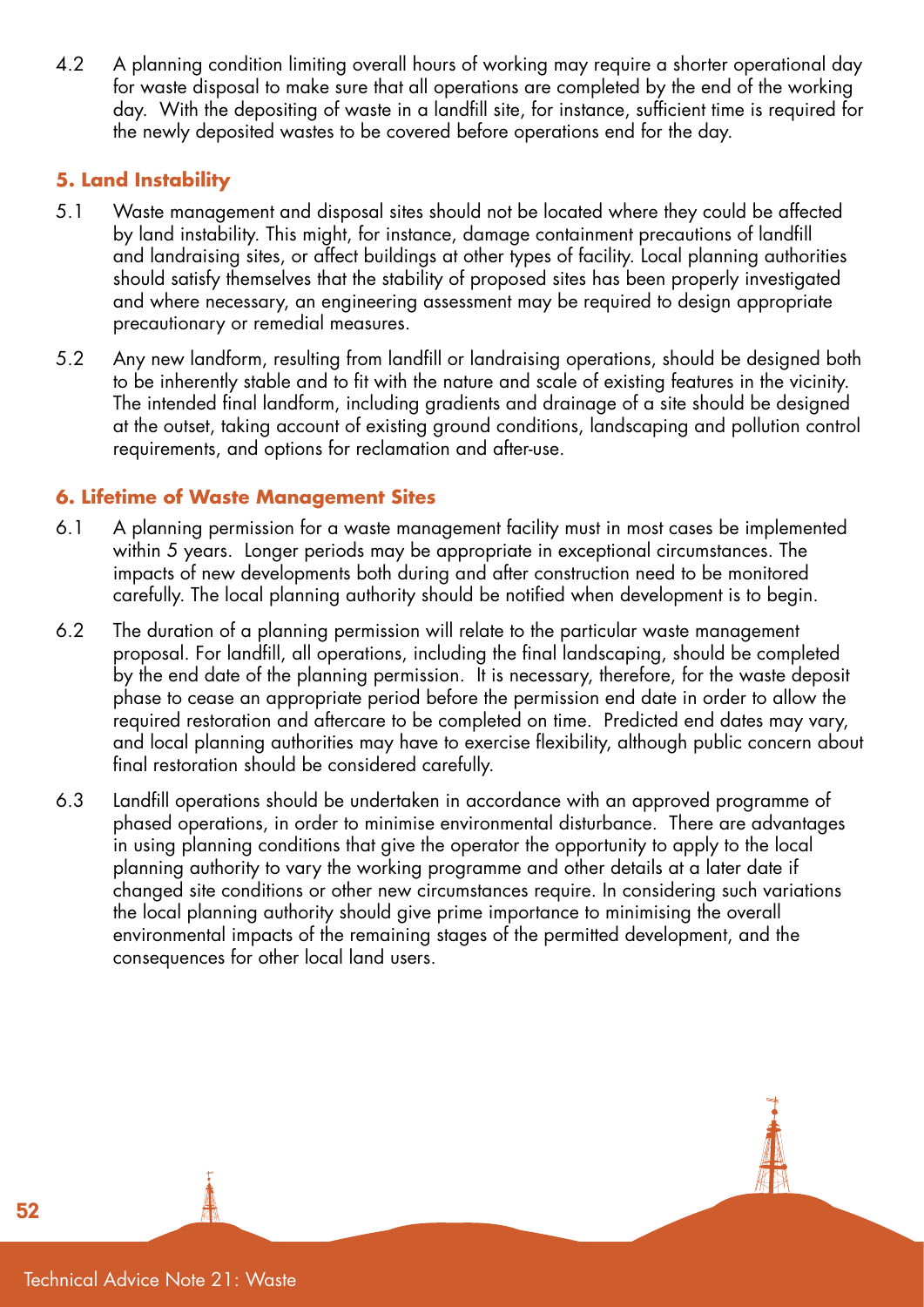- 6.4 Landfill or land raising operations are essentially transitory although some last for fairly long periods. If other waste management facilities, not necessarily tied to the life of the landfill, are also proposed at such sites the longer-term environmental benefits and disbenefits of the whole or co-development should be considered. It will be necessary in some instances to consider the intended closure of the parent operation, and judge whether it is appropriate to limit the period of operation of the ancillary development. This decision should be taken in the context of the updated annual monitoring report on landfill need and Towards Zero Waste which seeks to limit reliance on landfill.
- 6.5 Local planning authorities and operators should discuss the need for amendments to existing planning permissions to anticipate and make provision for changes in landfill categorisation and changes in the volume and nature of the waste streams available to landfill that could affect site restoration. For sites with a long remaining life, in excess of 5 years, it may be necessary to assess the viability of the operations continuing and consider alternative means of restoration, in consultation with Natural Resources Wales.

#### **7. Litter**

7.1 Litter can be a serious problem on waste management sites, especially landfills, transfer stations and civic amenity sites. Operators should ensure that their site operating procedures tackle this problem in a reliable and consistent way, by ensuring, for example, that working areas are covered and that litter screens are erected and maintained. Even small-scale facilities such as container banks can give rise to litter through overflowing if not emptied frequently enough. Vehicles bringing material to sites and waiting to discharge should be appropriately netted or sheeted.

#### **8. Nature and Archaeological Conservation**

- 8.1 Landfilling may be proposed in former mineral workings that have been abandoned for some time, and where natural regeneration of habitats has been taking place. It is for local planning authorities (in consultation with Natural Resources Wales) to consider whether landfilling would be appropriate in these circumstances, having regard to the nature and geological conservation value of the site. This recommends that all areas of damaged land, including former mineral workings, should be assessed for their nature conservation interest. Where any ecological interest is known or is suspected to be significant on or adjacent to proposed development sites, an ecological/geological/soil survey should be undertaken before any decision is taken on the future use of the site.
- 8.2 Facilities should not have an adverse impact on areas or sites designated for local, national or international protection, such as:
	- World Heritage sites;
	- Areas of Outstanding Natural Beauty;
	- National Parks;
	- National Nature Reserves: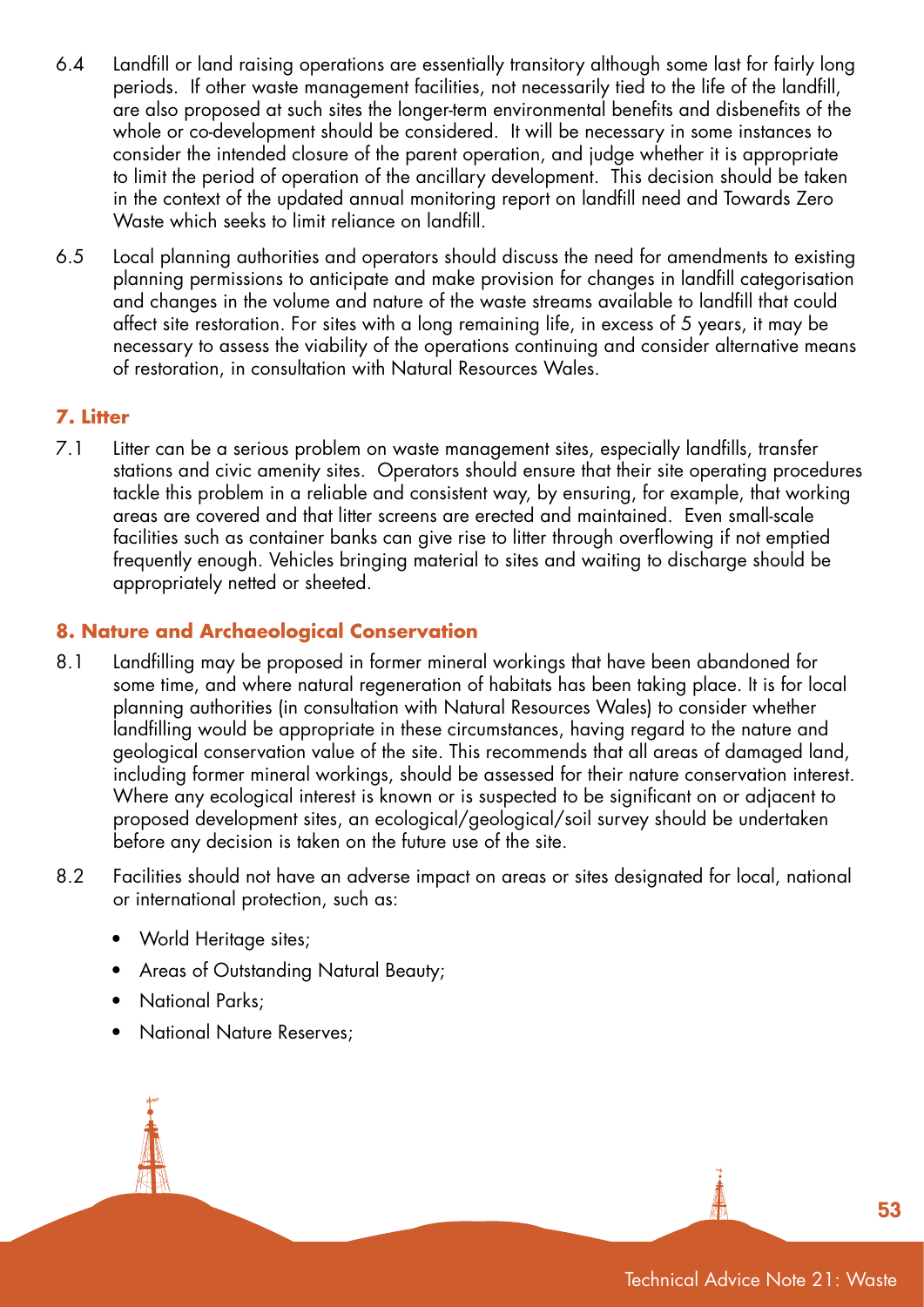- Sites of Importance for Nature Conservation;
- Sites of Special Scientific Interest;
- Special Areas of Conservation;
- SPAs; or
- RAMSAR sites
- 8.3 This does not preclude suitable proposals for waste facilities located within the boundaries of National Parks and other similar designated areas, provided that they are appropriately desianed.
- 8.4 Account should also be taken of the potential effect on sites of archaeological importance.
- 8.5 Account should be taken of the potential effect on the natural and built heritage.

#### **9. Noise**

- 9.1 As part of the planning process, consideration of the impact of proposed waste facilities on residential development and other noise sensitive receptors will need to be considered.
- 9.2 The level of detail supplied in the application should be commensurate with the level of risk. In other words, the higher the risk of causing annoyance or other environmental impact, the more detail is required and the higher the expectation of a proactive approach to noise control.
- 9.3 Noise assessments should be undertaken in accordance with BS4142:1997 ('*Method*  for rating industrial noise affecting mixed residential and industrial areas') and BS5228-2:2009 ('*Code of practice for noise and vibration control on construction and open sites*') as appropriate, or any future replacement guidance.
- 9.4 Where required, noise control measures should form a scheme developed by the site operator in conjunction with the planning authority and the appropriate regulator (Natural Resources Wales in respect of permitted facilities, and the local authority for other waste management operations). The aim should be to control noise impact by setting noise limits at sensitive receptors. This is more appropriate than setting noise limits at site boundaries or prescribing minimum distances between sites and noise sensitive properties. In order to achieve these noise limits, consideration should be given to mitigation measures such as noise bunds and fences to contain noise disturbances.

#### **10. Odours**

10.1 Waste management facilities can produce odours that can be a cause of concern to sensitive receptors, and this should be given full weight in the consideration of planning applications. Odours may be controlled both by planning and site permitting conditions under the Environmental Permitting (England and Wales) Regulations 2010 administrated by Natural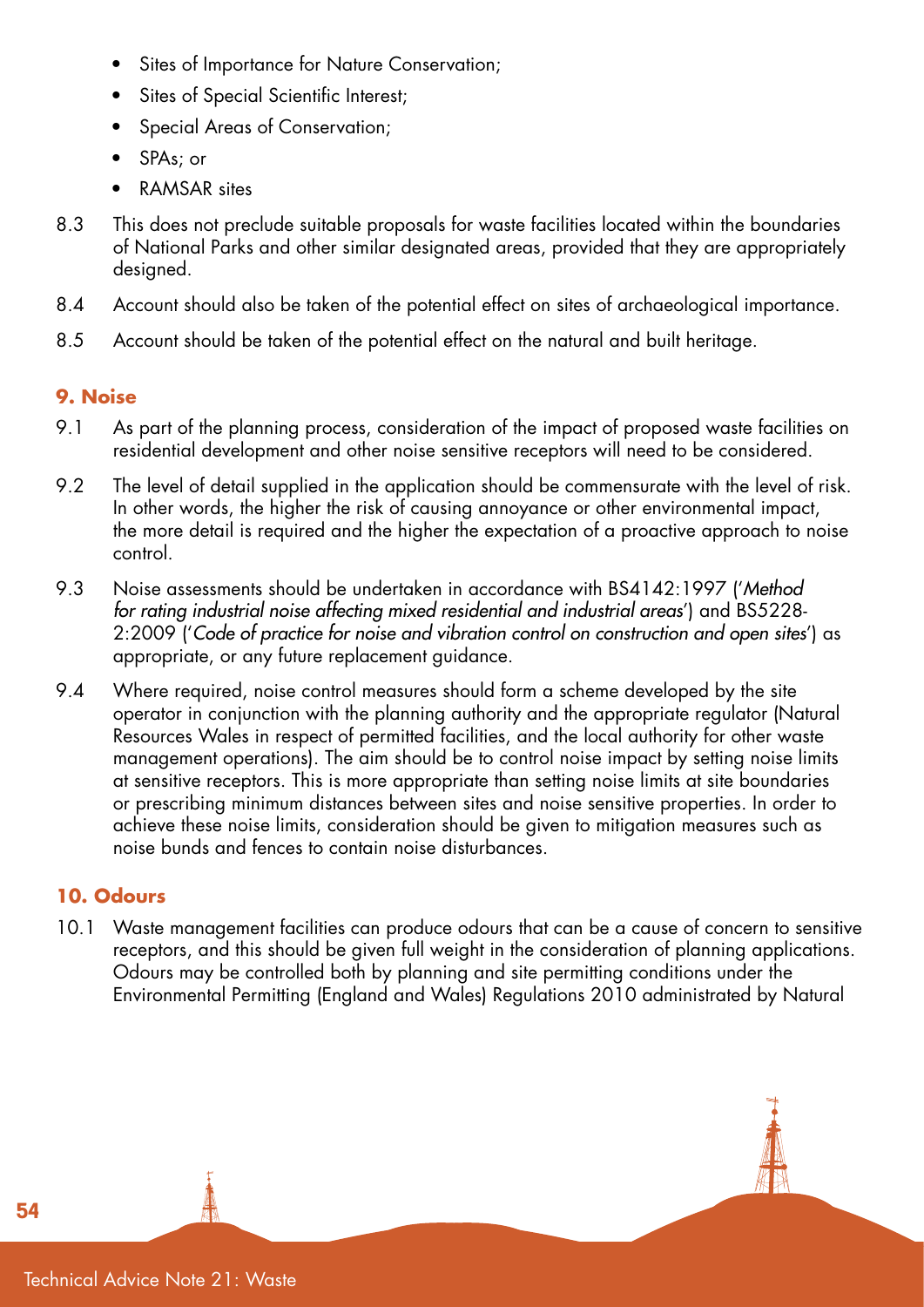Resources Wales. Local authority environmental health departments may also become involved in enforcement if a statutory nuisance arises in respect of facilities which are exempt from permitting.

- 10.2 Among the facilities presenting the greatest potential for odour production are those which compost food and green wastes, sites which transfer or treat mixed wastes (such as Mechanical Biological Treatment facilities) and Non-Hazardous Reactive Waste landfill sites. These types of facility have historically led to the most public complaints. Odour issues have been a cause for site closures. In particular, landfill sites can give rise to public concern as their odours can be detectable from over 1km away from a site. Over half of all landfill complaints relate to odour. However, most odour problems may be overcome with good site and landfill gas management procedures.
- 10.3 The majority of small facilities such as container banks should not generally present a problem although they should be emptied and cleaned frequently.
- 10.4 Odour can be minimised by using techniques such as negative pressure in facility housings, and good site practices, such as the daily covering of waste at landfill sites. Odour mitigation measures could have potential visual impacts and so should be considered as part of planning processes, and where possible, as part of the original proposal.
- 10.5 Where a proposed development is considered environmental impact assessment development under the Town and Country Planning (Environmental Impact Assessment) (England and Wales) Regulations 1999 (as amended) the impact of odours may be carried out as part of the formal Environmental Statement required to identify, assess and mitigate against potential significant environmental effects.
- 10.6 For major infrastructure consented under the Planning Act 2008, the impact of odours again may form a key part of an assessment required under the Infrastructure Planning (Environmental Impact Assessment) Regulations 2009. The local planning authority will play a key role during the consultation process and through the requirement under section 60 of the Act to produce a local impact report.
- 10.7 Careful consideration needs to be given when locating new developments, such as residential developments, schools and hospitals, which may be sensitive to the activities of neighbouring waste management facilities (i.e. odour and noise). If inappropriately located, the development may lead to the waste management site becoming the subject of complaint from the new occupiers.
- 10.8 Natural Resources Wales should advise the local planning authority on the pollution control provisions and specify those issues that the licence or permit will deal with to avoid duplication of controls.

Technical Advice Note 21: Waste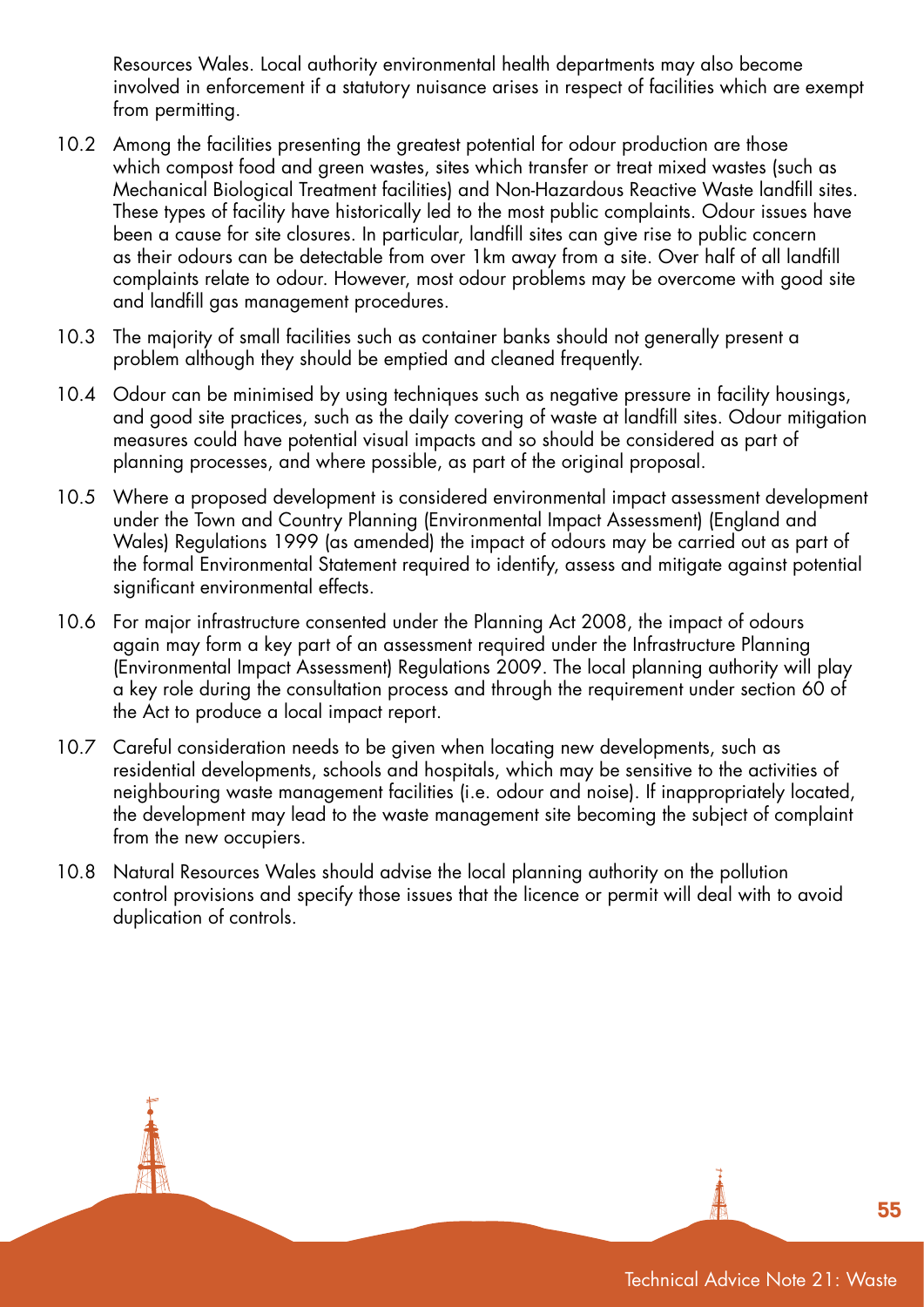#### **11. Protection of Surface and Groundwater**

- 11.1 Potential effects on water resources are a material planning consideration. There should be no possibility of run-off, spillage or leachate pollution of surface or groundwaters.
- 11.2 For landfill and landraising applications, planning conditions will be required to control drainage and disposal of surface water and to prevent uncontrolled pollution of groundwater by leachate. Proposed sites for landfill or landraising should be investigated carefully by developers (in consultation with Natural Resources Wales) to determine the geological and ground conditions as well as the behaviour of surface and groundwaters.
- 11.3 Landfill activities may disrupt and divert surface and groundwater flows by altering local topography, excavating below groundwater levels and via dewatering operations.
- 11.4 Other forms of waste management facility may also have the potential to affect groundwater through the seepage of pollutants. However, as most facilities are undercover and on concrete hard standing with separate foul water drainage, rainfall is unlikely to come into contact with the waste materials, and as such, water pollution is unlikely. However, any washdown waters and any liquid within the waste does need to be managed appropriately.
- 11.5 Waste management facilities with any potential to contaminate soils or groundwater should be located on sites with natural geological advantages, such as low permeability deposits and sites which are geotechnically stable.
- 11.6 Permit controls may require the use of bunding or closed drainage systems to prevent contaminants entering normal surface water drainage. Most facilities will require drainage systems to ensure that dirty waters are dealt with appropriately and separately from surface water drainage.

#### **12. Flood Risk**

12.1 Waste disposal facilities proposed in areas without existing flood defence infrastructure that are regularly or potentially subject to flooding are unlikely to be acceptable. In areas that may be subject to flooding, the potential effects of pollution to surface and groundwater should be taken into account. Natural Resources Wales and Technical Advice Note 15 provide further advice on this and the potential generation of additional surface water run-off.

#### **13. Reinstatement of the site**

13.1 When the operation of a waste management site comes to an end there needs to be an obligation for it to be left in a fit state for beneficial subsequent use. The restoration of the site should have clear regard to the end use. If the proposed after-use constitutes a material change in land use, planning permission will be required. Permit conditions and sound management should ensure that there is no possibility of future harm or pollution.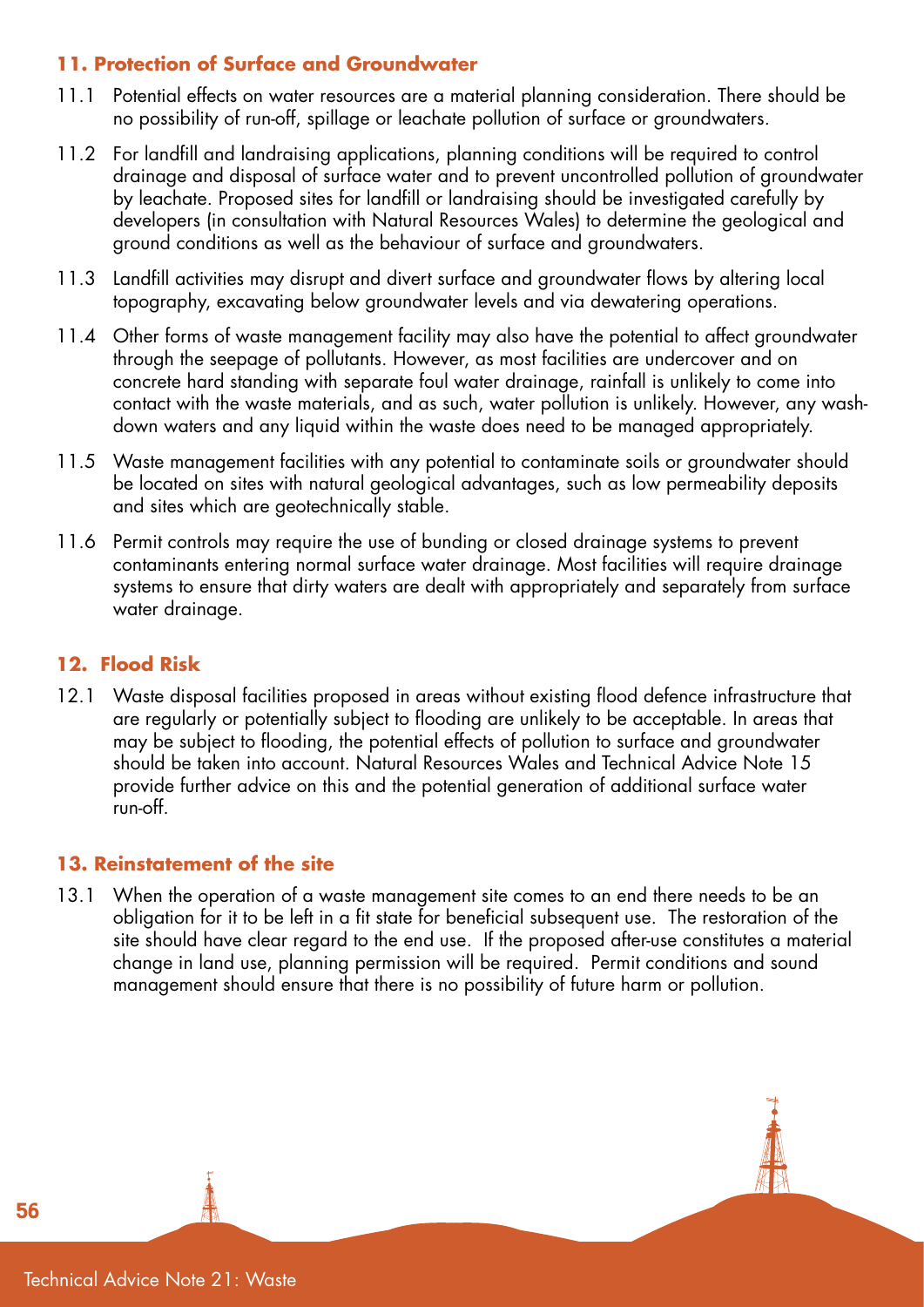13.2 In the case of landfill and landraising operations, appropriate and careful restoration and aftercare is required to prepare the site for a use which is compatible with the surrounding area and the provisions of the local development plan.

#### **14. Transport and Access**

- 14.1 Waste management facilities have the potential to generate a large increase of vehicle movements within the locality. Vehicular movements, highway safety, transport and access are material planning considerations. The traffic generated may include a mixture of private vehicles, waste collection vehicles, bulk haulage vehicles and skip transporters.
- 14.2 The principal material planning considerations relating to transport and access are:
	- Congestion;
	- Severance;
	- Safety and traffic related loss of amenity;
	- Mud on roads; and
	- Traffic associated air pollution; if development affects trunk routes, then it may also become a concern of the Highways Authority.
- 14.3 The economic viability of certain facilities will rely on volume and throughput. This will inevitably impact upon the nature and volume of vehicle movements and the nature and source of the waste. Vehicle movements in and out of such facilities should be considered carefully by local planning authorities, as any major waste facility will be served by a significant number of heavy goods vehicles.
- 14.4 Small scale facilities are unlikely to have a significant effect on local traffic flows. However, these facilities may form additional processing operations to avoid the disposal of waste, increasing the number of movements in the locality compared with direct transport to incineration or landfill.
- 14.5 Local planning authorities should consider routes and volume of traffic associated with increased activities at existing facilities, as well as the traffic implications at proposed facilities. The ideal scenario, where other planning considerations allow, would be the location of facilities at nodal points that are easily accessible from major transport routes, (potentially reducing the need for transfers between sites) reducing the impact of traffic on the road and rail networks.
- 14.6 Co-location of these types of activity with other waste management practices would be advantageous, minimising the overall distance travelled by vehicles. However, centralised facilities would generate significant levels of heavy goods vehicle movements. Therefore it may be necessary to place restrictions on deliveries to centralised facilities.
- 14.7 Planning preference should be given to sites within close proximity to alternative modes of transport. Planning permission should be refused if the existing road network is unsuitable, or the impact of traffic on local communities is unacceptable, and cannot be improved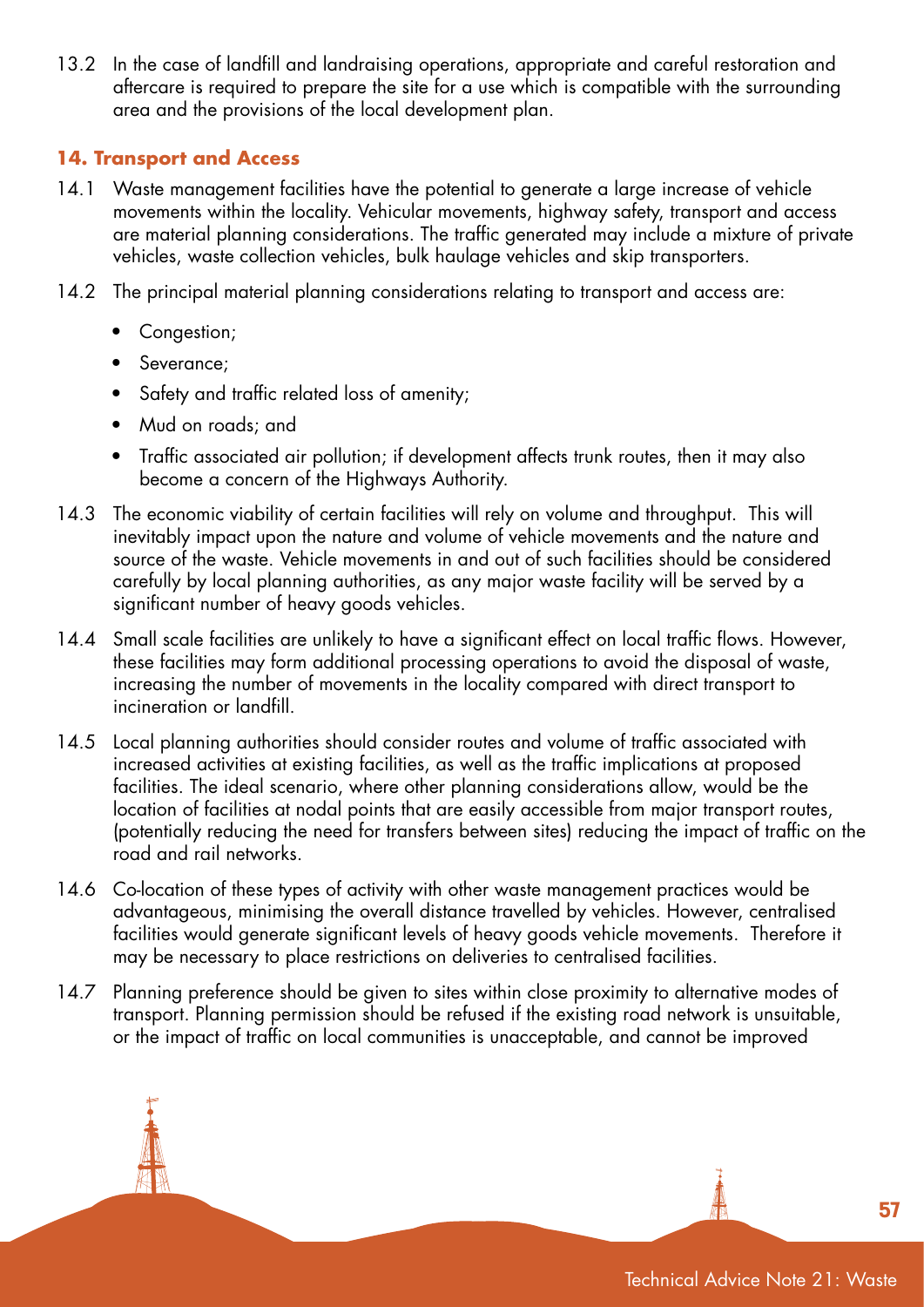sufficiently as part of the proposed development. Improvements may be achieved through a highway agreement, by means of a planning obligation via a unilateral undertaking, Community Infrastructure Levy Regulations or by an agreement under Section 106 of the Town and Country Planning Act 1990.

- 14.8 As with all waste management facilities, bring banks and civic amenity sites will be accessed by a significant level of traffic, potentially causing an impact on roads close by and the amenity of local residents. The majority of this traffic will consist of private vehicles, although waste collection vehicles such as heavy goods vehicles and skip transporters will also need to visit the site on a regular basis. Potential for traffic queuing at peak times is a major issue, and so proposals for facilities should have good highway and pedestrian access to minimise congestion and reduce the risk of accidents.
- 14.9 Most waste facilities have specific spatial requirements, for example an appropriate size, layout, and level service area for parking, unloading and turning of large vehicles with minimal reversing and a parking area for staff and visitors. Sites should be of a sufficient size for the circulation and manoeuvring of traffic within the site.
- 14.10 The traffic noise generated in association with waste management facilities is a material planning consideration. Noise issues may arise due to general traffic noise onsite or on the local road network, waste collection vehicle manoeuvring (particularly in relation to reversing alarms) loading and unloading operations associated with heavy goods vehicles movements and/or train noise.
- 14.11 Vehicle movements on un-surfaced haul roads and on the public highway leading to and from a site may give rise to dust, creating a nuisance issue with adverse impacts on residential amenity. Planning authorities should take this into consideration when determining an application.
- 14.12 A planning condition requiring that adequate cleansing facilities are provided, so that vehicles moving off sites will be clean, should normally be sufficient to ensure that mud and waste materials are not deposited on the highway.
- 14.13 Vehicle movements may also result in a negative visual impact. The significance of any such impact is dependent on the number of vehicles/trains/barges accessing and exiting the site.
- 14.14 Heavy goods vehicles movements in relation to waste management facilities can contribute towards atmospheric emissions, and are primarily associated with emissions of combustion products (COx, SOx, NOx, VOCs and PM10). These emissions may be important within close proximity to sites as well as along the immediate route of the vehicles involved.
- 14.15 Where there is reason to believe that the numbers of vehicle movements to and from a site will have significant adverse effects on residential property along access routes, it may be appropriate to set a limit on the quantity of material that may be transported, or the number of movements to be permitted over specified periods. Ideally, such a condition will be self-policed by the operator, for example through keeping suitable weigh-bridge records,

Technical Advice Note 21: Waste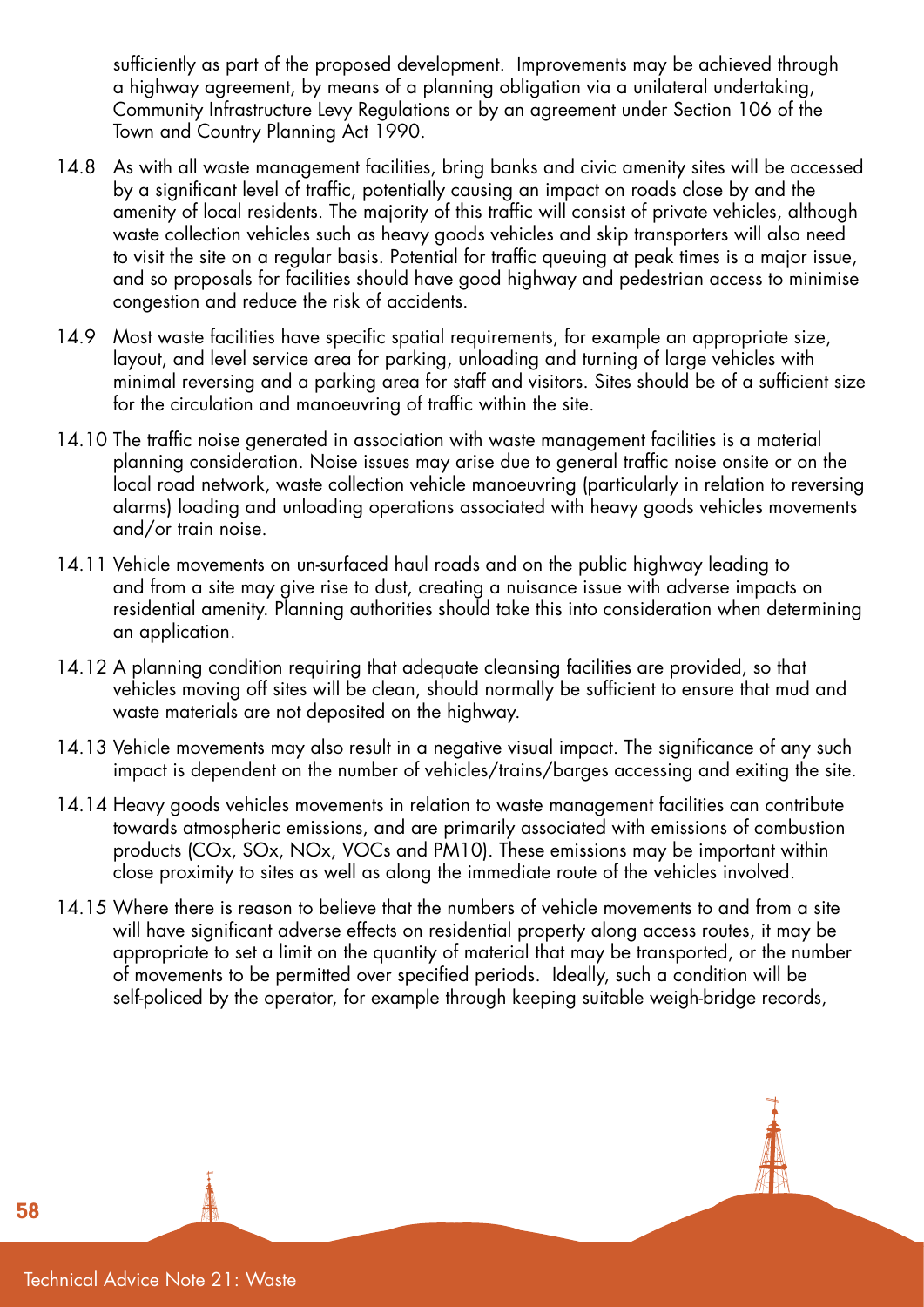but planning conditions may be imposed to require summaries of vehicle movements to be submitted periodically to the local planning authority for monitoring purposes. There may also be a requirement for open-topped vehicles to be sheeted, amongst other restrictions common to most waste transport.

#### **15. Visual impact**

- 15.1 The development of any new building may lead to impacts on landscape character and visual amenity. Landscape and visual impacts are material planning considerations. A significant amount of public concern and anxiety can be generated by the proposed visual appearance of such waste management facilities<sup>36</sup>. The site should take advantage of existing topography so as to reduce the visual impact and the facilities should not be located where they will have an adverse impact upon statutorily protected landscapes.
- 15.2 Waste management facilities, their operations and the traffic associated with them vary greatly in size and degree of their visual intrusion. Consideration should be given to the potential effects on the landscape.
- 15.3 Larger scale plants have the potential to create greater visual intrusion. Enclosed facilities will also require buildings and/or containers for the waste reception processing areas. Smaller, less conspicuous installations may be more appropriate in some circumstances, subject to the economic viability of the operation. Sites may be screened by landscaping works and amenity bunds as well as advance planting of trees, shrubs or hedges around the periphery of a site.
- 15.4 The significance of any landscape and visual impact is dependent upon a number of site specific issues such as:
	- Compound footprint;
	- Direct effects on landscape fabric, including Greenfield vs. Brownfield, removal of hedgerows, trees etc;
	- Proximity of landscape designation;
	- Site setting, for e.g. the proximity of list buildings and/or conservation areas;
	- Proximity of sensitive viewpoints;
	- Stack height/number of stacks;
	- Presence of existing large built structures;
	- Existing landform and nature of existing landscape;
	- Presence/absence of screening features (trees, hedges etc.)
- 15.5 Traffic movements may also result in a visual impact and should also be taken into consideration.

<sup>36</sup> See the case studies in Waste Planning: Practice Guide.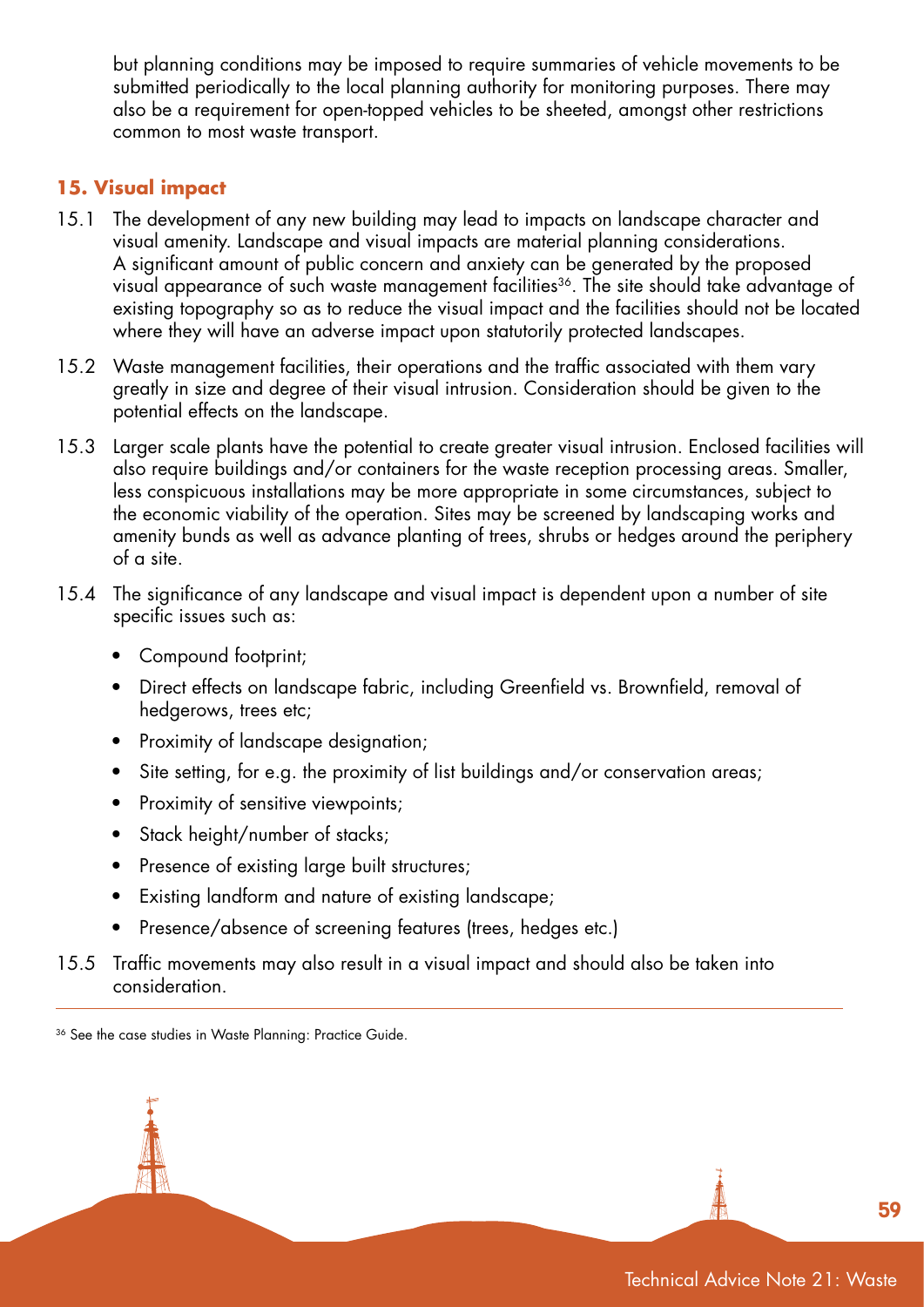- 15.6 The site planning for a large waste management facility should include details of landscape proposals and planting where this is required to reduce visual impact. A landscaping scheme will usually be required as part of a planning application.
- 15.7 The height of the stack used for release of gaseous emissions can be a critical concern to local residents and represent a major visual impact. The frequency of a visible plume from the stack also needs to be considered. The presence of flares/ engines and their associated stacks can add a new 'industrial' feature into a generally open context of a restored landfill. Stack height will determine the degree of visibility of the compound to a significant extent, and in the future, as emission criteria become more stringent, taller stacks are likely to be required. However, landfilling activities are often utilised to reprofile and landscape derelict land or mineral voids leading to landscape improvement in the long term.
- 15.8 New lines or cables used to connect energy producing facilities to the National Grid for electricity transfer will also have an impact on visual amenity both on and off the site.
- 15.9 Careful site selection and appropriate orientation of the appearance of the building footprint together with appropriate screening measures can help to minimise any potential adverse impacts, and consideration should also be given to the opportunity for site profiling and engineering to minimise the visual appearance of building. In some instances partial burial of certain elements of the plant may be possible.
- 15.10 A degree of design modification should be possible to ensure the building provides a good fit with the local architectural vernacular, and has colour treatment and design details that are consistent with local industrial design guides. Various site engineering and screening techniques can be used to minimise visual impacts if located in a particularly sensitive setting.

#### **16. Planning conditions**

- 16.1 Where planning permission is given for waste management, local planning authorities should consider imposing conditions or negotiating obligations, where relevant appropriate, in respect of matters such as:
	- Transport modes, mode transfer facilities, access arrangements, and the volume of traffic generated;
	- The physical nature of wastes acceptable or excluded, insofar as this might affect local amenity or neighbouring land-use (but not to the level of detail relevant to an environmental permit);
	- The hours of operation where these may have an impact on neighbouring land-use;
	- Noise limits:
	- The timescale of operations and any phasing of uses on a site;
	- The protection of surface and underground water;
	- Plant and buildings;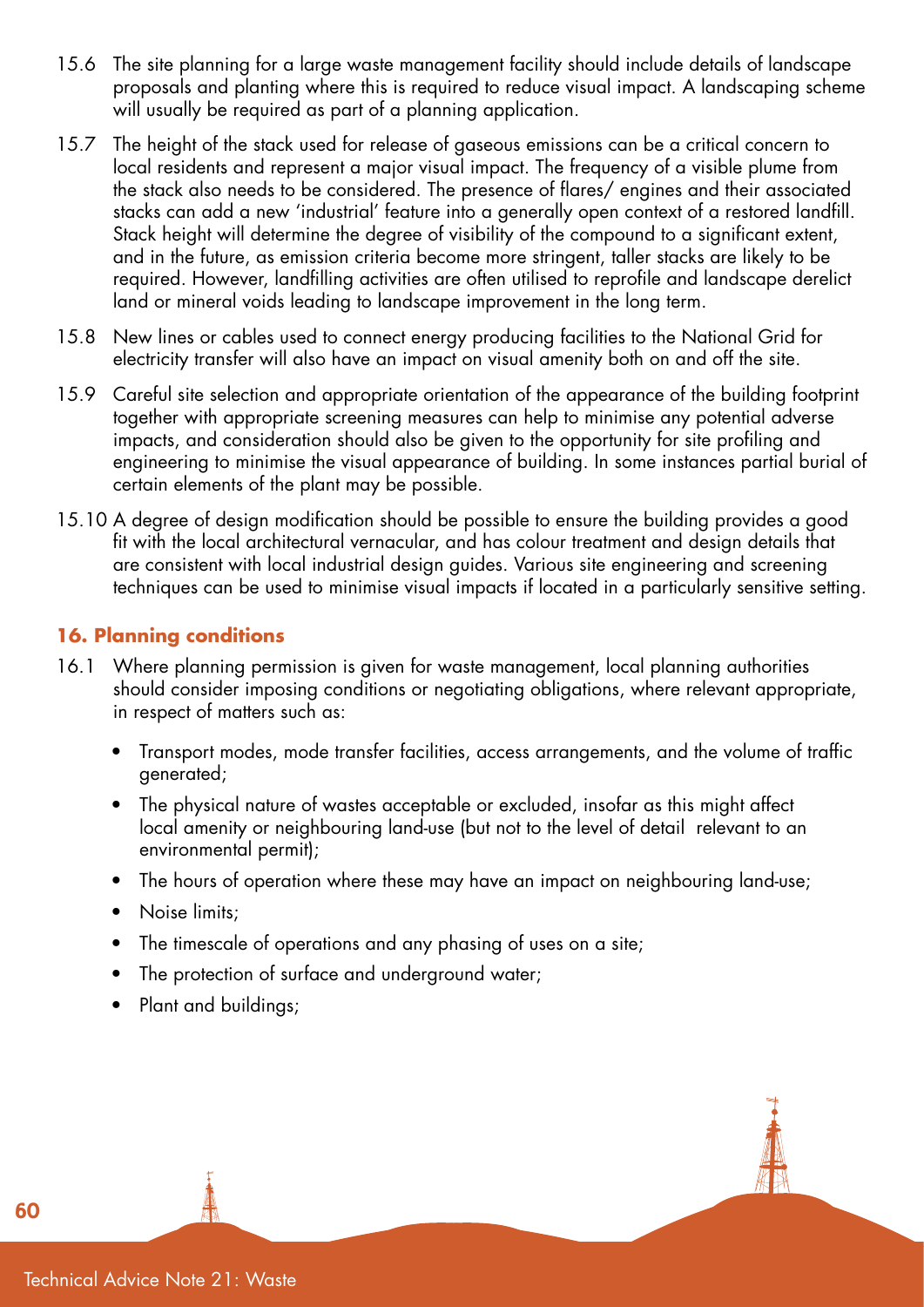- Ancillary development;
- Visual impact screening and lighting proposals;
- Landscaping;
- Minimising nuisance from dust, birds, vermin or litter;
- The historic environment, industrial heritage and archaeological remains;
- Precautionary measures against the risks of sites suffering from or causing land Instability;
- Removal, handling and preservation of topsoil and subsoil, and their replacement at the restoration stage;
- The area to be filled and site layout; and,
- Restoration and aftercare including pre/post settlement contours at landfill or landraising sites. (Details may need to be reserved until a site is close to its completion, or amended to reflect changing needs for mitigating the impacts on the environment and local communities).
- 16.2 Applications for incinerators that would generate more than 50MW output of electricity would require authorisation from the National Infrastructure Planning Unit of the Planning Inspectorate.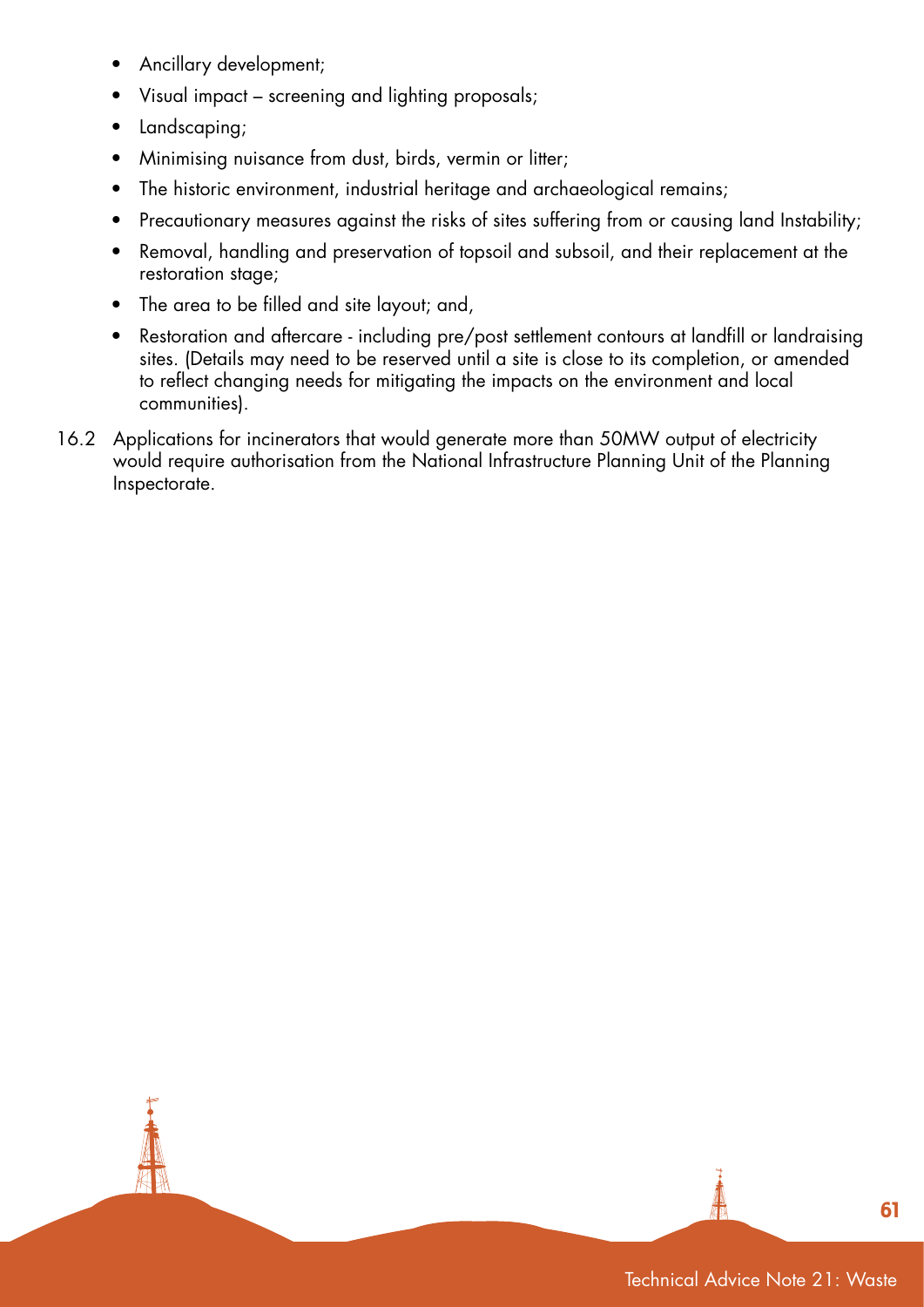# Annex D: Glossary of Terms

| <b>Term</b>                                 | <b>Definition</b>                                                                                                                                                                                                                                                                                                                                                                                                                                                                                                                                                                                                                                                                                                                               |
|---------------------------------------------|-------------------------------------------------------------------------------------------------------------------------------------------------------------------------------------------------------------------------------------------------------------------------------------------------------------------------------------------------------------------------------------------------------------------------------------------------------------------------------------------------------------------------------------------------------------------------------------------------------------------------------------------------------------------------------------------------------------------------------------------------|
| <b>Agricultural Waste</b>                   | Waste from premises used for agriculture or horticulture within the<br>meaning of the Agriculture Act 1947 that the holder discards, intends to<br>discard or is required to discard. Examples include: used tyres, surplus<br>milk, used pesticide containers and old silage wrap.                                                                                                                                                                                                                                                                                                                                                                                                                                                             |
|                                             | Agricultural waste is controlled in the same way as industrial waste,<br>although it is important to note that manure is not classified as waste if<br>it is being used as fertiliser on the farm on which it arises. The Waste<br>Management (England and Wales) Regulations 2006, SI 2006 No.937<br>amended s.75(7)(c) of the Environmental Protection Act 1990 to bring<br>agricultural and mining/quarry waste within the scope of "controlled<br>waste". This has had the effect of bringing agricultural waste within the<br>same national management controls already in place to comply with<br>the Waste Framework Directive. Agricultural operations fall under the<br>Environmental Permitting (England and Wales) Regulations 2010. |
| <b>Anaerobic Digestion</b>                  | A biological process where biodegradable wastes, such as kitchen or<br>food waste, are encouraged to break down in the absence of oxygen in<br>an enclosed vessel. It produces carbon dioxide, methane (which can be<br>used as a fuel to generate renewable energy) and solids/liquors known<br>as digestate which can be used as fertiliser.                                                                                                                                                                                                                                                                                                                                                                                                  |
|                                             | This form of waste treatment has an advantage over composting, since it<br>generates energy, which reduces emissions of climate change gases by<br>offsetting emissions from fossil fuelled power stations. It gives higher net<br>carbon savings than composting.                                                                                                                                                                                                                                                                                                                                                                                                                                                                              |
| <b>Biogerosols</b>                          | These are naturally occurring bacteria and chemicals found in the air<br>and produced when organic matter, particularly compost decomposes.                                                                                                                                                                                                                                                                                                                                                                                                                                                                                                                                                                                                     |
|                                             | Bioaerosols are material considerations in locations where sites treating<br>or disposing of organic wastes must be sited at least 250 metres from<br>dwellings and/or businesses.                                                                                                                                                                                                                                                                                                                                                                                                                                                                                                                                                              |
| Biodegradable/<br><b>Putrescible Wastes</b> | Biodegradable/Putrescible waste includes paper and card, food and<br>garden waste, and a proportion of other wastes such as textiles.                                                                                                                                                                                                                                                                                                                                                                                                                                                                                                                                                                                                           |
| <b>Bring Sites/Collection</b><br>Banks      | A recycling point where the public can bring material for recycling,<br>for example bottle and can banks. They are generally located at<br>supermarket car parks, council car parks and similar locations.                                                                                                                                                                                                                                                                                                                                                                                                                                                                                                                                      |
| Civic Amenity Site                          | Site provided by the local authority for the disposal and recycling of<br>household waste including bulky items free of charge.                                                                                                                                                                                                                                                                                                                                                                                                                                                                                                                                                                                                                 |

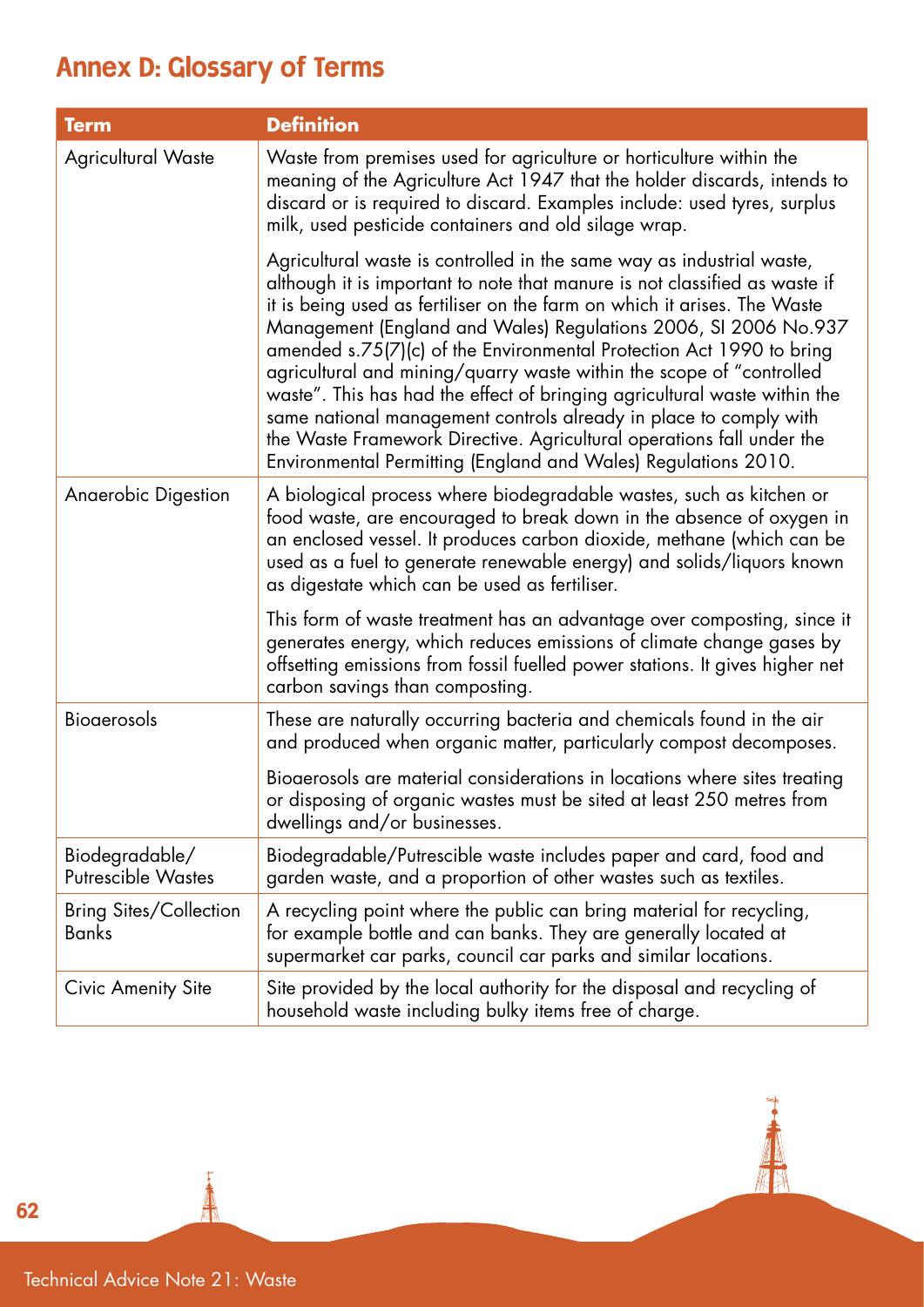| <b>Term</b>                       | <b>Definition</b>                                                                                                                                                                                                                                                                                                                                                                                                                                                                             |
|-----------------------------------|-----------------------------------------------------------------------------------------------------------------------------------------------------------------------------------------------------------------------------------------------------------------------------------------------------------------------------------------------------------------------------------------------------------------------------------------------------------------------------------------------|
| Closed Loop Recycling             | Recycling where recycled materials are being used for the same or<br>similar purpose, e.g, a glass bottle recycled into new glass product<br>rather than downgraded, for example being used as an aggregate.                                                                                                                                                                                                                                                                                  |
| <b>Combined Heat</b><br>and Power | A highly fuel efficient technology which produces electricity and heat<br>from a single facility.                                                                                                                                                                                                                                                                                                                                                                                             |
| Composting                        | An aerobic, biological process in which biowastes, such as garden<br>and kitchen waste, are converted into a stable granular material which<br>can be applied to land to improve soil structure and enrich the nutrient<br>content of the soil.                                                                                                                                                                                                                                               |
| Controlled waste                  | Defined in s.75(4) Environment Protection Act 1990 as household,<br>industrial and commercial waste (this includes agricultural and mining<br>wastes) or any such waste.                                                                                                                                                                                                                                                                                                                      |
| Cool User                         | Uses cool energy produced as part of a trigeneration or quadgeneration<br>recovery activity. Operations using the cool energy from such activities<br>may include those requiring air conditioning or refrigeration. As with<br>efficient combined heat and power users, cool users should be sited in<br>proximity to the source to maximise efficiency.                                                                                                                                     |
|                                   | See for example, the Olympic Park Energy Centre in London which is a<br>trigeneration plant. The biomass fired boilers generate heat and cold,<br>reducing the park's carbon emissions by 20-25% (Department of Energy<br>and Climate Change 2012).                                                                                                                                                                                                                                           |
| Courtauld<br>Commitment 1 & 2     | Voluntary agreement aimed at improving resource efficiency and<br>reducing carbon and wider environmental impacts of the grocery retail<br>sector. Now in Phase 2, it aims to achieve more sustainable use of<br>resources over the entire lifecycle of products and throughout the whole<br>supply chain.                                                                                                                                                                                    |
| Digestate                         | The fraction remaining after the treatment of segregated organic<br>wastes through anaerobic digestion. It is a mainly liquid material,<br>with an average solid content of between 5-20%. Digestate produced<br>in accordance with the standard BSI PAS110 and the developing<br>Environment Agency Quality Protocol for Anaerobic Digestate can be<br>used for appropriate agricultural and horticultural applications as a<br>product, and is no longer considered to be a waste material. |
| Feedstock                         | Raw material required for a process.                                                                                                                                                                                                                                                                                                                                                                                                                                                          |
| Gasification                      | Gasification is the process whereby carbon based wastes are heated in<br>the presence of air or steam to produce fuel-rich gases.                                                                                                                                                                                                                                                                                                                                                             |

闻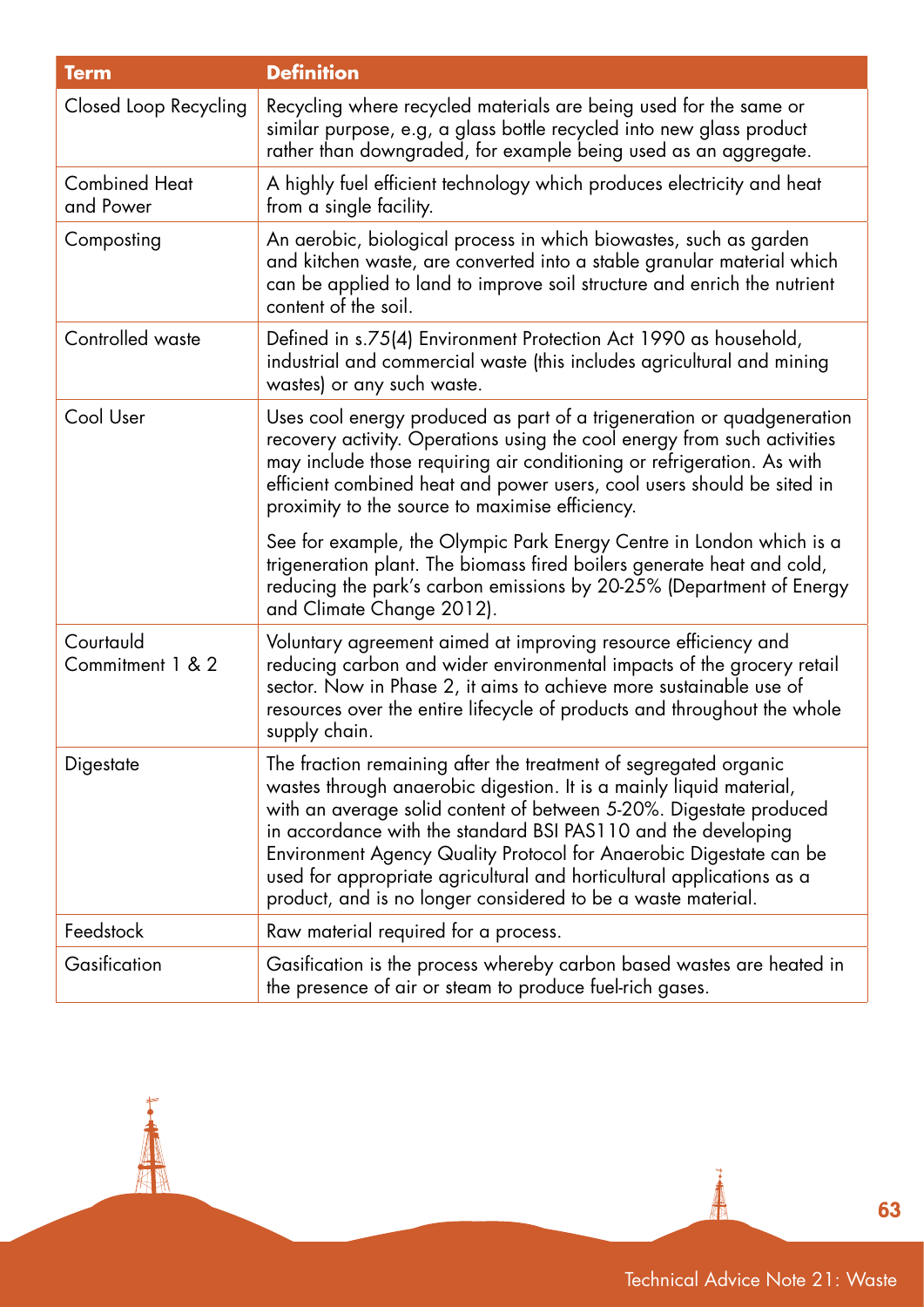| <b>Term</b>                                       | <b>Definition</b>                                                                                                                                                                                                                                                                                                                                                                                                                                                                                                                                                                                                                             |
|---------------------------------------------------|-----------------------------------------------------------------------------------------------------------------------------------------------------------------------------------------------------------------------------------------------------------------------------------------------------------------------------------------------------------------------------------------------------------------------------------------------------------------------------------------------------------------------------------------------------------------------------------------------------------------------------------------------|
| Household waste                                   | Includes waste from household collection rounds (waste within Schedule<br>1 of the Controlled Waste Regulations 1992), waste from services<br>such as street sweeping, bulky waste collection, hazardous household<br>waste collection, litter collections, household clinical waste collection<br>and separate garden waste collection (waste within Schedule 2 of the<br>Controlled Waste Regulations 1992), waste from civic amenity sites and<br>wastes separately collected for recycling or composting through bring/<br>drop off schemes, kerbside schemes and at civic amenity sites.                                                 |
| <b>Household Waste</b><br><b>Recycling Centre</b> | Site provided by the local authority for the disposal and recycling of<br>household waste including bulky items free of charge.                                                                                                                                                                                                                                                                                                                                                                                                                                                                                                               |
| In Vessel Composting                              | This is a process where biowaste is placed in sealed containers and<br>aerobically treated (usually with the forced addition of air) to ensure the<br>breakdown of organic wastes over a set time and at a set temperature to<br>a given standard (PAS110).                                                                                                                                                                                                                                                                                                                                                                                   |
| Landfill/<br>Landraising Sites                    | Any areas of land in which waste is deposited. Landfill sites are often<br>located in disused mines or quarries. In areas where they are limited<br>or no ready made voids exist, the practice of land raising is sometimes<br>carried out, where waste is deposited above ground and the landscape<br>is contoured.                                                                                                                                                                                                                                                                                                                          |
| Landfill Gas Utilisation<br>Plant                 | A facility which converts landfill gas to energy. Comprised of one or<br>more landfill gas engines with supplementary landfill gas flare, usually in<br>an enclosed compound.                                                                                                                                                                                                                                                                                                                                                                                                                                                                 |
| Leachate                                          | Leachate is the generic term given to water which has come into contact<br>with waste materials and which has drawn pollutants out of those<br>materials into solution, thereby contaminating the water.                                                                                                                                                                                                                                                                                                                                                                                                                                      |
| Leachate Treatment                                | Leachate treatment is a process to reduce the polluting potential of<br>leachate.                                                                                                                                                                                                                                                                                                                                                                                                                                                                                                                                                             |
| Legacy Waste                                      | Legacy wastes are often hazardous, for example asbestos, are materials<br>that it is not currently feasible to recover or recycle and therefore cannot<br>be returned into the chain of utility. The only option is disposal, and this<br>is likely to continue to be the case in the future if that material continues<br>to be used in the present way. In order for waste not to become legacy<br>waste the original product needs to be redesigned so that it can be<br>recovered and reused. In the meantime, new treatment methodologies<br>need to be developed wherever possible to avoid these materials being<br>sent for disposal. |

 $\overline{\phantom{a}}$ 

牌

Technical Advice Note 21: Waste

三个地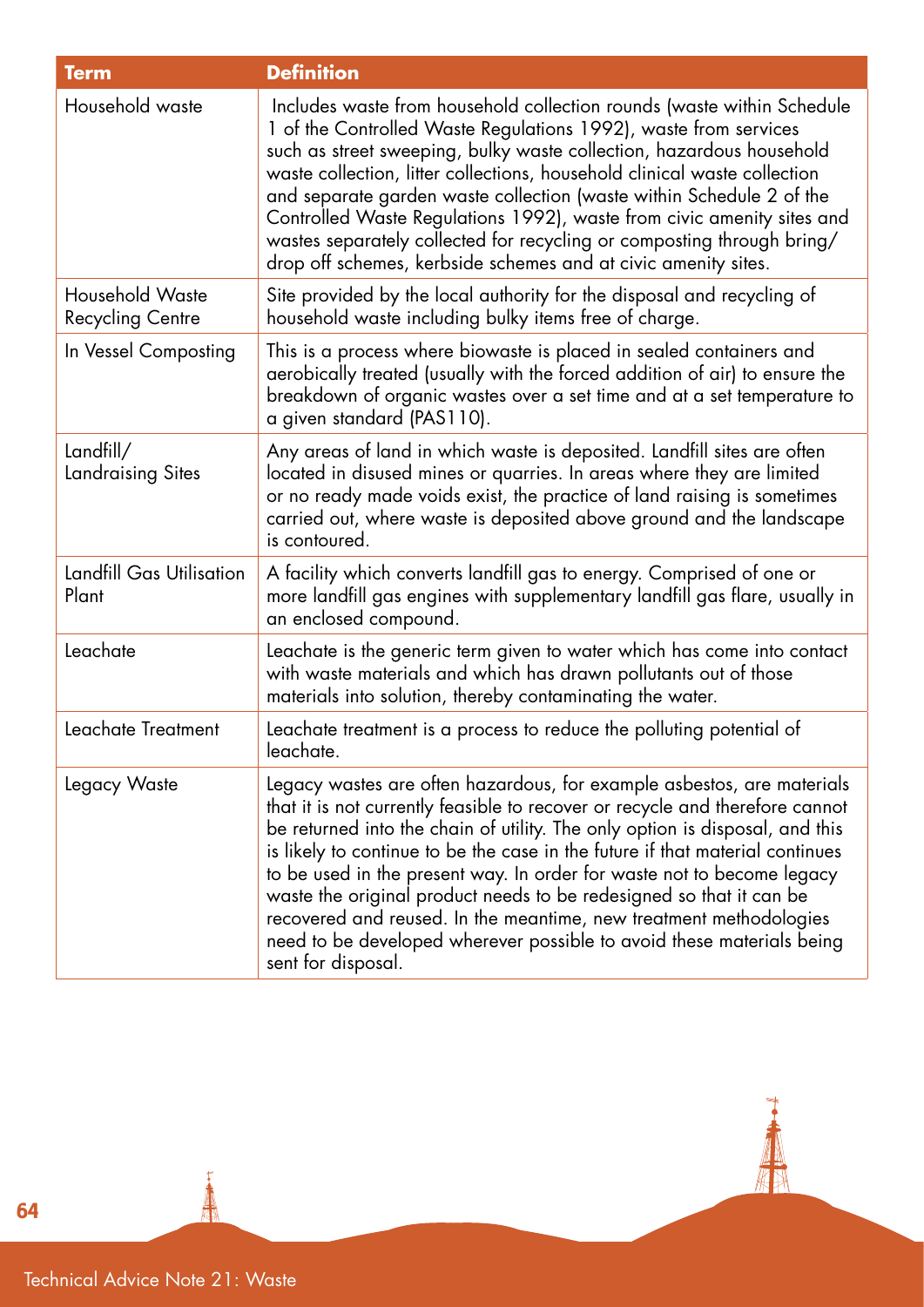| <b>Term</b>                                            | <b>Definition</b>                                                                                                                                                                                                                                                                                                                                                                                                                                                                                                                                                                        |
|--------------------------------------------------------|------------------------------------------------------------------------------------------------------------------------------------------------------------------------------------------------------------------------------------------------------------------------------------------------------------------------------------------------------------------------------------------------------------------------------------------------------------------------------------------------------------------------------------------------------------------------------------------|
| Local Authority<br><b>Collected Municipal</b><br>Waste | Local Authority Collected Municipal Waste is municipal waste as<br>collected by local authorities. It includes household waste and any other<br>wastes collected by a Waste Collection Authority, or its agents, such as<br>municipal parks and gardens waste, beach cleansing waste, commercial<br>or industrial waste and waste resulting from the clearance of fly-tipped<br>materials.                                                                                                                                                                                               |
| Materials Recovery<br>Facility                         | A specialized plant that receives, separates and prepares waste<br>materials into different component streams prior to onward transfer<br>to a reprocessing plant, disposal or treatment facility (end-user<br>manufacturers).                                                                                                                                                                                                                                                                                                                                                           |
|                                                        | <b>Dirty Materials Recovery Facility</b><br>Where some recyclable components are separated from mixed,<br>unsorted waste.                                                                                                                                                                                                                                                                                                                                                                                                                                                                |
|                                                        | <b>Clean Materials Recovery Facility</b><br>Clean, dry, pre-sorted or partially sorted materials are bulked up prior<br>to onward transfer to a reprocessing plant.                                                                                                                                                                                                                                                                                                                                                                                                                      |
| Mechanical Biological<br><b>Treatment</b>              | Combines biological and physical processes in the management and<br>treatment of residual waste. Waste undergoes a mechanical sorting<br>process to separate out recyclables. The remaining waste following<br>this first phase processing is the organic rich fraction or biodegradable<br>fraction for biological treatment. The second phase is a biological<br>digestion process (aerobic decomposition and/or anaerobic digestion).<br>Where anaerobic digestion is used to digest organic rich waste fraction,<br>biogas is produced which can then be used as a source of energy. |
| Mixed Municipal<br>Waste                               | Mixed municipal waste or residual municipal waste includes those mixed<br>wastes collected by third parties from commercial and industrial sectors<br>as well as from private households.                                                                                                                                                                                                                                                                                                                                                                                                |
| <b>Mixed Waste</b><br>Processing                       | Mixed waste processing is designated to recover valuable components<br>from unsorted municipal solid waste for recycling and deliver a stabilised<br>residue for final landfilling. Otherwise processing involves a number of<br>standard waste separation techniques to remove recyclable materials<br>such as glass, metals and plastics, followed by the composting or<br>anaerobic digestion of the remaining organic materials.                                                                                                                                                     |

**AN** 

n<br>13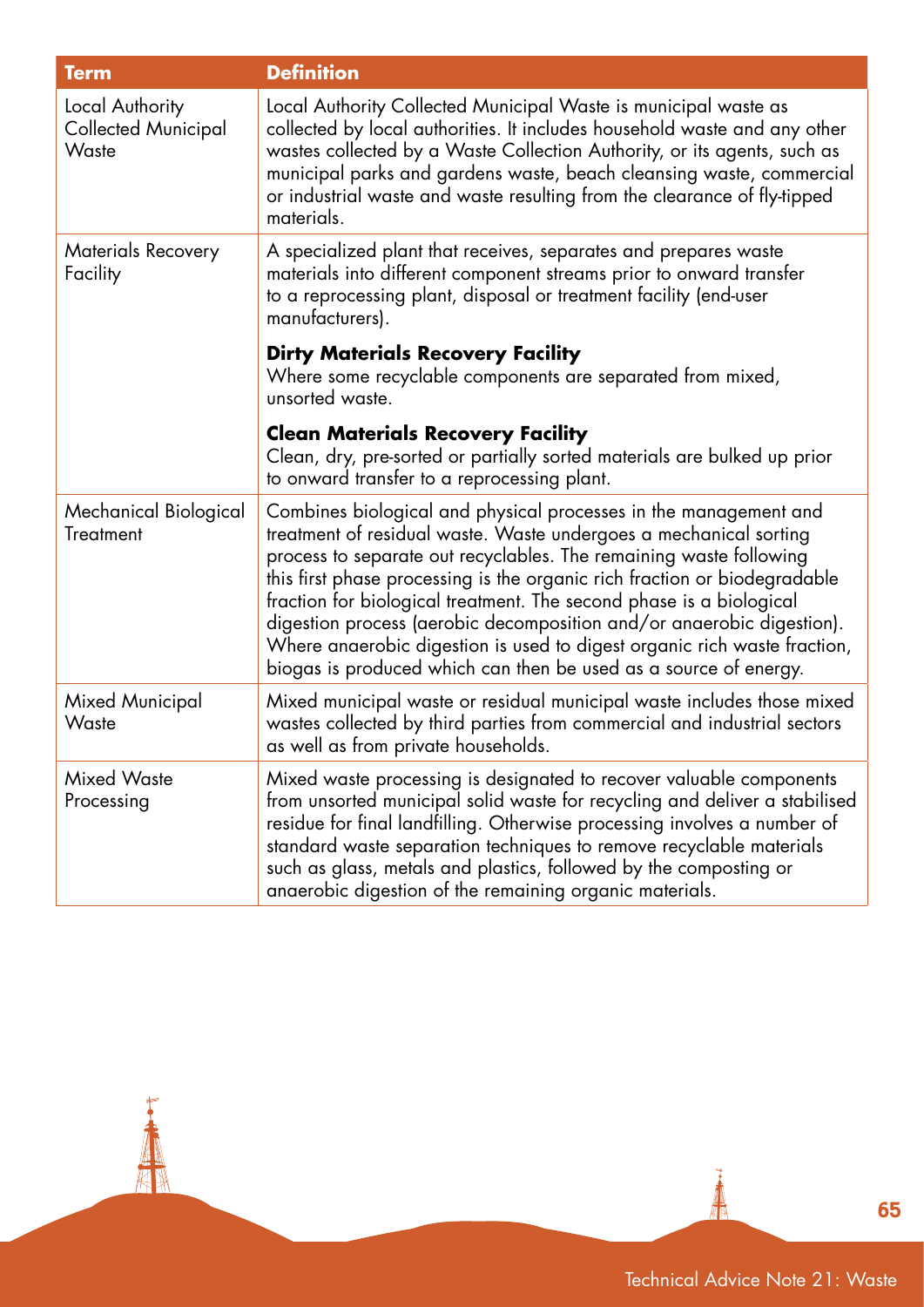| <b>Term</b>                          | <b>Definition</b>                                                                                                                                                                                                                                                                                                                                                                                                                                                                       |
|--------------------------------------|-----------------------------------------------------------------------------------------------------------------------------------------------------------------------------------------------------------------------------------------------------------------------------------------------------------------------------------------------------------------------------------------------------------------------------------------------------------------------------------------|
| Municipal Waste                      | Municipal waste means 'municipal waste as collected by local<br>authorities'. It includes household waste and any other wastes collected<br>by a Waste Collection Authority, or its agents, such as municipal parks<br>and gardens waste, beach cleansing waste, commercial or industrial<br>waste and waste resulting from the clearance of fly-tipped materials.                                                                                                                      |
| Open Loop Recycling                  | Where the end product of recycling is used to replace something else,<br>e.g. glass is recycled into aggregate which replaces virgin aggregate.                                                                                                                                                                                                                                                                                                                                         |
| <b>Plastics Recovery</b><br>Facility | Sorts plastics into different fractions for recycling.                                                                                                                                                                                                                                                                                                                                                                                                                                  |
| Processor                            | An operator who accepts the waste, processes it in some way e.g,<br>segregation, baling, shredding, bulking etc before sending the material<br>onto a reprocessor. Processors often form the first destination of a waste<br>material from a local authority, particularly with respect to metals, mixed<br>paper and card and plastic wastes. There can be several intermediaries<br>(i.e. processors, brokers etc) between collections and the final<br>reprocessing of the material. |
| Pyrolysis                            | During pyrolysis, organic waste is heated in the absence or air to<br>produce a mixture of gaseous and liquid fuels and a solid inert residue<br>(mainly carbon).                                                                                                                                                                                                                                                                                                                       |
| Recyclate                            | This is material separated (either at source or following interim treatment)<br>for the purpose of recycling.                                                                                                                                                                                                                                                                                                                                                                           |
| Recycling                            | This means any recovery operation by which waste materials are<br>reprocessed into products, materials or substances whether for the<br>original or other purposes. It includes the reprocessing of organic<br>material but does not include energy recovery and the reprocessing into<br>materials that are to be used as fuels or for backfilling operations.                                                                                                                         |
| Reprocessor                          | An operator undertaking one or more activities of recovery or recycling.                                                                                                                                                                                                                                                                                                                                                                                                                |
| <b>Residual Waste</b>                | The term used for waste that remains after recycling or composting<br>material has been removed from the waste stream.                                                                                                                                                                                                                                                                                                                                                                  |
| Special Waste                        | This term has been replaced with "Hazardous Wastes" under the<br>Hazardous Waste (England and Wales) Regulations 2005 (as amended).                                                                                                                                                                                                                                                                                                                                                     |
| Thermoplastics                       | Polymer resins. This type of plastic is liquid when heated and hard when<br>cooled. It can be reheated, reshaped and is easy to recycle.                                                                                                                                                                                                                                                                                                                                                |
| Thermoset                            | These are rigid plastics which are resistant to high temperatures than<br>thermoplastics. Thermoset plastics cannot be remolded once set.                                                                                                                                                                                                                                                                                                                                               |

┪

AP

66

すみ